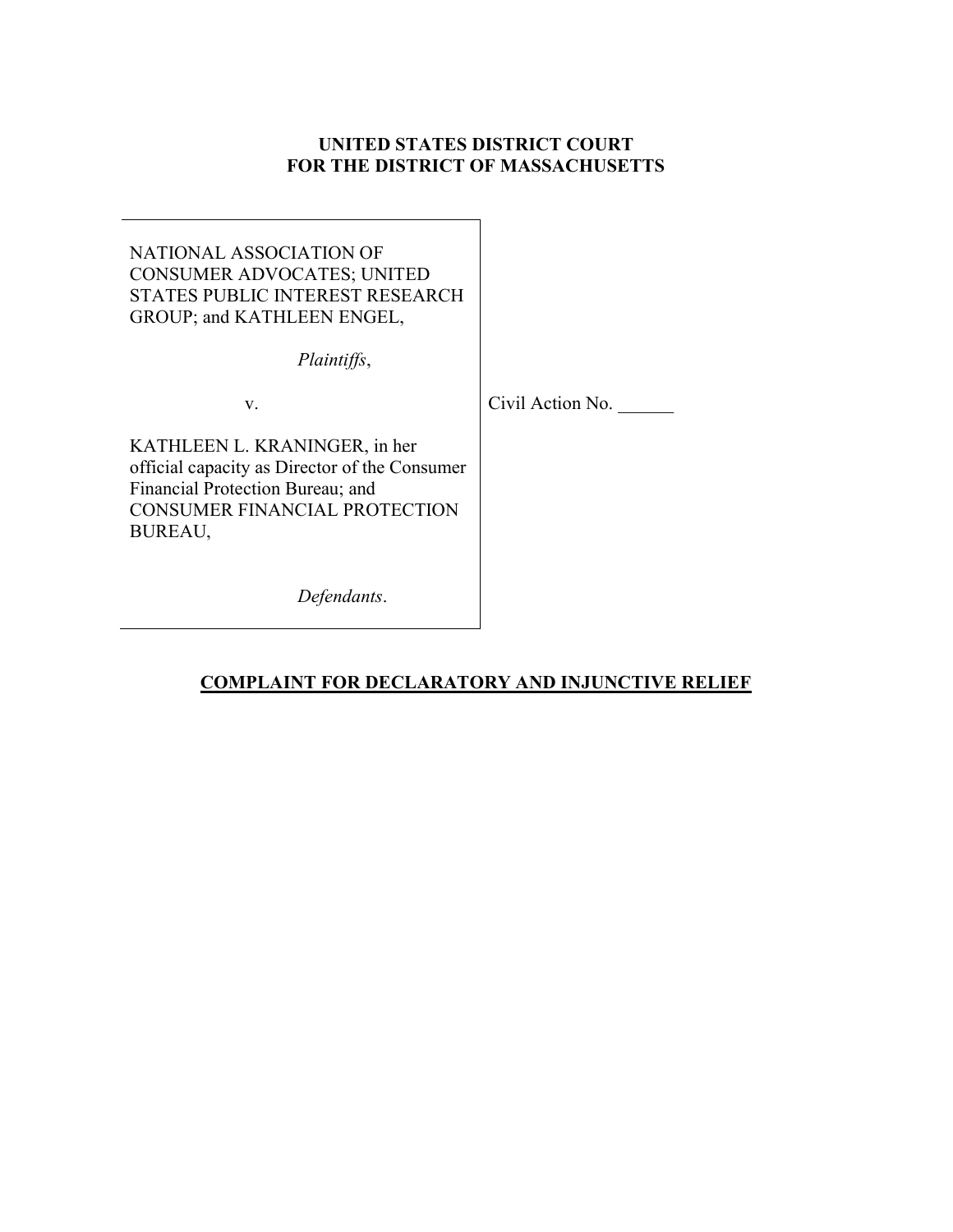# TABLE OF CONTENTS

| Ι.                                                                                                 |
|----------------------------------------------------------------------------------------------------|
| $\Pi$ .                                                                                            |
|                                                                                                    |
| The History and Purpose of the Consumer Financial Protection Bureau.  14<br>I.                     |
| CFPB's Leaders Have Sabotaged the CFPB's Mission From Within Since 2017 22<br>Π.                   |
| Defendants Have Illegally Established and Utilized the Taskforce 27<br>III.                        |
| a.                                                                                                 |
| b.                                                                                                 |
| Defendants Have Unlawfully Refused to Provide Public Notice and Participation in<br>$\mathbf{c}$ . |
| d.                                                                                                 |
| IV.<br>The Taskforce Has Harmed Plaintiffs and Advocates for Consumer Protection 41                |
|                                                                                                    |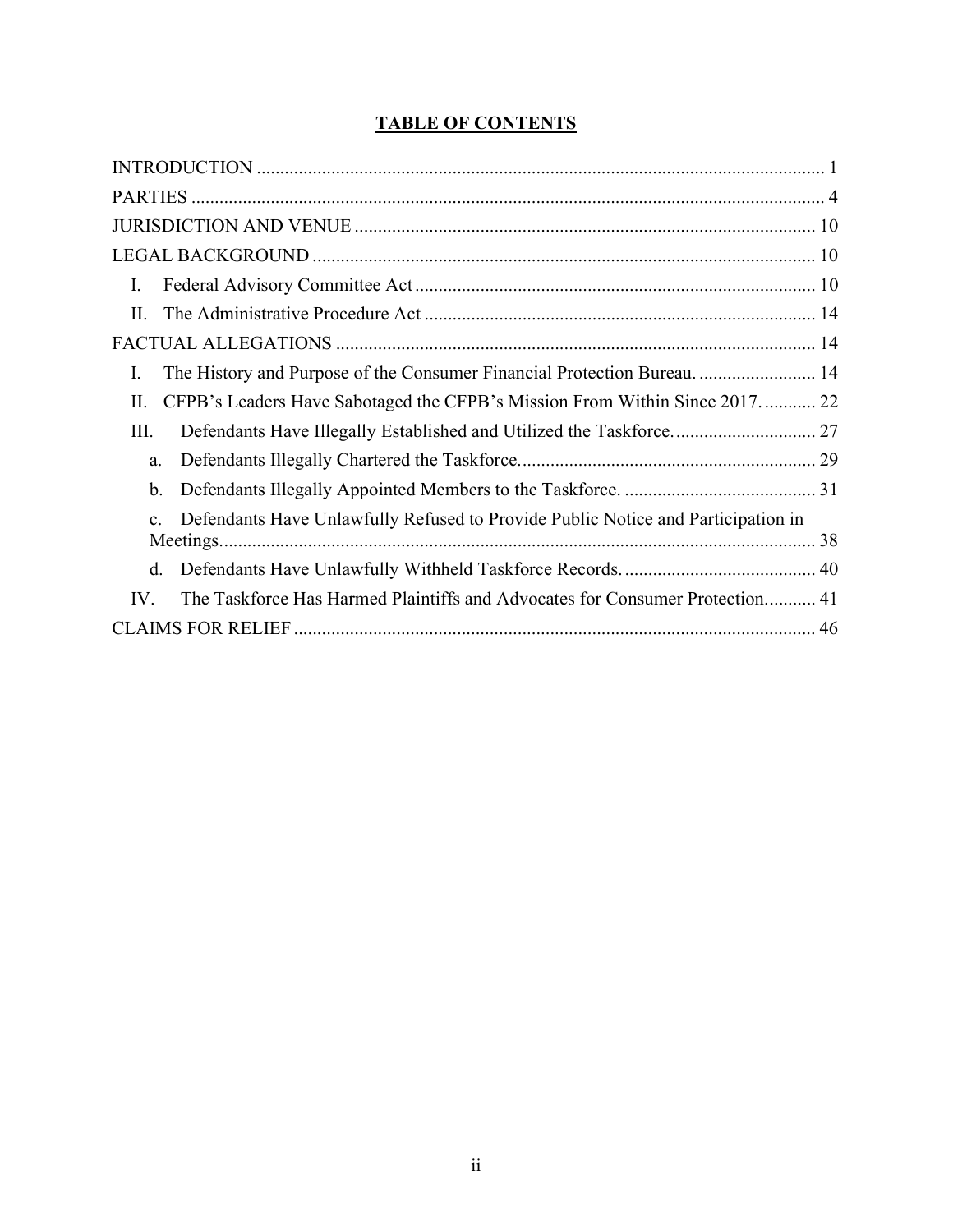#### INTRODUCTION

1. In this action, Plaintiffs National Association of Consumer Advocates, United States Public Interest Research Group, and Professor Kathleen Engel challenge the Consumer Financial Protection Bureau's ("CFPB" or "Bureau") Federal Consumer Financial Law Taskforce ("Taskforce") under the Federal Advisory Committee Act. The CFPB claims to have established the Taskforce to obtain recommendations about how to improve and strengthen consumer financial laws and regulations. The Taskforce's objective therefore goes to the heart of the Bureau's mission—and positions the Taskforce to provide a blueprint for the CFPB to revise the laws that protect financial consumers across the United States.

2. Created in the wake of the 2008 financial crisis, the CFPB was tasked with protecting consumers as part of a major overhaul of financial regulation that culminated in the Dodd-Frank Wall Street Reform and Consumer Protection Act, Pub. L. No. 111-203, 124 Stat. 1376 (2010) (the "Dodd-Frank Act"). That crisis was triggered in large part by financial institutions offering predatory and risky mortgages to homeowners who could not afford them. In response, consumer finance experts and advocates alike pushed for an overhaul of the regulatory regime governing the financial services industry in an effort to protect consumers from dangerous and incomprehensible financial products. Although its formation was met with opposition from the financial services industry and its allies, Congress created the CFPB in 2010 to protect consumers and to ensure that markets for financial products are fair, transparent, and competitive.

3. The Taskforce has a broad mandate to recommend improvements in consumer financial law and regulations. But despite the profound implications of the Taskforce's work for consumer protections, Defendants have appointed to the Taskforce individuals who uniformly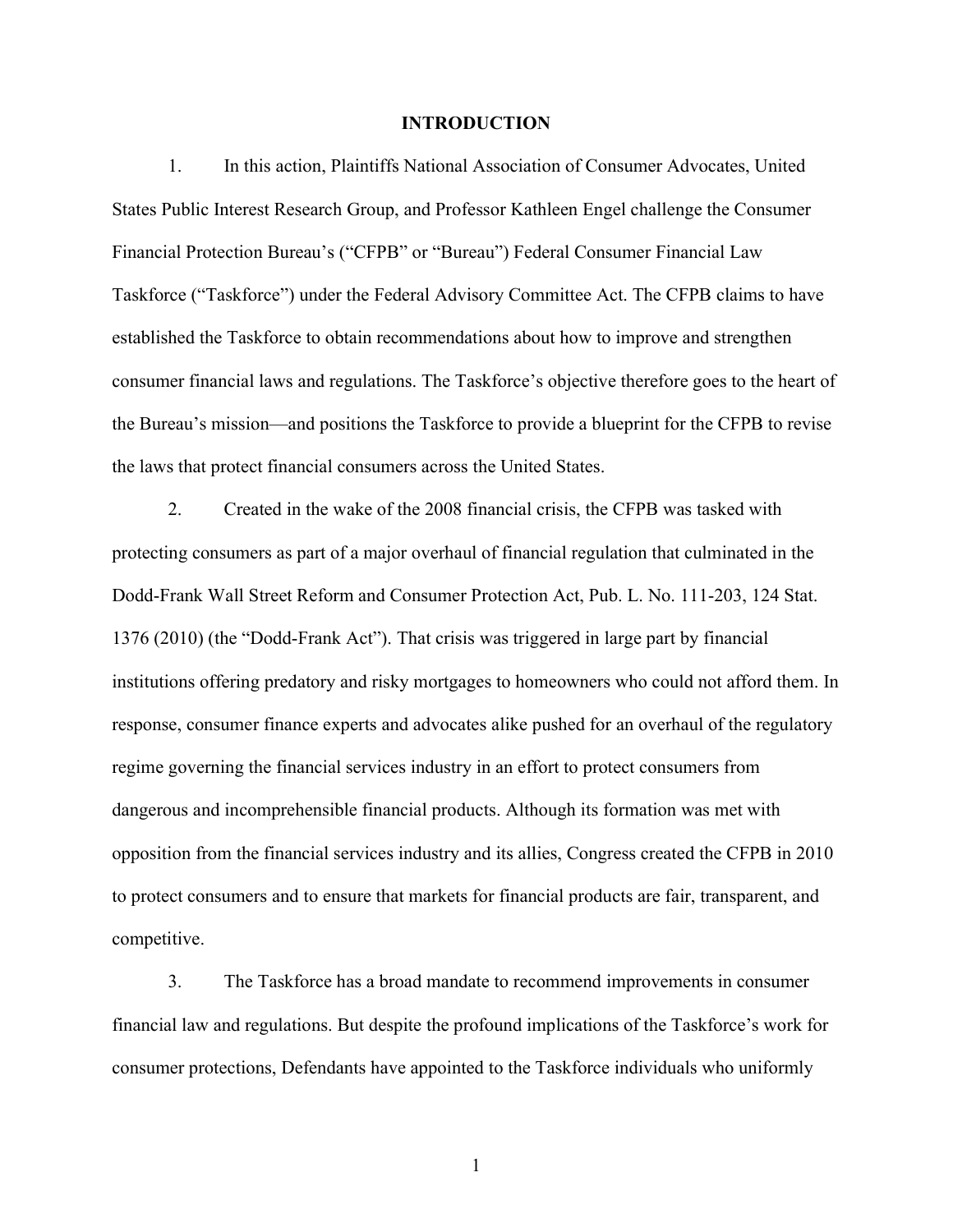represent industry views. Indeed, the Chairman of the Taskforce, Todd Zywicki, believes that consumer protections are paternalistic, has argued that the CFPB is a "menace" "guarantee[d]" to manifest "bureaucratic pathologies,"<sup>1</sup> and has worked on behalf of several large financial institutions to influence the Bureau and other agencies. All of his fellow Taskforce members have either expressed similar views or continue to work as industry consultants or lawyers.

4. That lack of balance is no accident. It was the result of a selection process designed to ensure that the Taskforce and its recommendations reflect only the pre-existing views of the Bureau's leadership, who, since 2017, have rolled back consumer protections through rulemaking and guidance and dramatically reduced enforcement actions against financial institutions. Indeed, the Bureau received numerous applications from qualified consumer finance law experts and advocates who endorse robust protections, but ultimately selected none of them.

5. The biased composition of the Taskforce not only undermines its purpose—it is unlawful. Enacted in 1972, the Federal Advisory Committee Act ("FACA") is a "sunshine law" designed to prevent special interest groups from exerting undue influence over the Executive Branch by using their membership on advisory committees to promote their private concerns. The law requires the Executive Branch to comply with strict requirements when it establishes an advisory committee, ensuring, among other things, that each committee is essential, in the public interest, fairly balanced between different points of view, and structured to avoid inappropriate influences. To ensure transparency and allow for public participation, advisory committees must also hold their meetings open to the public and disclose all records prepared for or by the committee.

<sup>&</sup>lt;sup>1</sup> Todd Zywicki, The Consumer Financial Protection Bureau: Savior or Menace?, 81 Geo. Wash. L. Rev. 856, 856 (2013).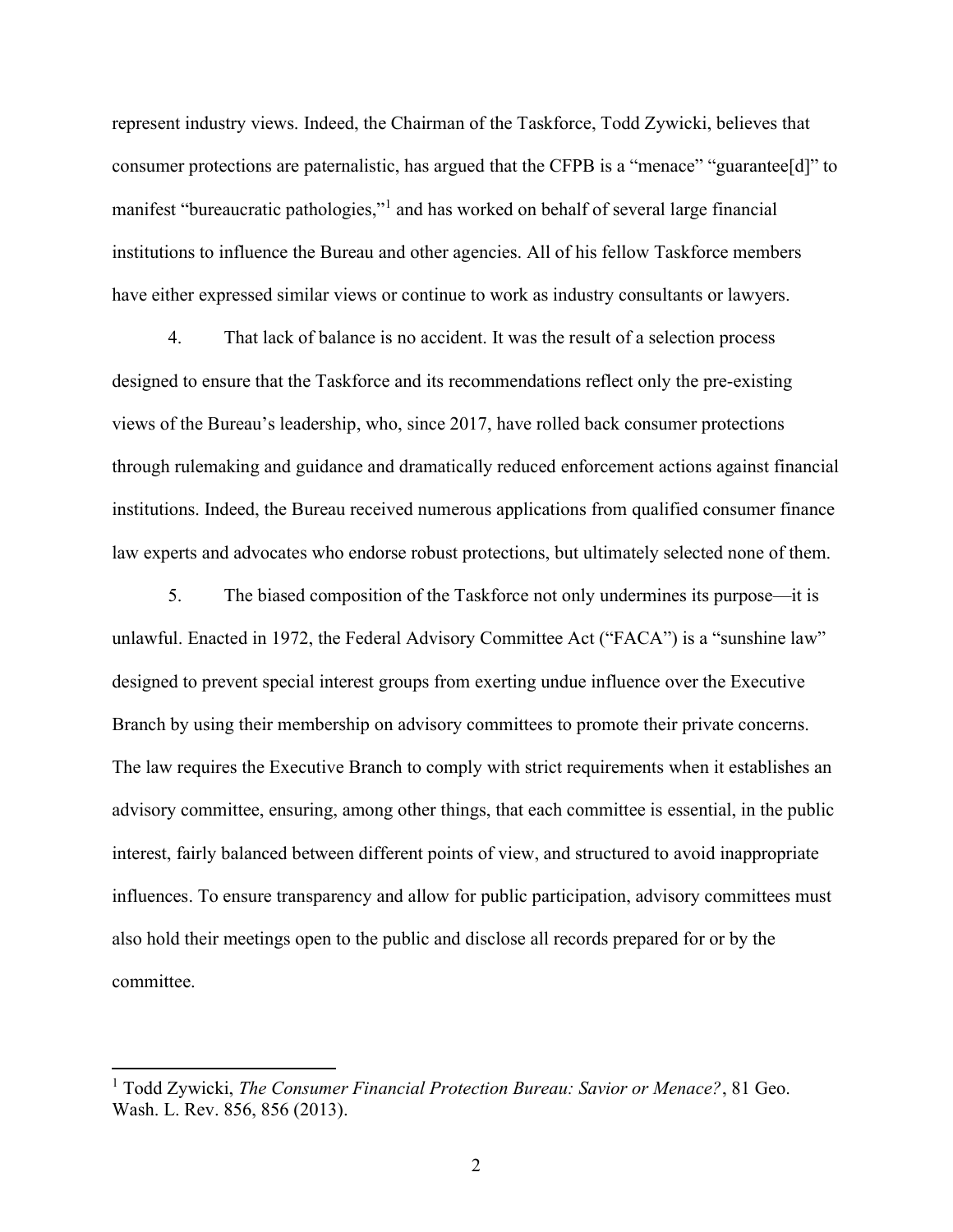6. From the outset, Defendants have violated each of these requirements in their creation and operation of the Taskforce. The fundamental flaw of the Taskforce is its singleminded focus on protecting the industry that the CFPB is supposed to regulate. Defendants could have avoided this problem by selecting some of the many applications they received from nationally prominent consumer finance law experts and consumer advocates, including Professor Engel. Compounding this error, Defendants never made the requisite findings that the Taskforce is essential and in the public interest, a requirement that helps ensure that such committees are only established when they are actually useful and beneficial to the public. And since its creation, Defendants have operated the Taskforce in secrecy: the Taskforce has already held closed-session meetings without providing any notice to the public. Nor has the Taskforce made available any of the records related to those meetings or its other work.

7. The Taskforce's work—and its serious structural flaws—directly implicate the interests of consumer advocates and consumer financial law experts like Plaintiffs, who have long fought for robust consumer protections and whose efforts culminated in the creation of the CFPB. In the absence of any consumer representation on the Taskforce, and without the legally required public participation and transparency, consumer advocates and consumer finance law experts like Plaintiffs have been unable to participate in or follow along with the Taskforce's work. These flagrant and ongoing violations continue to injure Plaintiffs and are of great concern, as the Taskforce has already begun working towards producing a final report due in January 2021. That report may well recommend measures that, if implemented, would unwind the stabilizing consumer protection regime put in place following the 2008 financial crisis.

8. To stop these ongoing violations before they facilitate a biased set of recommendations generated in secrecy, Plaintiffs respectfully request that the Court issue an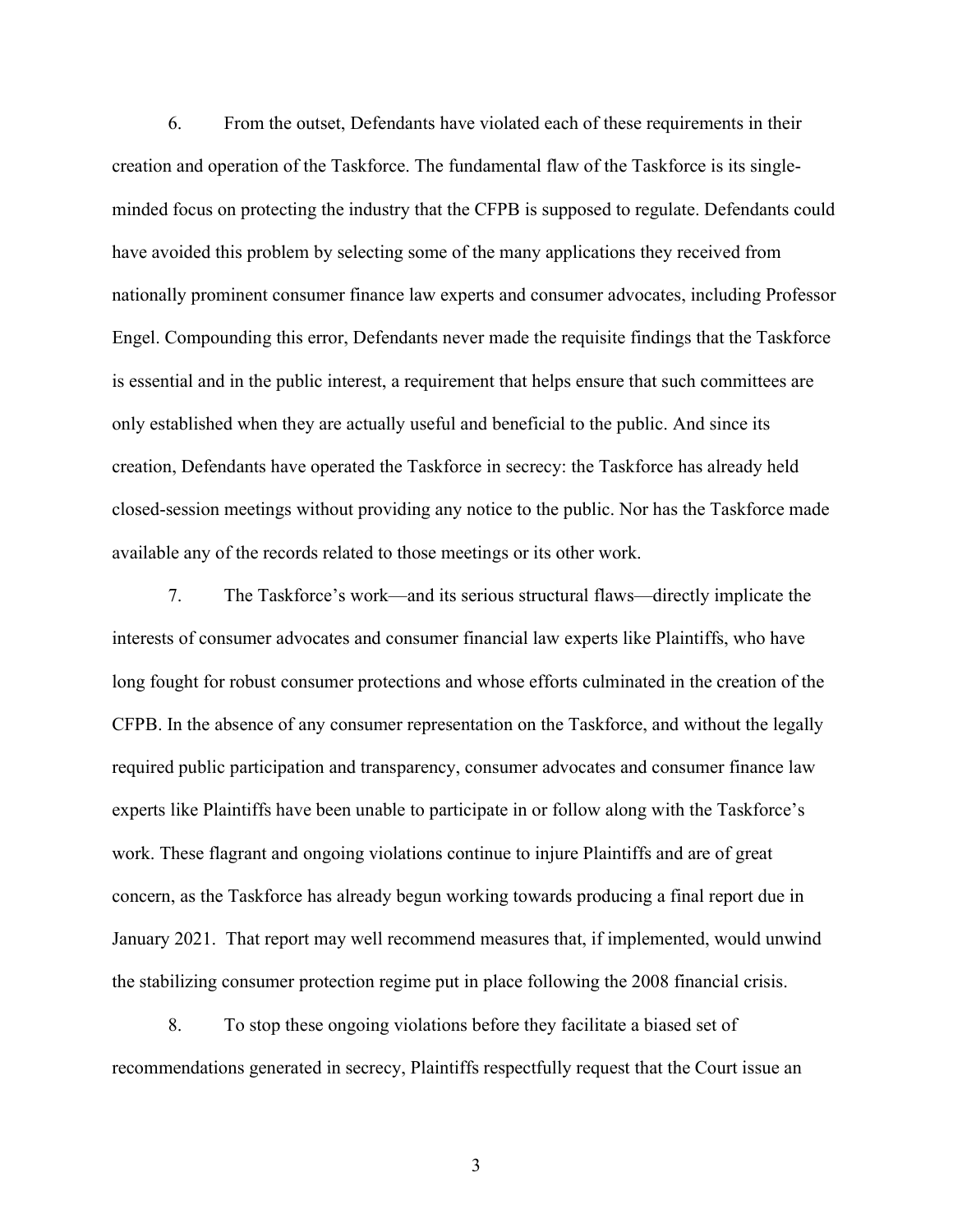order setting aside the Taskforce's charter, enjoining it from continuing its work, requiring it to make all Taskforce records available to the public, and barring Defendants from accepting advice or recommendations from the Taskforce.

#### PARTIES

9. Plaintiff National Association of Consumer Advocates ("NACA") is a non-profit association of more than 1,500 attorneys and consumer advocates committed to representing consumer interests. NACA's members include private and public sector attorneys, legal services attorneys, law professors, and law students. NACA's core mission is to advocate for the interests of consumers and for policies that protect consumers against predatory financial institutions.

10. To accomplish its mission, NACA engages in a variety of activities. First, NACA educates and shares information with both its membership and its members' consumer clients on a variety of topics including consumer rights, common issues faced by consumers in the marketplace for financial services, and best practices in consumer advocacy. NACA's educational activities take on many forms, including blog posts, newsletters, webinars, and inperson trainings. For example, NACA has previously educated its members and consumers on various proposed rulemakings by the CFPB, such as a 2020 supplemental proposed rulemaking on time-barred debt,<sup>2</sup> a 2019 proposed rulemaking on debt collection practices,<sup>3</sup> and a 2017 final rule on arbitration.<sup>4</sup>

<sup>&</sup>lt;sup>2</sup> NACA, CFPB Disclosures on Time-Barred Debt: Will They Help or Hurt? (Mar. 11, 2020), https://www.consumeradvocates.org/resources/training-library/cfpb-disclosures-time-barreddebt-will-they-help-or-hurt%C2%A0%C2%A0.

 $3$  NACA, The CFPB's Proposed Debt Collection Rule: Overview and Potential Impact on FDCPA and Debt Defense Practice (June 6, 2019),

https://www.consumeradvocates.org/resources/training-library/cfpbs-proposed-debt-collectionrule-overview-and-potential-impact-fdcpa.

<sup>&</sup>lt;sup>4</sup> Isaac Hoenig, NACA, CFPB Rule Will Restore Consumers' Access to Court—and Possibly to Their Free Annual Credit Reports, Medium (July 17, 2017),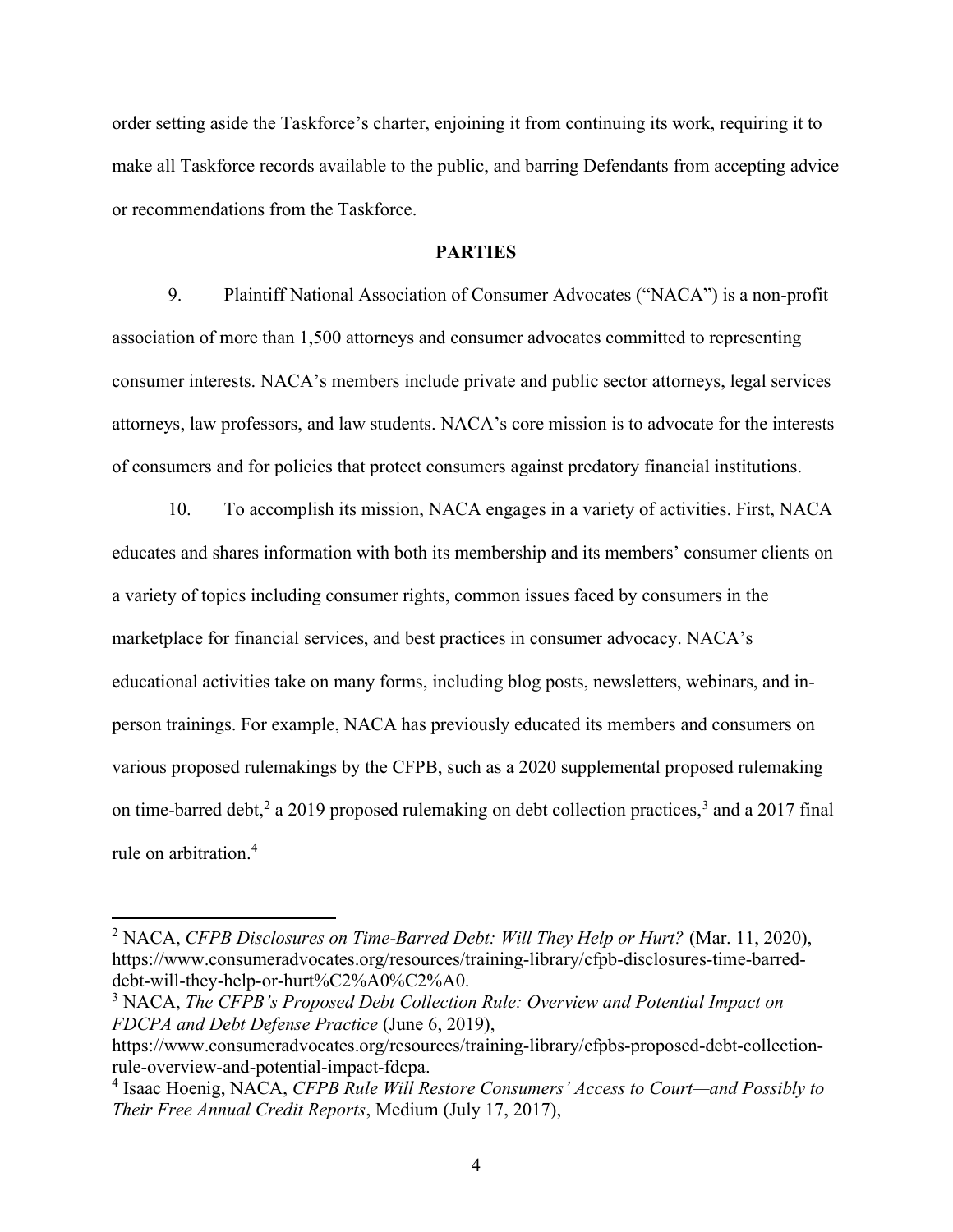11. Second, NACA promotes the interests of consumers by serving as a voice for consumers in the ongoing struggle to curb unfair and abusive practices by the financial services industry. NACA does this in a variety of ways, including by submitting comments in response to CFPB Requests for Information and on proposed rulemakings,<sup>5</sup> by organizing comment campaigns on rulemakings, <sup>6</sup> by meeting with and educating financial services regulators on consumer issues,<sup>7</sup> and by interfacing with regulators in more formal capacities. For example, various NACA members have served on the CFPB's Consumer Advisory Board, which advises the CFPB on the impacts of emerging practices and trends in the consumer financial services industry. Similarly, NACA sends at least one of its staff members to the Consumer Advisory Board's meetings that are held open to the public in compliance with FACA.

12. Consistent with this mission, NACA has a significant interest in the Taskforce's activities. If the Taskforce were operated transparently, NACA and its members would monitor the Taskforce's activities, attend its public meetings, participate in those meetings to advance consumer interests to the extent possible, and educate its members and clients on the Taskforce's work.

https://medium.com/@NACAdvocate/cfpb-rule-will-restore-consumers-access-to-court-andpossibly-to-their-free-annual-credit-ebd72ef24906.

 $\frac{5}{3}$  See, e.g., NACA, Comments from NACA Regarding the Proposed Rule on Debt Collection Practices (Sep. 18, 2019),

https://www.consumeradvocates.org/sites/default/files/NACA.CFPBdebtcollection.comments 0. pdf.

 $6$  See, e.g., NACA, Submit Your Comment: Tell CFPB That Its Debt Collection Rule Must Put Consumers First (last visited June 15, 2020),

https://contentsharing.net/actions/email\_web\_version.cfm?recipient\_id=3879074274&message\_i d=17153571&user\_id=NACA1&group\_id=0&jobid=44830596.

<sup>&</sup>lt;sup>7</sup> See, e.g., Letter From State Chairs, NACA, to Kathleen Kraninger, Director, CFPB (Apr. 30, 2020),

https://www.consumeradvocates.org/sites/default/files/NACA\_statechairs\_CFPB04302020.pdf.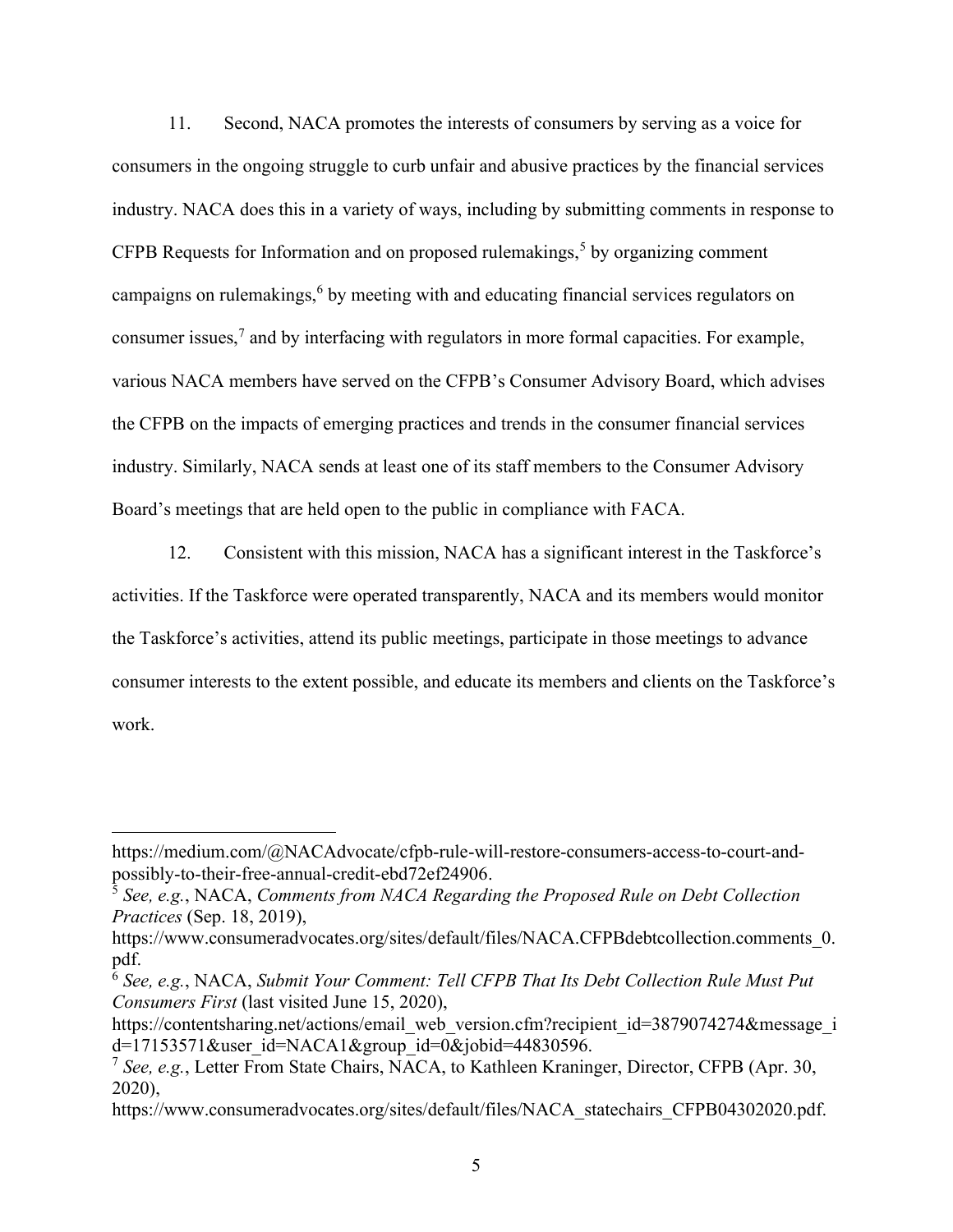13. Plaintiff United States Public Interest Research Group ("U.S. PIRG") is a nonprofit consumer advocacy organization with tens of thousands of members across the United States. To create a safer and heathier world, U.S. PIRG draws on a strong network of researchers, advocates, organizers, and students to improve government transparency and to stand up to powerful special interests on behalf of the public on a variety of issues. Among other things, U.S. PIRG has a long history of working to improve and reform consumer financial laws and regulations, including by defending the Bureau's core mission against efforts to unwind consumer protections.

14. U.S. PIRG accomplishes its objectives through several activities. First, U.S. PIRG offers free education and information to its members and to the general public regarding the Bureau's regulatory activities, as well as the ongoing need for improvements in consumer protections. For example, U.S. PIRG has published extensive reports on a wide variety of problems faced by consumers in the financial services marketplace. Most recently, these include a report examining trends in consumer complaints received by CFPB since its inception in 2010, a report that analyzed debt-collection complaints to expose the worst debt collection companies, and a report informing the public about the need for continued public access to the Bureau's Consumer Complaint Database.<sup>8</sup> U.S. PIRG also educates the public through blog posts, emails to its members, webinars, and social media.<sup>9</sup>

 $9$  See, e.g., Ed Mierzwinksi, I'm Reading the CFPB's Mail About the Pandemic's Effect of Family Finances, U.S. PIRG (May 31, 2020), https://uspirg.org/blogs/edsblog/usp/i%E2%80%99m-reading-cfpb%E2%80%99s-mail-about-pandemic%E2%80%99seffect-family-finances (blog post highlighting the CFPB's failure to address the increasing numbers of credit reporting and debt collection complaints submitted by consumers since March 1, 2020).

 $8$  U.S. PIRG, Reports: the CFPB Gets Results for Consumers (updated June 2019), https://uspirg.org/page/usp/reports-cfpb-gets-results-consumers.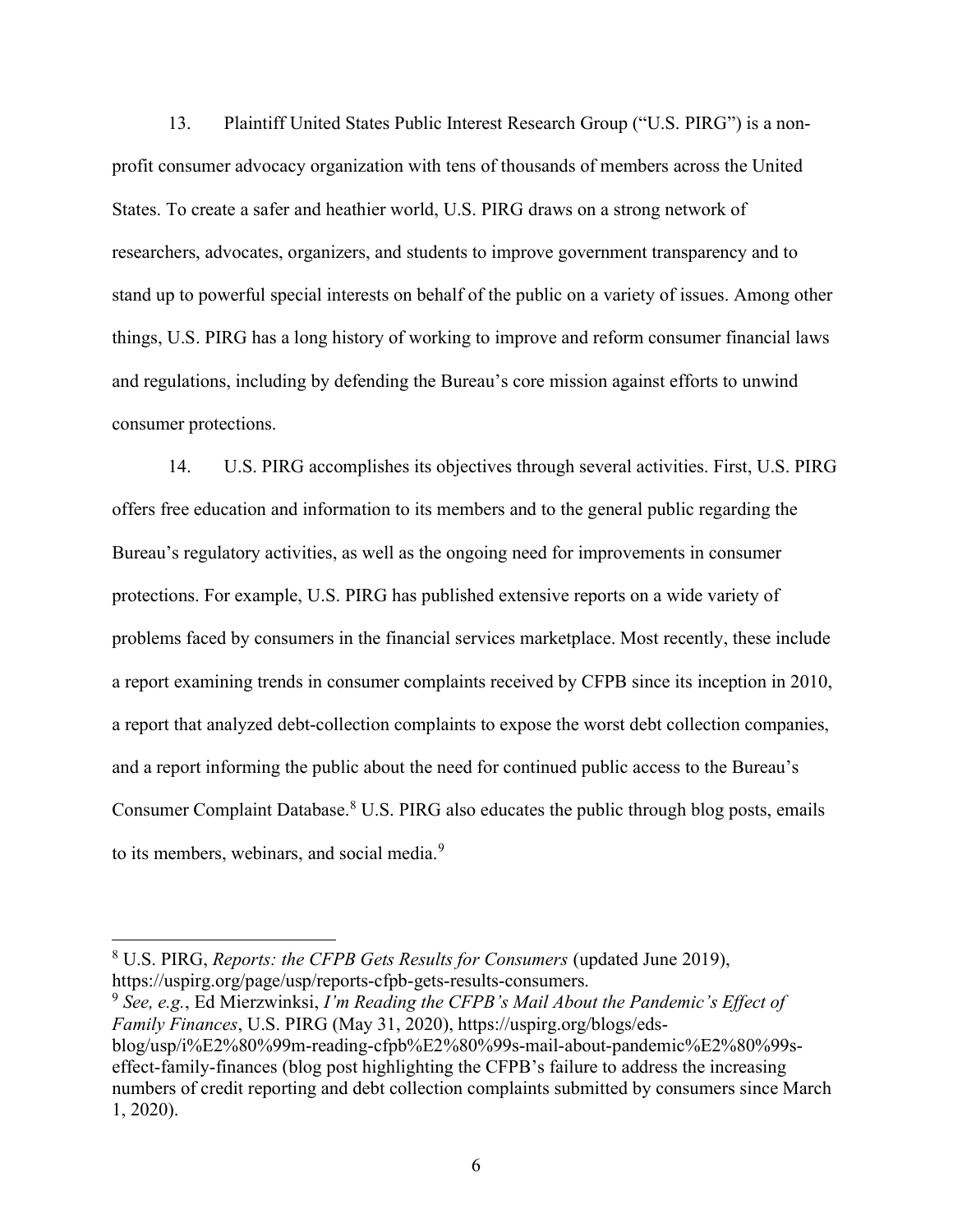15. Second, U.S. PIRG provides an independent voice for consumers, advocating for improved consumer finance laws and regulations in a number of ways. Specifically, U.S. PIRG has regularly testified before Congress,<sup>10</sup> submitted comments in response to CFPB Requests for Information and on CFPB proposed rulemakings, $<sup>11</sup>$  organized comment campaigns by its</sup> members,<sup>12</sup> provided expert testimony at CFPB-hosted events,<sup>13</sup> and met with the CFPB and other financial regulators to educate them on consumer issues.

16. Consistent with this long track record of vigorous advocacy, U.S. PIRG has a significant interest in the Taskforce's activities. If the Taskforce were operated transparently and in compliance with FACA, U.S. PIRG would monitor the Taskforce's activities, attend its public meetings, participate in those meetings to advance consumer interests to the extent possible, and educate its members and clients on the Taskforce's work.

17. Plaintiff Kathleen Engel ("Professor Engel") is a nationally prominent scholar of consumer law and finance, having written extensively on the law and economics of mortgage

<sup>11</sup> See, e.g., Ed Mierzwinksi, Mulvaney Lobs One Last Softball To Industry Opponents of CFPB, U.S. PIRG (Dec. 31, 2018), https://uspirg.org/blogs/eds-blog/usp/mulvaney-lobs-one-lastsoftball-industry-opponents-cfpb (describing an extensive series of Requests for Information that U.S. PIRG responded to); U.S. PIRG, Comment on CFPB Request for Information: Bureau Public Reporting Practices of Consumer Complaint Information (June 20, 2018), https://www.regulations.gov/document?D=CFPB-2018-0006-0188.

 $10$  See, e.g., Consumer Fin. Monitor: Ballard Spahr LLP, House Holds Hearing on Legislative Proposals Relating to the CFPB (May 28, 2014),

https://www.consumerfinancemonitor.com/2014/05/28/house-holds-hearing-on-legislativeproposal-relating-to-the-cfpb/ (noting U.S. PIRG's testimony).

<sup>&</sup>lt;sup>12</sup> See, e.g., U.S. PIRG, Tell Acting Director Mulvaney: Keep the Payday Lending Rule (last visited June 15, 2020),

https://uspirg.webaction.org/p/dia/action4/common/public/?action KEY=24569&uid=[[supporte] r KEY]]&utm\_source=salsa&utm\_medium=email&tag=email\_blast:[[email\_blast\_KEY]]&utm \_campaign=USP4-FCON:FINREFORM-0518&utm\_content=EM5:00C:0GH-AAP.

 $13$  See, e.g., Ed Mierzwinski, CFPB Report Confirms 2009 Credit Card Act Works to Protect Consumers, U.S. PIRG (Oct. 2, 2013), https://uspirg.org/news/usp/cfpb-report-confirms-2009 credit-card-act-works-protect-consumers (excerpting testimony provided by U.S. PIRG at a CFPB field hearing in Chicago on the Credit CARD Act).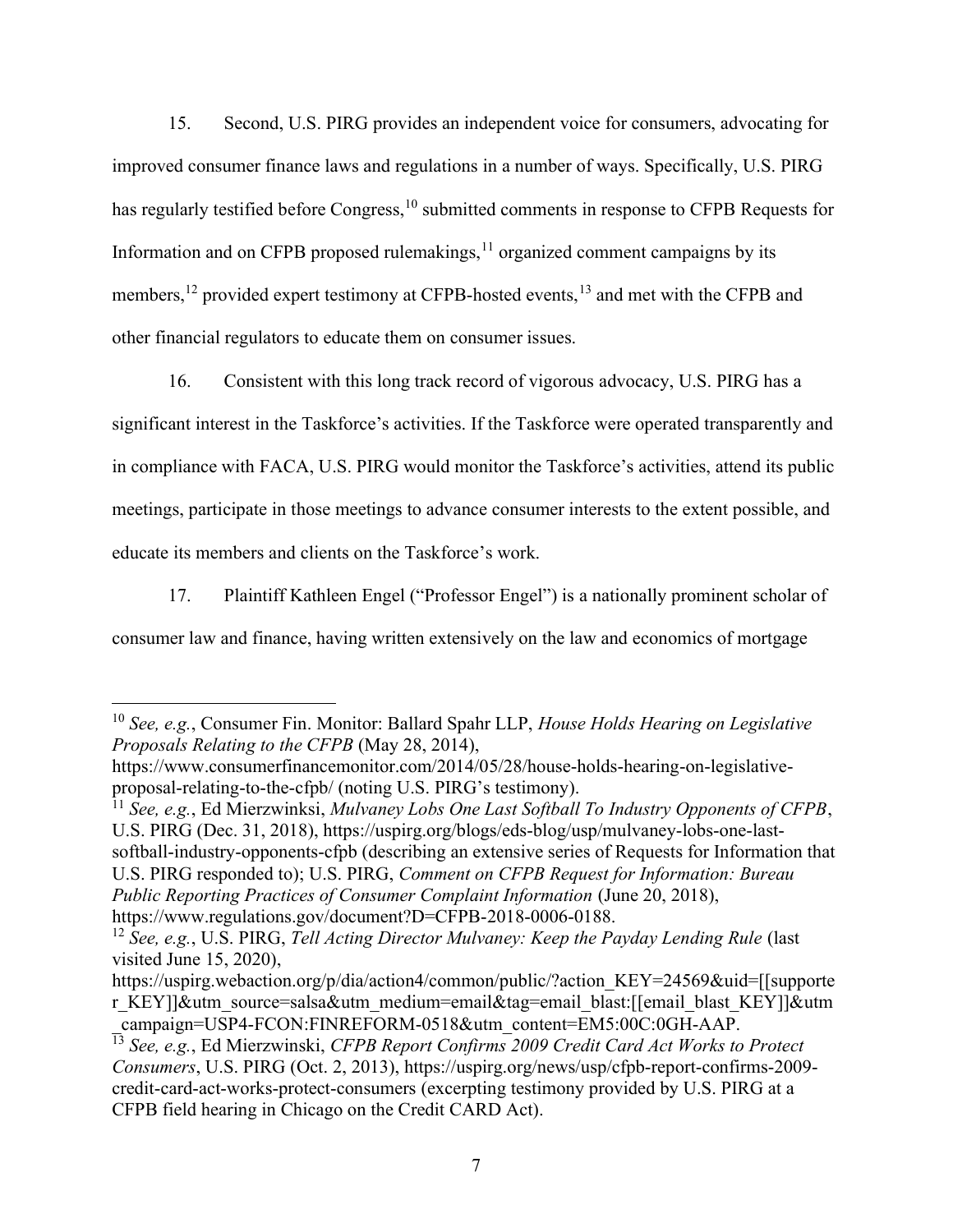markets, and the subprime crisis. Ex. A (Engel Application to Taskforce). She currently holds a position as Research Professor of Law at Suffolk University. Prior to joining Suffolk University in 2009, Professor Engel taught at Cleveland-Marshall College of Law for ten years.

18. Throughout her academic career, Professor Engel has engaged in research on an array of consumer finance issues, ranging from the attributes and risks of specific financial products to the delivery of financial services, the laws that regulate consumer financial products, and the structure of financial markets. *Id*. Her resulting expertise has been widely recognized in the form of numerous awards for her publications. Id. For example, she coauthored a book on the 2008 financial crisis—The Subprime Virus: Reckless Credit, Regulatory Failure, and Next Steps—that won Best Book from the American College of Consumer Financial Services Lawyers.<sup>14</sup> Her work has also informed critical legislation and regulations, including aspects of the Dodd-Frank Act. Ex. A.

19. In addition to her academic experience, Professor Engel has held numerous public service positions at the state and federal level, including at the CFPB. *Id.* Specifically, Professor Engel has served as a member of (1) the Federal Reserve Board's Consumer Advisory Council, (2) the CFPB's Consumer Advisory Board, (3) the Community Affairs Research Board of the Federal Reserve Bank of Boston, and (4) the Federal Reserve Bank of Cleveland's Academic Advisory Council on Subprime Lending. Id. In those positions, she reviewed and assessed existing and proposed regulations governing consumer financial products, as well as empirical and legal research related to consumer finance, for the purpose of improving consumer finance regulations. Id. In addition to serving on these committees, she has also advised state

<sup>&</sup>lt;sup>14</sup> Writing Competition – 2011 Winners, Am. Coll. Consumer Fin. Servs. Lawyers, , http://www.accfsl.org/writing-competition/2011-winners/.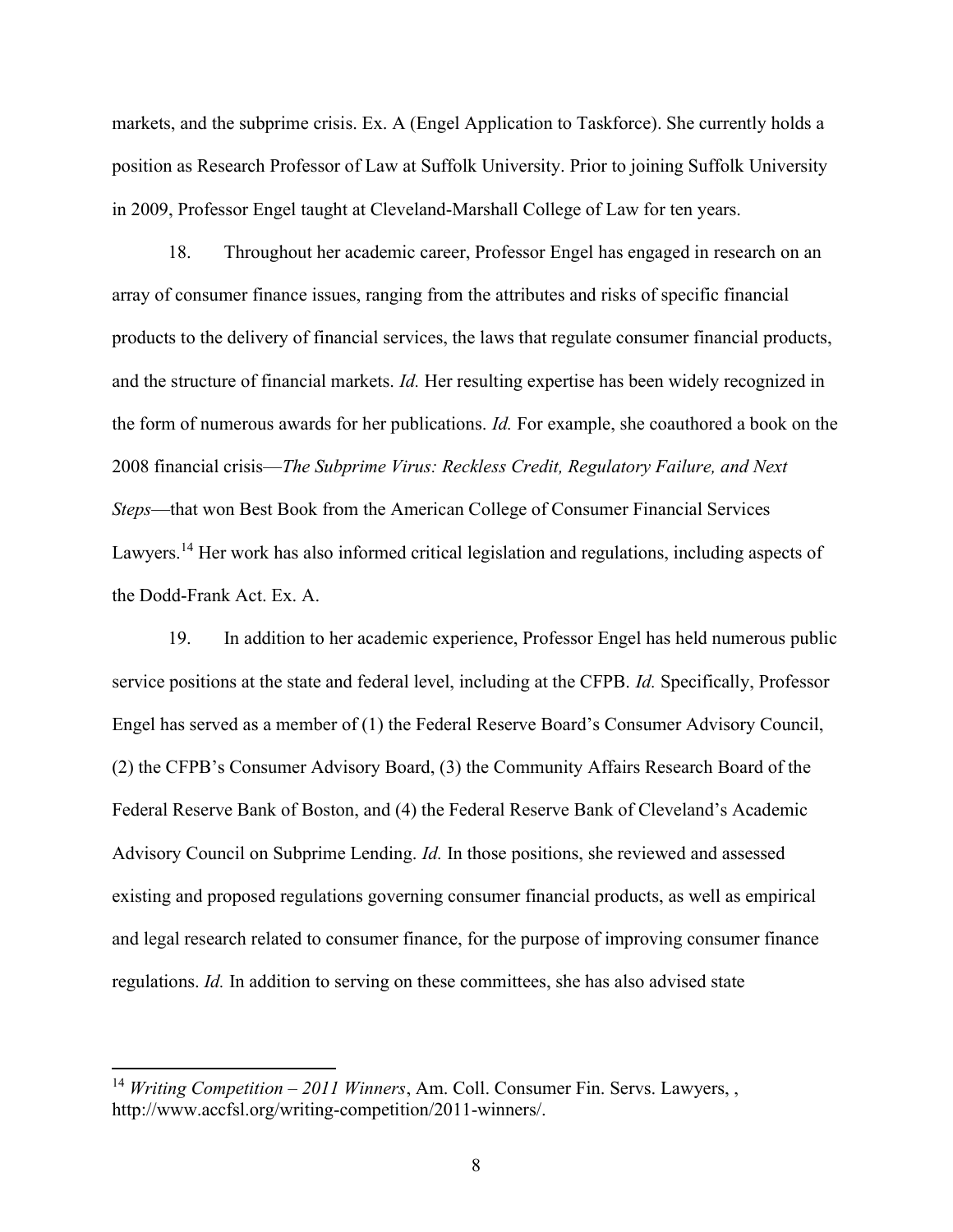governments—including Ohio, Massachusetts, California, and Illinois—on a variety of issues related to consumer credit. Id.

20. Having devoted her career to studying and improving consumer protection law and finance, Professor Engel has a significant interest in participating in the Taskforce's work, which will impact both her academic and applied professional activities. Consistent with that interest, Professor Engel applied to serve on the Taskforce, noting in her application that "[h]armonizing, modernizing, and updating consumer credit laws is long overdue" as the current laws and regulations frequently "do not take into account new realities of consumers' behavior" and could benefit from "consolidation and reorganiz[ation]." Id. Concluding that the Taskforce is a "laudable and important project," Professor Engel outlined several priorities that she would have focused on if selected to serve on the Taskforce. Id.

21. Professor Engel applied and was interviewed to serve on the Taskforce. However, her application was ultimately rejected.

22. Professor Engel also has an interest in monitoring the Taskforce's work. That includes assessing any recommendations the Taskforce might make as well as understanding how the Taskforce produced those recommendations. To that end, Professor Engel would review the Taskforce's records, attend or review the Taskforce's meetings, and attempt to make her views known to the Taskforce. It will be harder for Professor Engel to monitor, study, and write on the Taskforce's activities, as she has on the CFPB's other efforts, if the Taskforce remains cloaked in secrecy.

23. Defendant Kathleen Kraninger is sued in her official capacity as the Director of the CFPB. Her official address is 1700 G Street NW, Washington, DC 20552.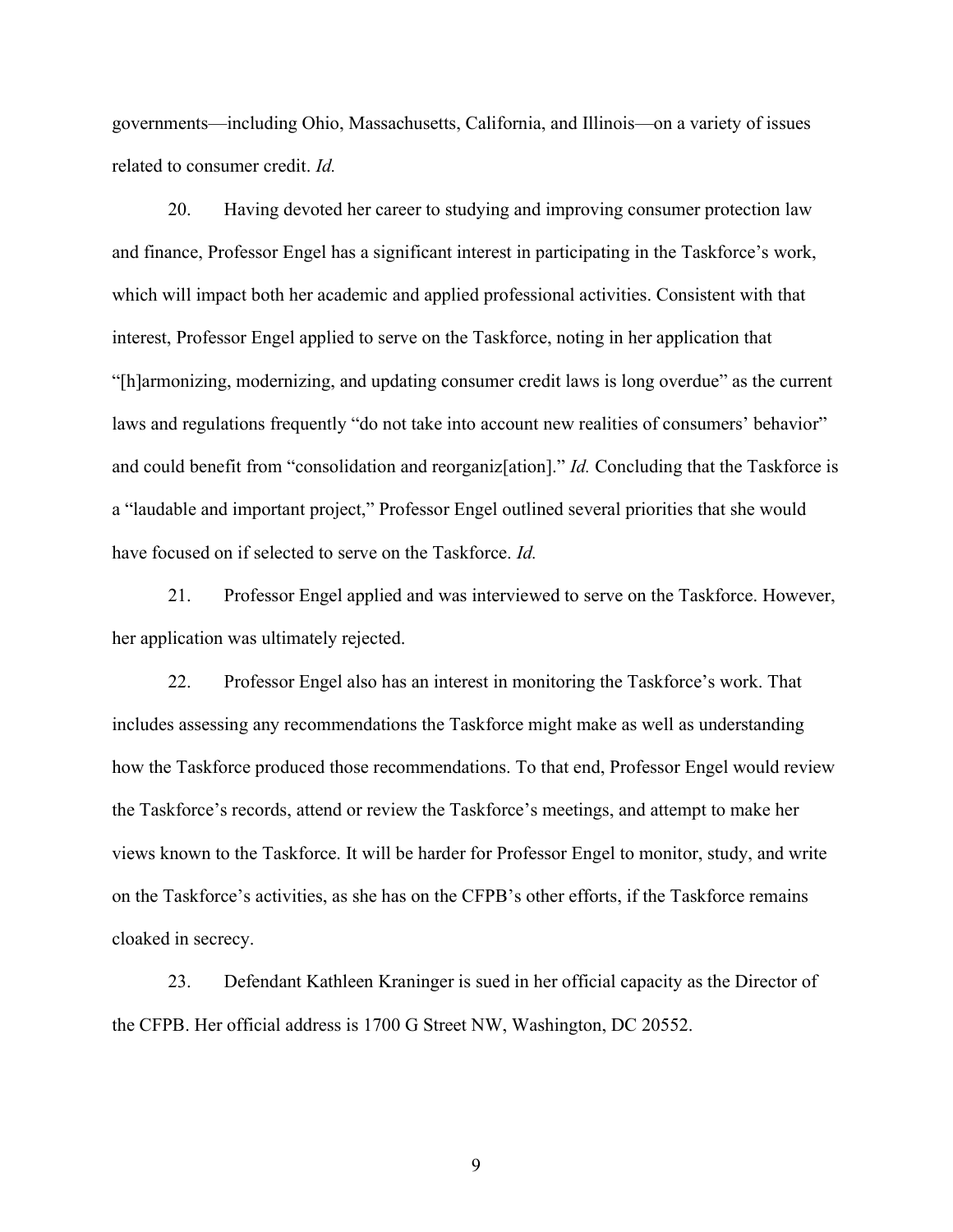24. Defendant CFPB is a federal agency headquartered in Washington, DC, at 1700 G Street NW, Washington, DC 20552. CFPB is an "agency" within the meaning of the Administrative Procedure Act. 5 U.S.C. § 551(1).

#### JURISDICTION AND VENUE

25. This Court has subject matter jurisdiction over this action pursuant to 28 U.S.C. § 1331 because the action arises under federal law.

26. Venue is proper in this district pursuant to 28 U.S.C. § 1391(e) because Plaintiff Professor Engel resides in Boston, Massachusetts.

27. This Court has authority to grant the requested relief in this case pursuant to the Administrative Procedure Act, 5 U.S.C. § 706, and the Declaratory Judgment Act, 28 U.S.C. §§ 2201-02.

#### LEGAL BACKGROUND

## I. Federal Advisory Committee Act

28. The Federal Advisory Committee Act is a "sunshine law," requiring that, when the Executive Branch establishes or uses non-federal bodies for the purpose of seeking advice and generating policy, it does so in a transparent way that allows for meaningful public participation.

29. These requirements apply to all "advisory committee[s]," including those created by the Bureau, 12 U.S.C. § 5493(h), which are defined to include:

any committee, board, commission, council, conference, panel, task force, or other similar group, or any subcommittee or other subgroup thereof . . . , which is . . . established or utilized by one or more agencies in the interest of obtaining advice or recommendations . . . , except that such term excludes . . . any committee that is composed wholly of full-time, or permanent part-time, officers or employees of the Federal Government[.]

5 U.S.C. App. 2 § 3(2).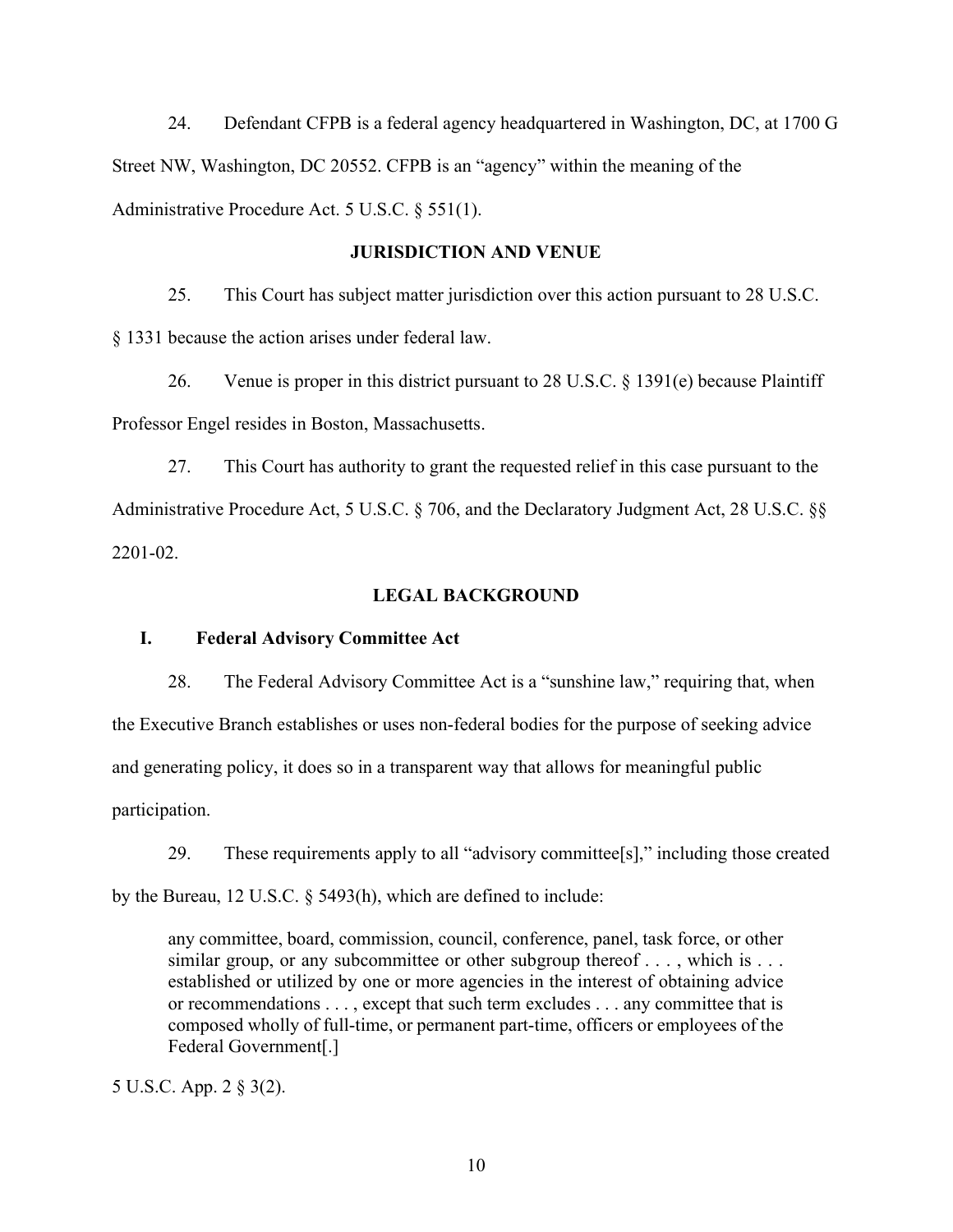30. Title V and its implementing regulations, which govern federal employees, define a full-time employee as one who works more than 32 hours a week (or more than 64 hours during a biweekly pay period), while a part-time employee works 16 to 32 hours a week (or 32 to 64 hours during a biweekly pay period). 5 U.S.C. § 3401(2). Further, "part-time career employment" is employment "under a schedule consisting of an equal or varied number of hours per day . . . , but does not include employment on a temporary or intermittent basis." Id. "Intermittent employment" is, in turn, defined as "employment without a regularly scheduled tour of duty[.]" 5 C.F.R. § 340.401(b).

31. A federal agency may form an advisory committee only after it has "determined as a matter of formal record . . . after consultation with the [General Services Administration] ("GSA")], with timely notice published in the Federal Register, [that the committee is] in the public interest in connection with the performance of duties imposed on that agency by law." 5 U.S.C. App. 2 § 9(a)(2). The agency must further issue a "[d]etermination of need in the public interest," including a finding that the committee is "essential to the conduct of agency business and . . . the information to be obtained is not already available through another advisory committee or source within the Federal Government." 41 C.F.R. § 102-3.30(a). These requirements help ensure that advisory committees are "established only when they are . . . essential" and that "Congress and the public [are] kept informed with respect to [their] ... purpose[.]" 5 U.S.C. App. 2 § 2(b).

32. A CFPB advisory committee cannot begin meeting until its charter has been approved by the Director of the Bureau and filed with the Bureau's Committee Management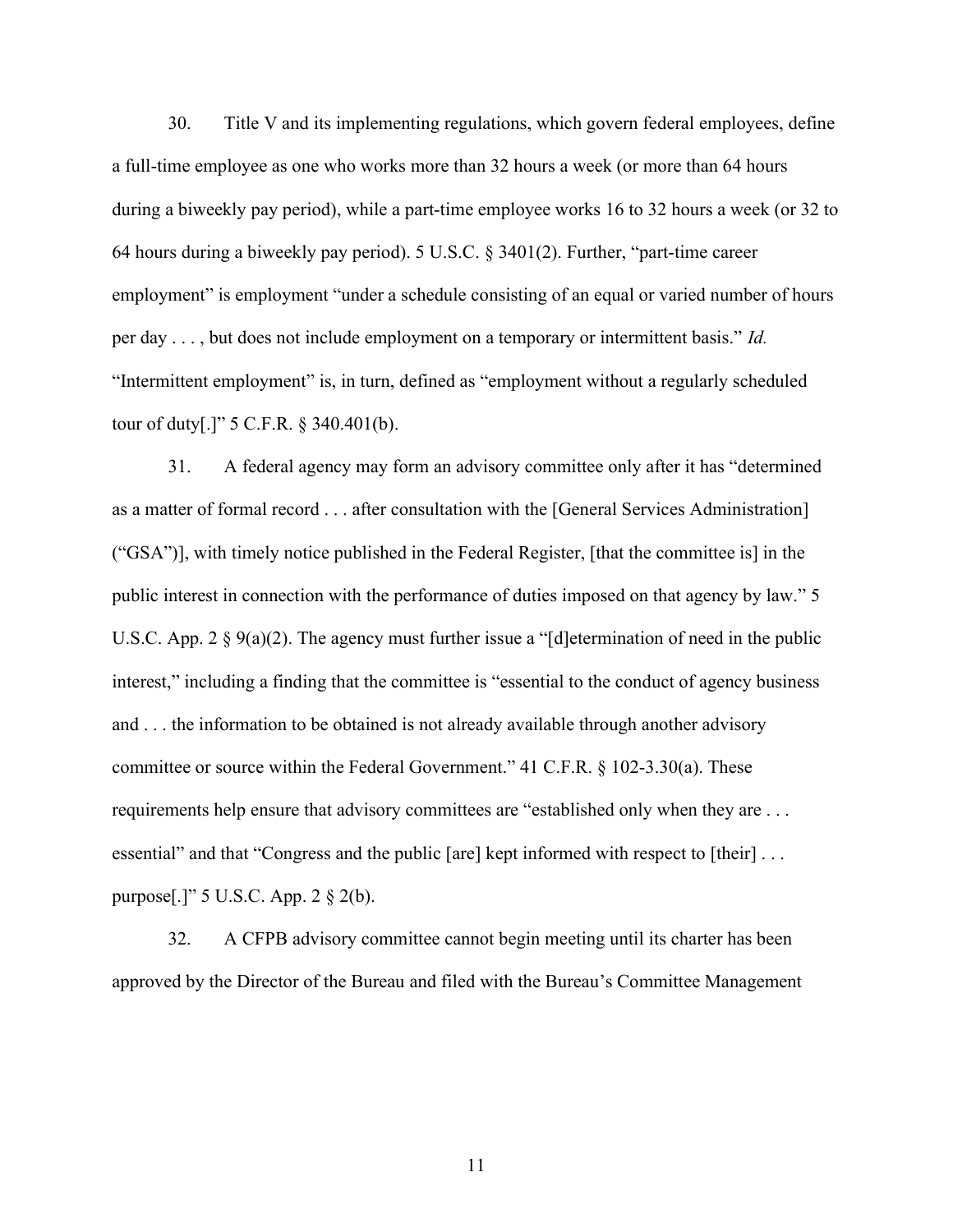Officer,<sup>15</sup> the House Committee on Financial Services, the Senate Committee on Banking, Housing, and Urban Affairs, and the Library of Congress. 5 U.S.C. App. 2 § 9(c); 41 C.F.R. § 102-3.70(a).

33. When it enacted FACA, Congress explained that "[o]ne of the great dangers in th[e] unregulated use of advisory committees is that special interest groups may use their membership on such bodies to promote their private concerns," citing in particular an Industrial Waste Committee where "only representatives of industry were present," and "[n]o representatives of conservation, environment, clean water, consumer, or other public interest groups were present." H.R. Rep. No. 92-1017, at 6 (1972), reprinted in 1972 U.S.C.C.A.N. 3491, 3496. Accordingly, Congress required in FACA that "the membership of [an] advisory committee . . . be fairly balanced in terms of the points of view represented and the functions to be performed by the advisory committee." 5 U.S.C. App. 2  $\S$  5(b)(2), (c). Consistent with these requirements, the CFPB must submit to GSA a "fairly balanced membership" plan "[b]efore establishing . . . [an] advisory committee[.]" 41 C.F.R.  $\S$  102-3.60(a), (b)(3).

34. Likewise, the advisory committee's charter must contain appropriate provisions to "assure that the advice and recommendations of the advisory committee will not be inappropriately influenced by the appointing authority or by any special interest, but will instead be the result of the advisory committee's independent judgment." 5 U.S.C. App. 2 § 5(b)(3), (c).

35. Once established, an advisory committee must include and facilitate public comment and participation. An advisory committee must hold "[e]ach advisory committee meeting . . . open to the public" and provide "timely notice" of those meetings. *Id.*  $\S$  10(a)(1),

<sup>&</sup>lt;sup>15</sup> FACA requires each agency to designate an Advisory Committee Management Officer responsible for, among other things, supervising the establishment, procedures, and accomplishments of advisory committees. 5 U.S.C. App. 2 § 8(b).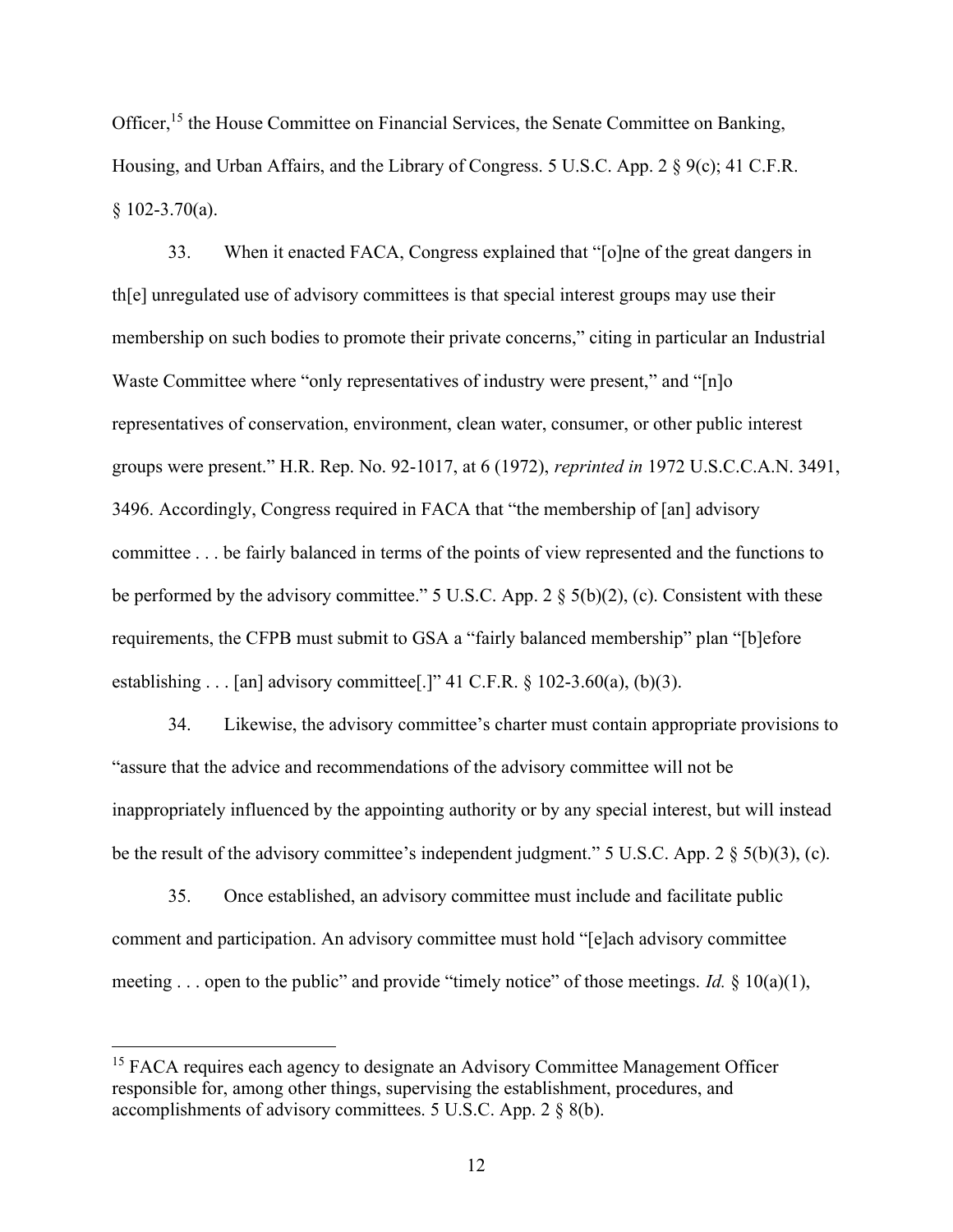(2). Further, advisory committees must allow interested persons to "attend, appear before, or file statements with [the] committee, subject to such reasonable rules or regulations as the Administrator [of GSA] may prescribe." *Id.*  $\S$  10(a)(3).

36. The Administrator of the GSA has implemented these statutory obligations by requiring advisory committees to publish notice of their meetings "at least 15 calendar days prior" to the meetings, unless documented "exceptional circumstances" require otherwise. 41 C.F.R. § 102-3.150. All meetings must be held "in a manner or place reasonably accessible to the public" and allow "[a]ny member of the public [to] speak to or otherwise address the advisory committee if the agency's guidelines so permit." *Id.*  $\S$  102-3.140(a),(d).

37. In addition to FACA's requirement for public notice and participation, an advisory committee must also make available "the records, reports, transcripts, minutes, appendixes, working papers, drafts, studies, agenda, [and] other documents . . . made available to or prepared for or by" the committee. 5 U.S.C. App. 2 § 10(b). "Timely access to advisory committee records is an important element of the public access requirements of the Act. Section 10(b) . . . provides for the *contemporaneous* availability of advisory committee records that, when taken in conjunction with the ability to attend committee meetings, provide a meaningful opportunity to comprehend fully the work undertaken by the advisory committee." 41 C.F.R. § 102-3.170 (emphasis added); see also Food Chem. News v. HHS, 980 F.2d 1468, 1472 (D.C. Cir. 1992) (records must be released before or at the relevant meeting, so that the public can "follow the substance of the [committee's] discussion"). Notably, "agencies may not require members of the public or other interested parties to file requests for non-exempt advisory committee records." 41 C.F.R. § 102-3.170.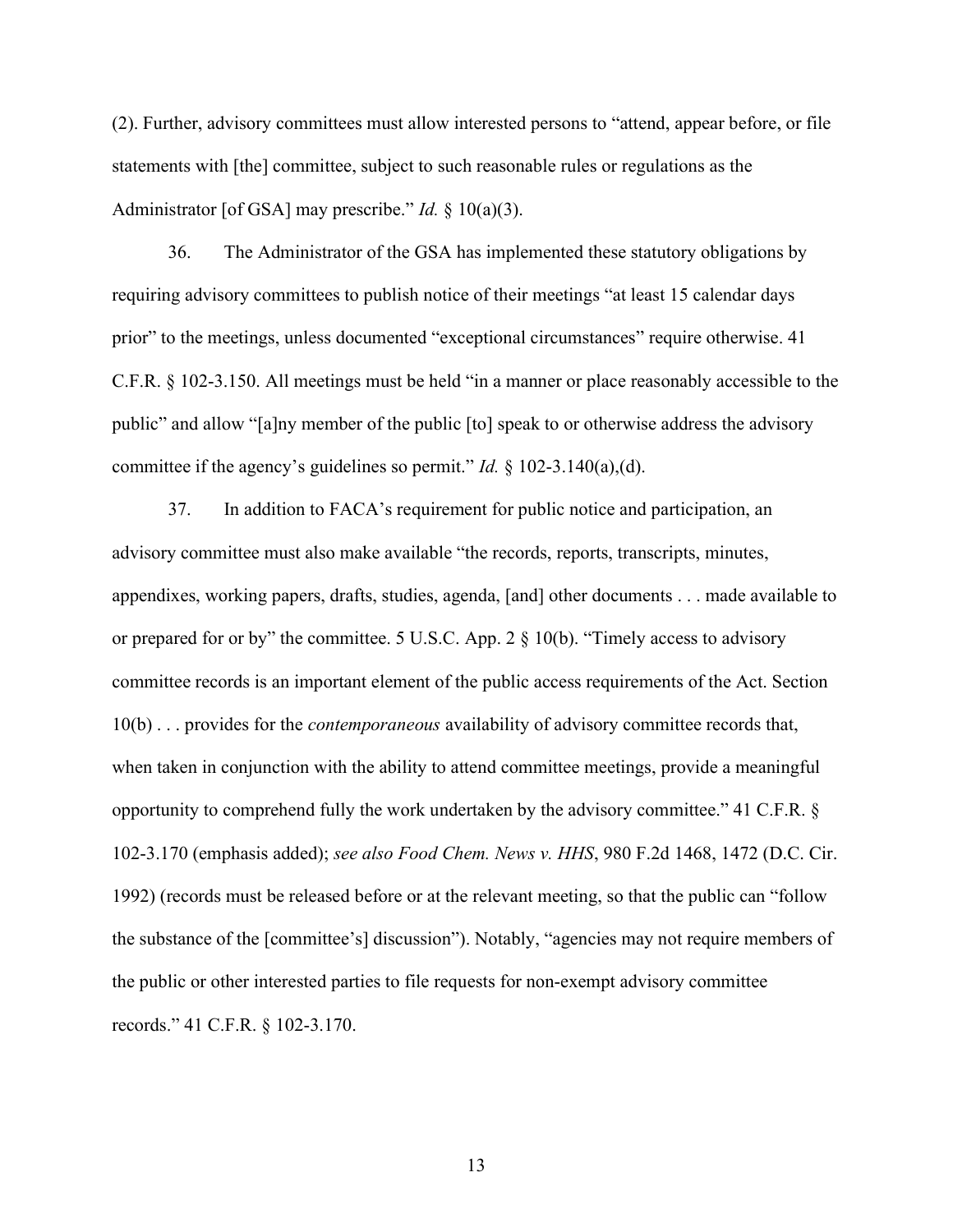# II. The Administrative Procedure Act

38. The Administrative Procedure Act ("APA") allows a person "suffering legal wrong because of agency action, or adversely affected or aggrieved by agency action" to seek judicial review of that action. 5 U.S.C. § 702. Under the APA, a reviewing court may "compel agency action unlawfully withheld or unreasonably delayed," id.  $\S 706(1)$ , and "hold unlawful and set aside agency action, findings, and conclusions" that are "arbitrary, capricious, an abuse of discretion, or otherwise not in accordance with law," id.  $\S 706(2)(A)$ , or that are taken "without observance of procedure required by law," id.  $\S$  706(2)(D).

39. Cases involving FACA are adjudicated under the standards set forth in the APA. See 5 U.S.C. § 701(a); Judicial Watch, Inc. v. U.S. Dep't of Com., 736 F. Supp. 2d 24, 30-31 (D.D.C. 2010).

#### FACTUAL ALLEGATIONS

## I. The History and Purpose of the Consumer Financial Protection Bureau

40. The CFPB was created in the wake of the 2008 financial crisis as part of a major overhaul of financial regulation that culminated in the Dodd-Frank Act.

41. Prior to the creation of the CFPB, the federal regulatory regime for consumer financial protection suffered from several structural flaws.

42. First, federal consumer protection laws were implemented by multiple federal agencies.<sup>16</sup> This fragmented regulatory regime "made consumer protection an orphan mission that tended to fall between the cracks."<sup>17</sup>

 $16$  Adam J. Levitin, The Consumer Financial Protection Bureau: An Introduction, 32 Rev. of Banking & Fin. L. 321, 327 (2012) [hereinafter Levitin].  $17$  *Id.* at 330.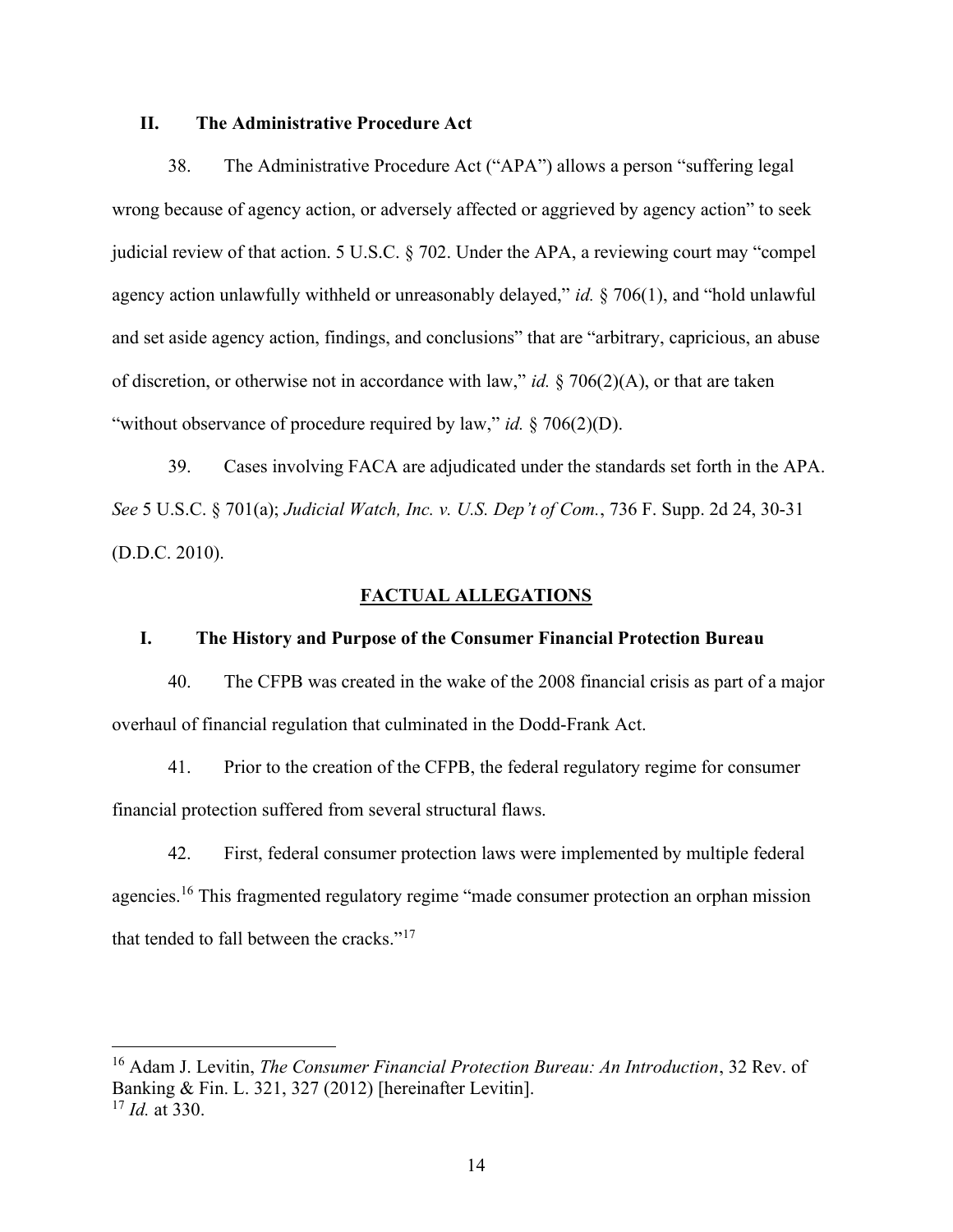43. Second, many of the responsible agencies had missions that conflicted with consumer protection.<sup>18</sup> For example, the primary mission of federal financial institution regulators (e.g., the Federal Reserve Board, the Federal Deposit Insurance Corporation, the Office of the Comptroller of the Currency, and the National Credit Union Administration) is to ensure bank safety and soundness, which requires banks to be profitable.<sup>19</sup> But that mission can conflict with consumer protection because unfair, deceptive, and abusive practices that harm consumers are often quite profitable.<sup>20</sup> Accordingly, consumer protection concerns were "routinely . . . subordinated to bank profitability concerns."<sup>21</sup>

44. Third, the regulatory environment was plagued by a "race to the bottom," a symptom of national banks' ability to switch between different federal bank charters,  $22$  with banks drawn to the most lax regulator.<sup>23</sup> Because bank regulators received a majority of their budgets from chartering fees rather than Congressional appropriations, regulators were incentivized to "attract more chartering business" by taking a relaxed approach to consumer protection regulation.<sup>24</sup> The competition between the banking regulators to attract banks meant that none of the regulatory agencies "had the incentive to develop deep expertise in consumer finance" or to collect the data necessary to conduct empirical analysis of practices in the mortgage market and develop sound policy.<sup>25</sup>

 $20$  *Id.* 

 $^{24}$  *Id.* at 333.

 $18$  *Id.* at 330-31.

 $19$  *Id.* 

 $^{21}$  *Id.* at 331.

 $^{22}$  *Id.* at 332. Prior to the Dodd-Frank Act, national banks were regulated by one of two federal agencies: the Office of Thrift Supervision ("OTS") and the Office of the Comptroller of the Currency ("OCC") The Dodd-Frank Act eliminated OTS, forcing all national banks to obtain their charters from OCC.

 $^{23}$  *Id.* at 332-33.

 $^{25}$  *Id.* at 331-32.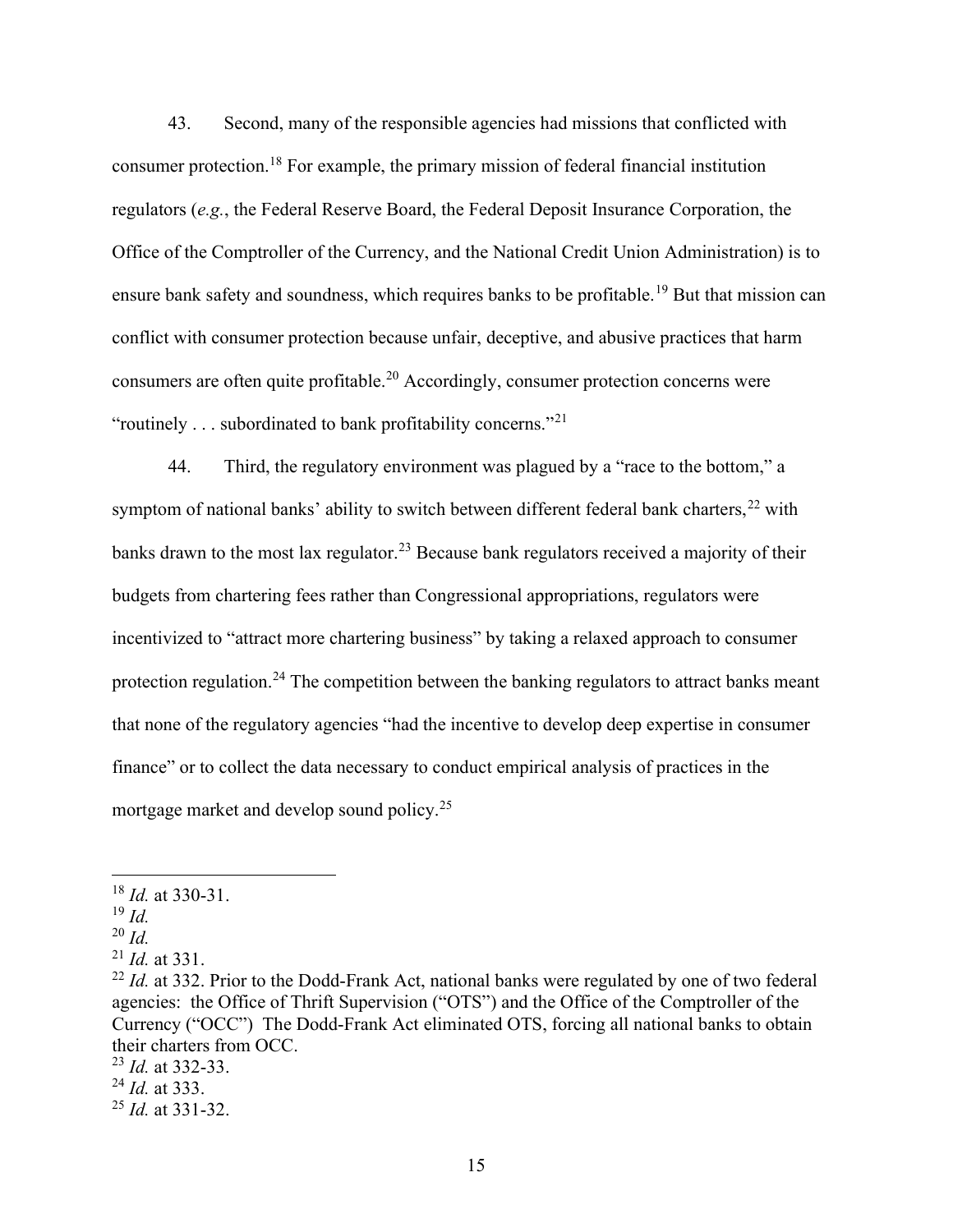45. By the 2000s, the need for regulatory reform was fast becoming apparent: consumers were increasingly submitting complaints about credit card companies and payday lenders, taking on risky and exotic mortgage products, and filing for bankruptcy.<sup>26</sup>

46. While federal regulators were in some cases aware of these issues,  $27$  they simply failed to take action, even when obligated to by statute.<sup>28</sup> Indeed, even before the 2008 financial crisis, experts in consumer finance law—led by then-Professor Elizabeth Warren—began calling for reform in the shape of a single agency whose driving purpose would be to protect consumers.<sup>29</sup>

47. The 2008 financial crisis starkly demonstrated the need for such reform.

48. In a post-crisis report, the Treasury Department explained that the pre-crisis financial services industry was "overshadowed by pervasive failures in consumer protection, leaving many Americans with obligations that they did not understand and could not afford."<sup>30</sup> This failure was a major contributing factor to the crisis, as some of the most sophisticated financial firms began to market, underwrite, and securitize increasingly predatory and exotic subprime mortgage loans to homebuyers who simply could not afford them.<sup>31</sup>

<sup>29</sup> Levitin at 334-35 (citing Elizabeth Warren, *Unsafe at Any Rate*, Democracy (2007)).

<sup>&</sup>lt;sup>26</sup> Kathleen C. Engel & Patricia A. McCoy, *The Subprime Virus: Reckless Credit, Regulatory* Failure, and Next Steps 61, 64-65 (2011) [hereinafter Subprime Virus].

 $27$  Levitin at 328-39 (citing Julie L. Williams, Acting Comptroller of the Currency, Remarks at the BAI National Loan Review Conference 1 (Mar. 21, 2005), https://www2.occ.gov/newsissuances/speeches/2005/pub-speech-2005-34.pdf).

 $28$  Subprime Virus at 194-96 (noting the Federal Reserve Board's failure to adopt regulations mandated under the Home Owners Equity Protection Act).

<sup>30</sup> U.S. Dep't of Treasury, Financial Regulatory Reform: A New Foundation 2 (2009),

https://www.treasury.gov/initiatives/Documents/FinalReport\_web.pdf.

<sup>&</sup>lt;sup>31</sup> Mark Jickling, Causes of the Financial Crisis 3, Cong. Res. Serv. (Apr. 9, 2010) (explaining that it is "generally accepted" that the 2008 crisis was caused in part by the relaxation of "credit standards in U.S mortgage lending," which lead to "rising rates of delinquency and foreclosures [that] delivered a sharp shock to a range of U.S. financial institutions").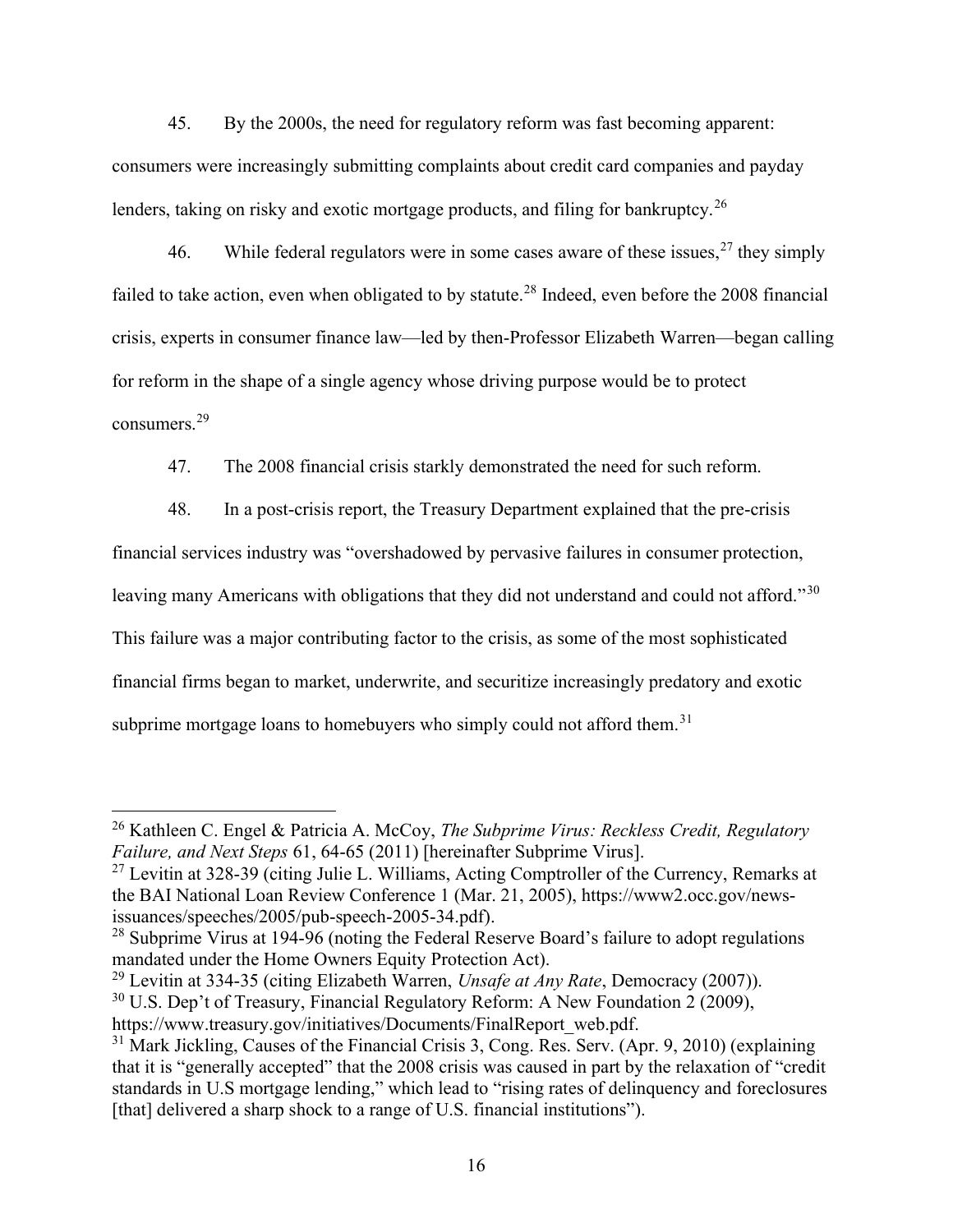49. To get borrowers in the door, lenders would sell financial products that seemed affordable on the front end, but contained nasty surprises several years later.<sup>32</sup> For example, a hybrid adjustable rate mortgage, which accounted for a majority of non-traditional mortgages immediately prior to the crisis, usually charged an affordable fixed rate for the first few years, and then converted to a rate that would adjust every six months by adding a "margin" to an index rate, such as U.S. Treasuries or the LIBOR.<sup>33</sup> Because such products were complex—and often intentionally misrepresented by lenders—a consumer might take out a loan with an initial fixed rate of 5 percent, only to be caught off guard later by a rate that suddenly and dramatically increased to 9 percent (in the case of a 4 percentage point "margin" and a 5 percent LIBOR).<sup>34</sup>

50. Such predatory financial products not only harmed consumers, but also seriously endangered the financial system by creating systemic exposure to the risk that homeowners would default on their loans.

51. Such widespread risk was made possible by changes in the underwriting and origination of mortgage loans. Historically, mortgages were handled by a single entity, such as a community bank, that solicited an application and then underwrote, funded, and serviced the loan.<sup>35</sup> Because lenders bore the risk and would suffer losses if borrowers could not repay, lenders were careful to issue mortgage loans that consumers could afford.<sup>36</sup>

52. That system was revolutionized by a financial tool and process called securitization, which greatly diminished banks' incentives to make affordable loans. This

<sup>32</sup> Subprime Virus at 34.

 $33$  Id. The LIBOR is the average rate at which banks lend to each other in the London international interbank market.

 $34$  Id.

 $35$  *Id.* at 4.

 $36$  *Id.* at 15.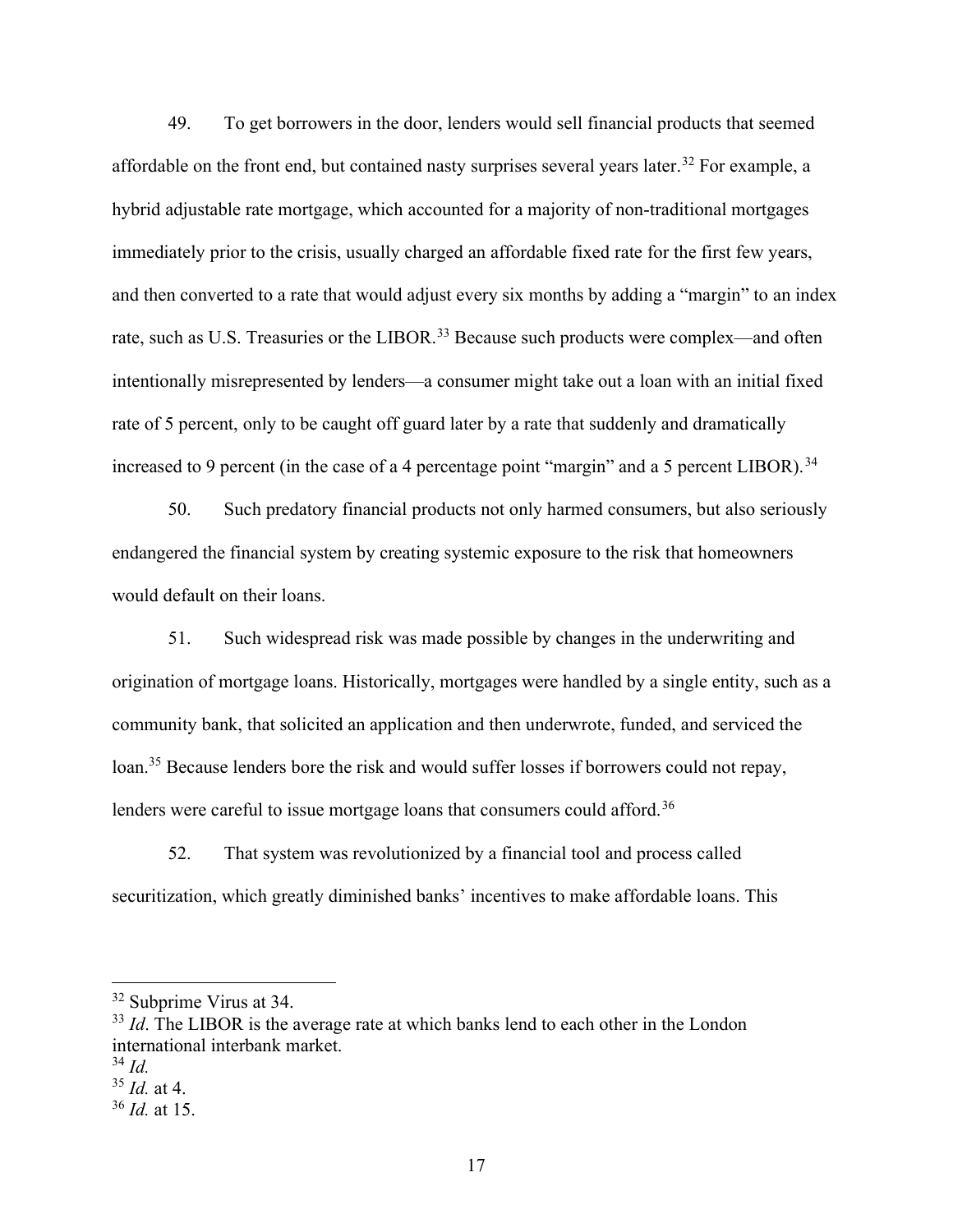outcome resulted from the fact that securitization allowed banks to quickly move loans out of their portfolios, meaning that they bore little or no risk if the borrowers defaulted.

53. To illustrate how securitization works, the life of a loan typically began when an intermediary—usually a mortgage broker—would connect a consumer with a loan funded by a different entity, such as a bank or some other financial institution. The bank would then very quickly sell the loan to an investment bank for inclusion in a securitization deal. At that point, the investment bank would bundle multiple mortgage loans, repackage them into tranches of securities rated by credit rating agencies, and transfer the loans to a trust that would issue securities backed by the loans. Those securities were then purchased by investors who would receive income from the stream of loan payments.<sup>37</sup> At each stage of this "lending food chain," the brokers, lenders, investment banks, and credit rating agencies all "collected upfront fees and passed the risk of a bad loan down the line," thereby incentivizing each actor to issue, buy up, and repackage as many mortgages as possible with little consideration given to the risk of default.<sup>38</sup>

54. This process "tapped huge new pools of capital . . . to finance home mortgages," allowing "[l]enders, in a continuous cycle, [to] make loans, sell those loans for securitization, and then plow the sale proceeds into a new batch of loans, which in turn could be securitized."<sup>39</sup> And, because each entity was motivated by the short-term profits associated with each new batch of loans and bore little exposure to the risk of default, lenders clamored to issue as many new loans as possible.<sup>40</sup>

 $37$  *Id.* at 17.

 $38$  *Id.* at 4-5.

 $39$  *Id.* at 18.

 $40$  *Id.* at 28.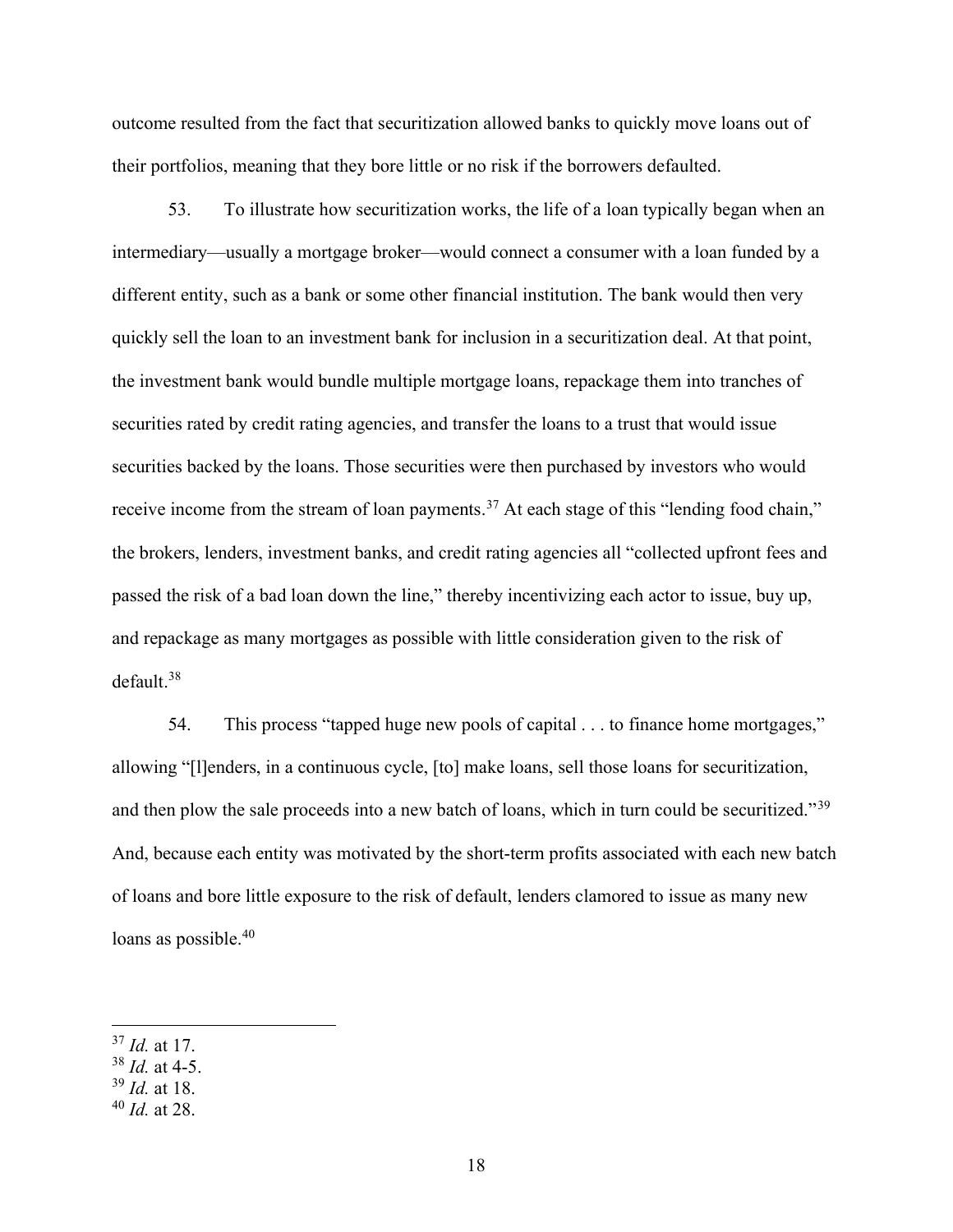55. With less exposure to risk, banks and non-bank lenders began making ever riskier mortgages to sell on Wall Street. Many borrowers entered into loans that the lenders knew would become unaffordable once the interest rates on the loans reset. Brokers even targeted borrowers who qualified for inexpensive, fixed rate loans and steered them into high-risk loans with confusing and exploitative terms—a profitable practice that generated another round of origination and other fees when borrowers were forced to refinance as their loans became unaffordable.<sup>41</sup>

56. Ultimately, access to these kinds of loans drove up the prices of homes until the market peaked and then dropped. As prices plummeted, borrowers—who found themselves holding loans that exceeded the value of homes—could no longer refinance when their loans became unaffordable. This led to a dramatic rise in defaults and foreclosures, which in turn caused alarm in financial markets and triggered the 2008 financial crisis—widely considered to be the worst U.S. economic disaster since the Great Depression (at least before the COVID-19 pandemic).<sup>42</sup>

57. The crisis wiped out nearly \$8 trillion in value from the stock market, deprived home-owners of \$9.8 trillion in wealth due to the decrease in home values, cost millions of Americans their jobs (with unemployment peaking at 10 percent in October 2009), and resulted

 $41$  *Id.* at 34.

<sup>&</sup>lt;sup>42</sup> Renae Merle, A Guide to the Financial Crisis—10 Years Later, Wash. Post (Sep. 10, 2018), https://www.washingtonpost.com/business/economy/a-guide-to-the-financial-crisis--10-yearslater/2018/09/10/114b76ba-af10-11e8-a20b-5f4f84429666\_story.html.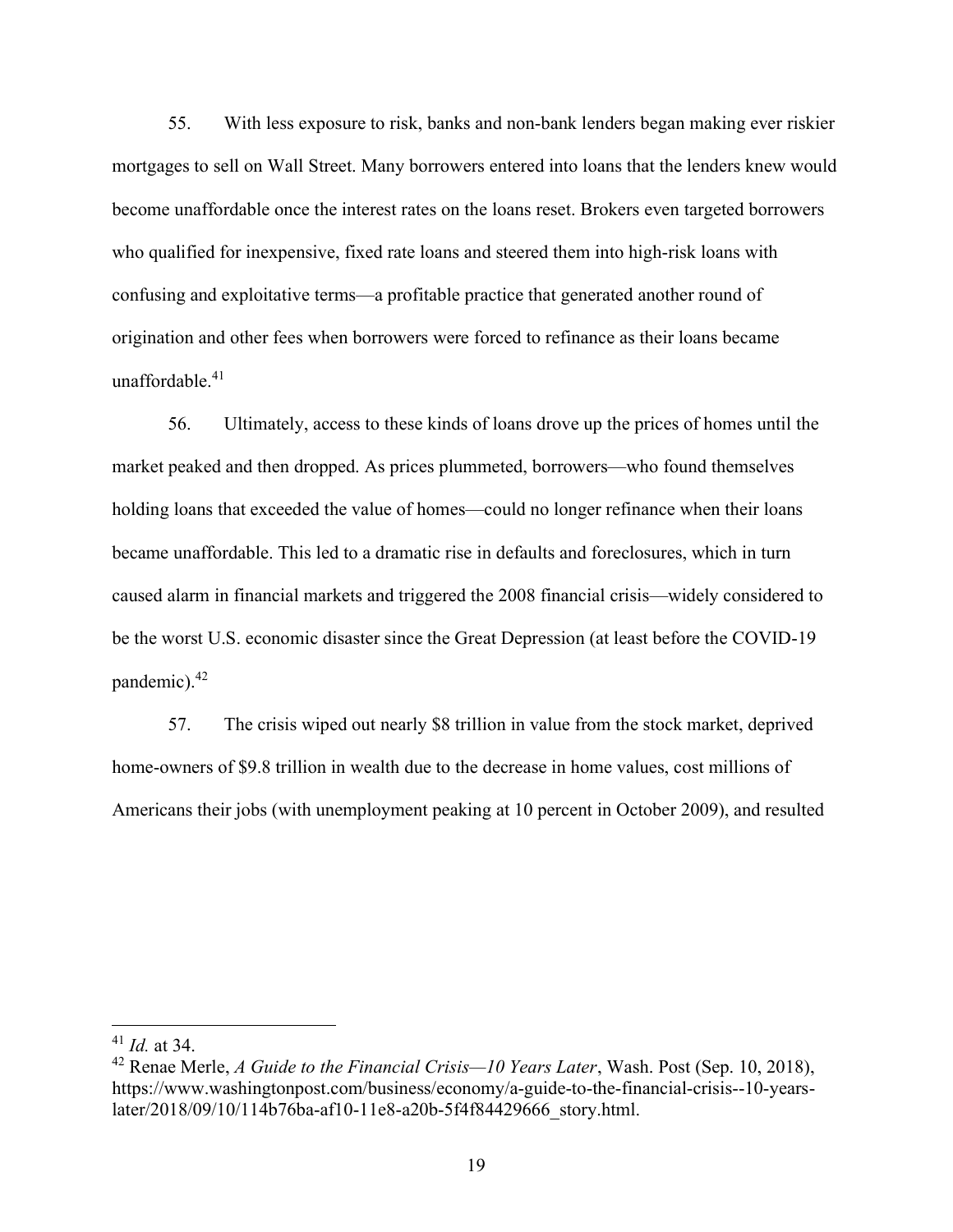in a loss of \$2 trillion in global economic growth.<sup>43</sup> It also devastated many consumers, whose wages and opportunities may never recover.<sup>44</sup>

58. While the crisis was caused by a combination of factors, key among them was the failure of bank regulators to exercise their enforcement, rule-making, and supervisory powers to curtail banks' unprecedented risk-taking and exploitation of consumers.

59. Faced with the devastating consequences of regulatory failure, consumer advocate experts renewed their calls for an agency to protect consumers, arguing that the then-current regulatory system "was so flawed that it could not but produce the regulatory failures like the [housing] bubble that precipitated the financial crisis of 2008.<sup>45</sup> Then-Professor Elizabeth Warren argued that regulation was needed to protect consumers from dangerous financial products.<sup>46</sup> In the absence of regulation, she argued, the financial services industry had created "financial products [with] incomprehensible terms and sharp practices" that can result in "wipedout savings, lost homes, higher costs for car insurance, denial of jobs, troubled marriages, bleak retirements, and broken lives."<sup>47</sup>

60. Thereafter, Congress included the creation of the CFPB as a critical component in various proposals to overhaul the financial regulatory system. Ultimately, the CFPB was established by the Dodd-Frank Act in 2010.<sup>48</sup>

 $43$  Id.

<sup>&</sup>lt;sup>44</sup> See, e.g., Eduardo Porter & David Yaffe-Bellany, New York Times, Facing Adulthood With an Economic Disaster's Lasting Scars, N.Y. Times (May 19, 2020),

https://www.nytimes.com/2020/05/19/business/economy/coronavirus-young-old.html.  $45$  Levitin, at 36.

<sup>&</sup>lt;sup>46</sup> Oren Bar-Gill & Elizabeth Warren, *Making Credit Safer*, 157 U. Pa. L. Rev. 1, 6-7, 98 (2008).  $47$  *Id.* at 5.

<sup>48</sup> Levitin at 335-36.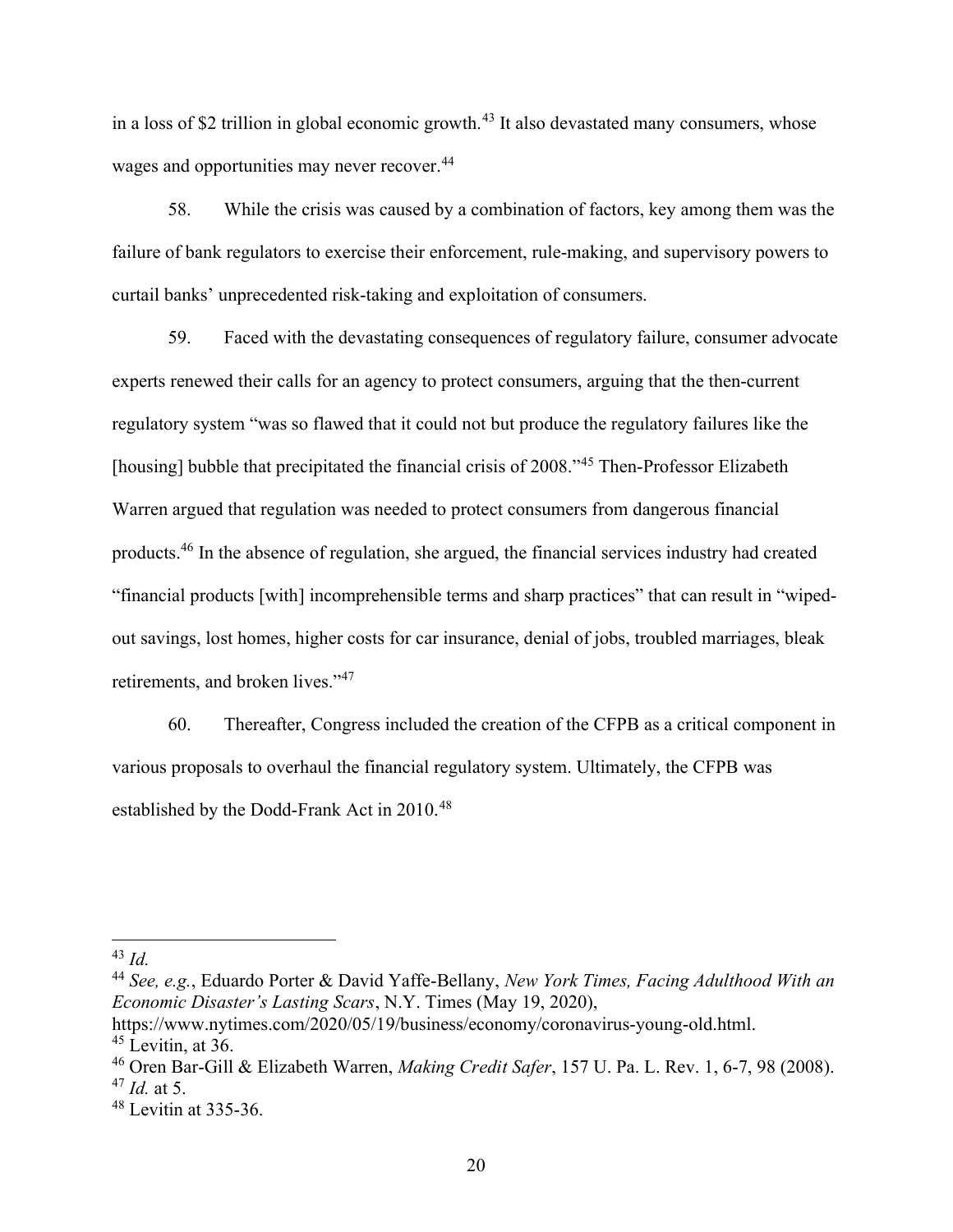61. The Act's authorizing language provides that the purpose of the CFPB is to "ensur[e] that all consumers have access to markets for consumer financial products and services . . . [that] are fair, transparent and competitive." 12 U.S.C. § 5511(a).

62. To achieve that purpose, Congress tasked the CFPB with five objectives: (1) to help consumers make responsible decisions about financial transactions by providing them with understandable information; (2) to protect consumers from unfair, deceptive, or abusive acts and practices and from discrimination; (3) to identify and address unwarranted regulatory burdens; (4) to enforce federal consumer financial law consistently to promote fair competition; and (5) to ensure that markets for consumer financial services and products operate transparently and efficiently.  $Id. \S$  1511(b).

63. Notwithstanding the painful lessons of the financial crisis and the strong calls for reform, the financial services industry fiercely opposed the creation of the CFPB. Opponents argued, among other things, that the CFPB would be a "supernanny agency" that would "[m]ake it harder and more expensive for consumers to borrow," "substitute the choice of bureaucrats for those of consumers," and "[j]eopardize the financial recovery by reducing credit[.]"<sup>49</sup> Industry advocates and representatives, such as Todd Zywicki,<sup>50</sup> also argued that the creation of the CFPB would "threaten[] innovation as well as competition," and "could one day undermine the soundness of financial institutions<sup>[1,1,51</sup>]

<sup>49</sup> See, e.g., David S. Evans & Joshua D. Wright, The Effect of the Consumer Financial Protection Agency Act of 2009 on Consumer Credit, 22 Loy. Consumer L. Rev. 280, 334 (2010).  $50$  Lee Fang, *The Scholars Who Shill for Wall Street*, Nation (Oct. 23, 2013), https://www.thenation.com/article/archive/scholars-who-shill-wall-street/ (explaining that Mr.

Zywicki, in addition to his academic career, was the Director of a consulting group with clients such as Visa, Bank of America, and Citigroup).

<sup>&</sup>lt;sup>51</sup> Todd Zywicki, Let's Treat Borrowers Like Adults, Wall St. J. (July 8, 2009), https://www.wsj.com/articles/SB124701284222009065.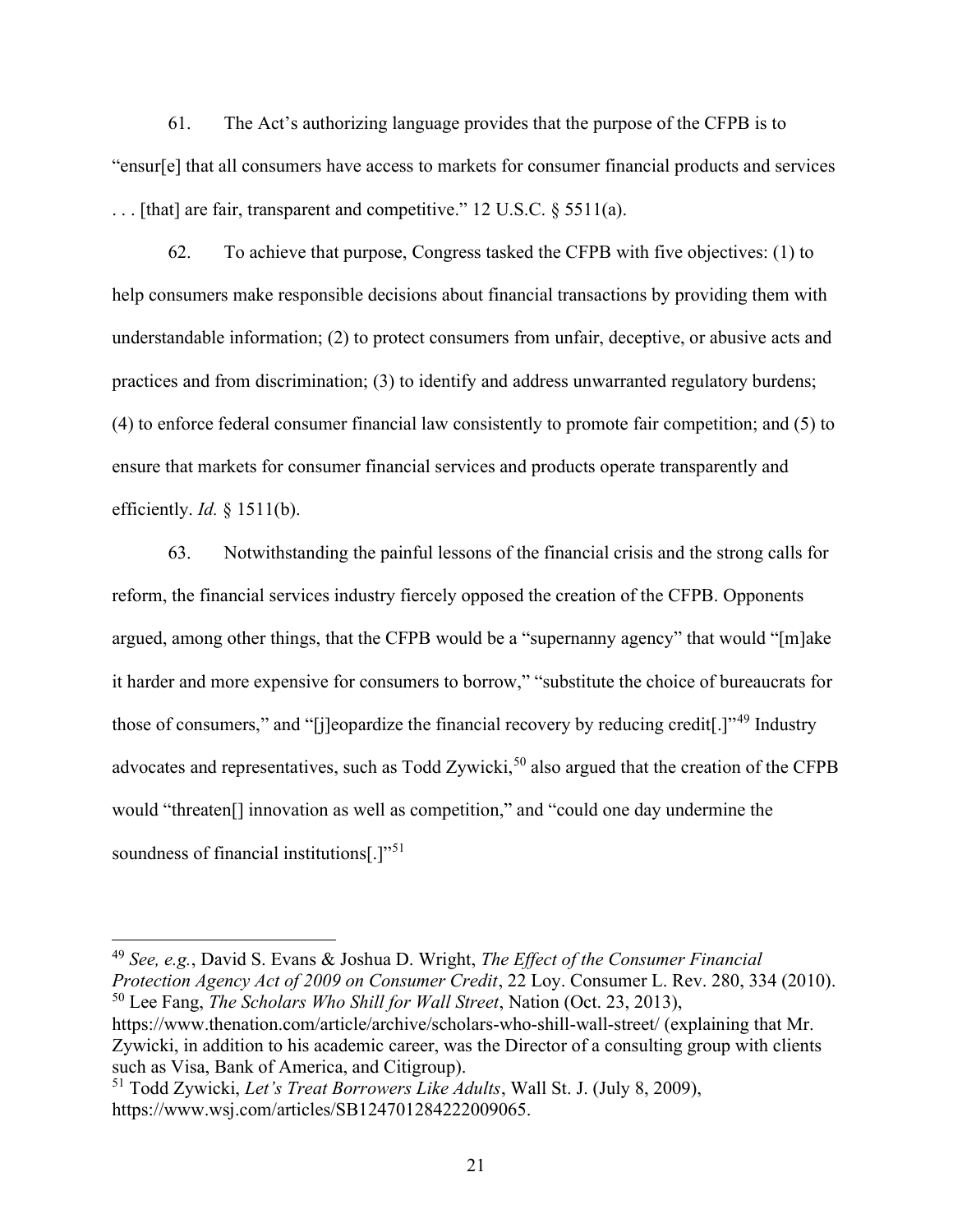64. Robust disagreement exists over the CFPB's role in regulating the financial services industry. On the one hand, consumer advocates and many consumer finance law experts believe that the CFPB, with its broad rulemaking and enforcement authority over consumer financial products, should exercise its regulatory authority aggressively to prevent the proliferation of complex financial products that exploit consumer misunderstanding. On the other hand, the financial services industry and its allies have criticized the very existence of the CFPB as paternalistic and argued that the regulation of financial products harms both consumers (by limiting choices and the availability of credit) and the industry (by undermining competition and innovation). A complete and balanced examination of the regulation of consumer financial products and services cannot neglect the former in favor of the latter.

#### II. CFPB's Leaders Have Sabotaged the CFPB's Mission From Within Since 2017

65. Since the resignation of Richard Cordray in 2017, the leaders appointed to the CFPB by President Trump have systematically dismantled protections and stalled enforcement efforts, undermining the CFPB's core mission of protecting consumers.

66. While searching for a permanent replacement, President Trump first installed Mick Mulvaney as Acting Director—a choice that clearly signaled the Administration's intention to pursue an agenda favorable to industry at the expense of consumers.

67. Early in his political career, when he served in the South Carolina State Senate, Mulvaney voted against state legislation designed to protect consumers from payday loans, <sup>52</sup> a

 $52$  Nicholas Confessore, Mick Mulvaney's Master Class in Destroying a Bureaucracy From Within, N.Y. Times Mag. (Apr. 16, 2019),

https://www.nytimes.com/2019/04/16/magazine/consumer-financial-protection-bureautrump.html.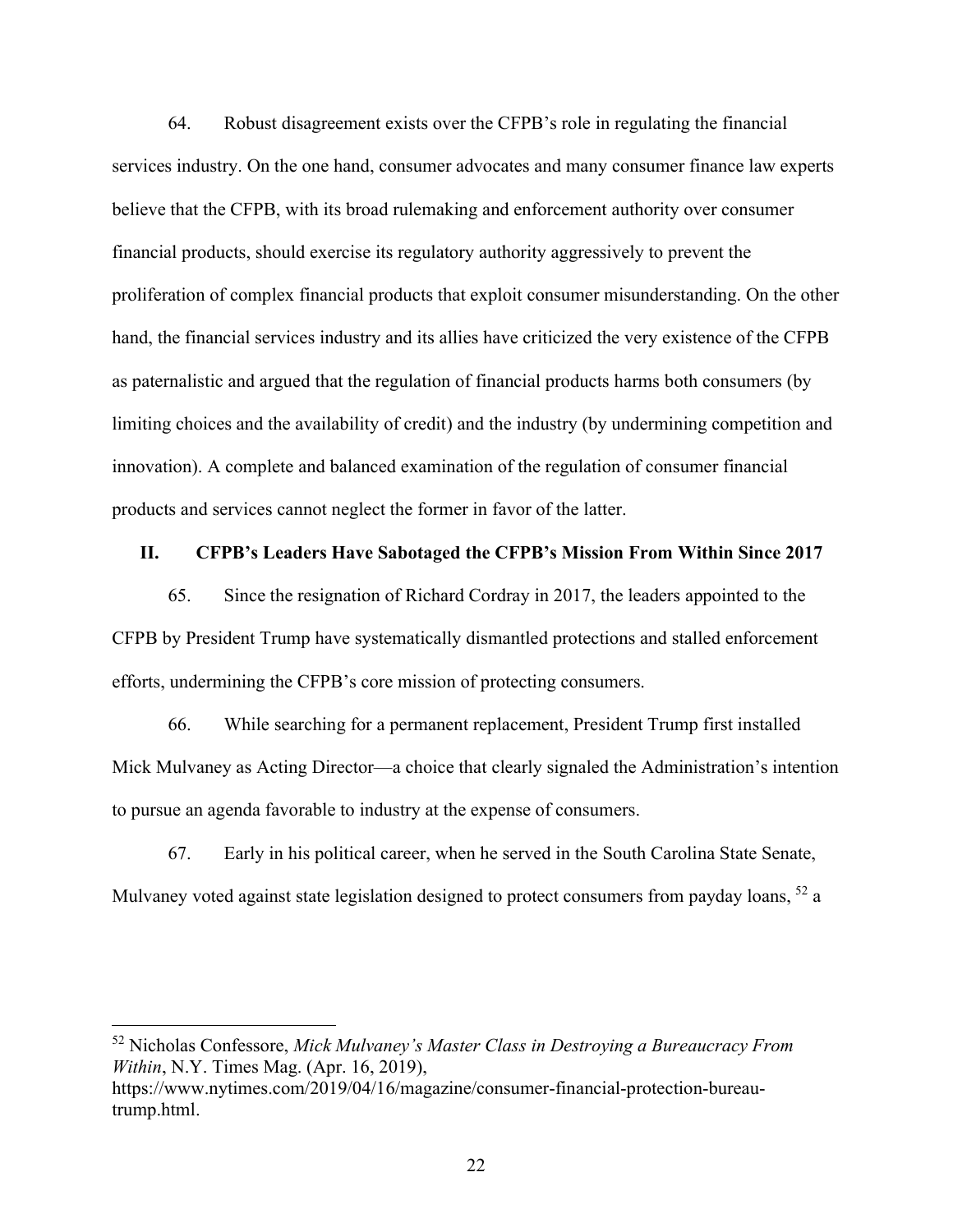predatory financial product that intentionally traps consumers in a long-term debt cycle in order to extract exorbitant fees over time.<sup>53</sup>

68. Similarly, while serving in the U.S. House of Representatives, Mulvaney criticized efforts by the CFPB to regulate payday lenders that donated tens of thousands of dollars to his congressional campaigns.<sup>54</sup>

69. He also advocated for getting rid of the CFPB, which he described as a "joke . . .

in a sick, sad kind of way," in part because (in his view) Congress could not protect the financial services industry from "overreach and abuse by [the Bureau]."<sup>55</sup>

70. Consistent with these views, Mulvaney began his tenure at the Bureau with a hiring freeze, a hold on all enforcement cases, and a budget request for zero dollars.<sup>56</sup>

71. Since then, Mulvaney and his successor, Kathleen Kraninger, have mounted a sustained effort to roll back consumer protections and dramatically reduce enforcement of protections in the interim.<sup>57</sup>

 $53$  To illustrate how it works, a typical payday loan customer might be a wage worker who needs to borrow a small sum to pay a routine expense, such as rent. In this example, the customer will pay a \$55 fee to borrow \$375, the full amount of which must be repaid in two weeks. When the loan comes due, many such borrowers cannot afford to pay back the full \$375. They can, however, afford another \$55 fee to take out a new loan to cover the old one. The average payday loan customer will repeat this cycle for five months, paying approximately \$500 in fees just to cover the initial \$375 loan. Payday Loans Explained, PEW Charitable Trusts (May 8, 2013), https://www.pewtrusts.org/en/research-and-analysis/video/2013/payday-loans-explained. In some instances, the fees can be even higher, costing consumers as much as \$3,000 to pay back a \$300 loan. Elizabeth Warren, Unsafe at Any Rate, Democracy (2007),

https://democracyjournal.org/magazine/5/unsafe-at-any-rate/.

<sup>54</sup> Confessore, supra note 52.

<sup>&</sup>lt;sup>55</sup> Credit Union Times, Interview with Mick Mulvaney, YouTube (Sept. 10, 2014), https://www.youtube.com/watch?v=RaVeNafdyVA.

<sup>56</sup> Confessore, supra note 52.

<sup>57</sup> Confessore, supra note 52.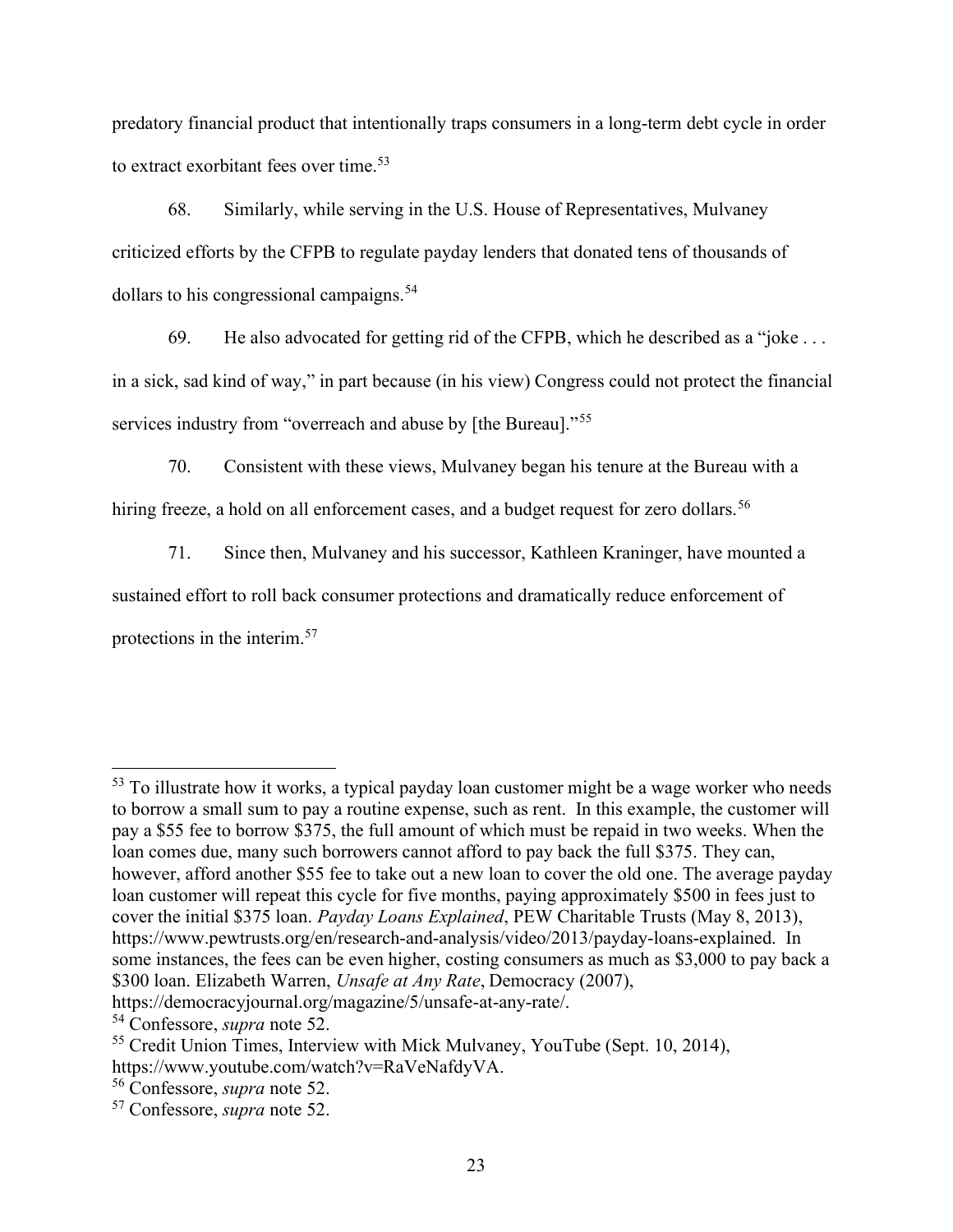72. For example, Mulvaney oversaw the initial development of a proposed rulemaking—later issued under Kraninger—that proposes to roll back the CFPB's ability-torepay regulation, which would have prohibited payday lenders from making loans to consumers who could not afford them.<sup>58</sup> He also succeeded in having the implementation of those protections stayed while Defendants worked to develop the proposed rulemaking.<sup>59</sup>

73. To justify these and other deregulatory actions, Mulvaney issued an extensive series of Requests for Information throughout his tenure—sometimes on a bi-weekly basis designed to solicit feedback on how to further dismantle consumer protections.<sup>60</sup> Indeed, as various consumer advocacy organizations have noted, these requests were "slanted towards . . . weakening . . . the Bureau's role in protecting consumers," posing questions about the continued need for various consumer protection regulations without asking for comments on "how the Bureau should take stronger action against financial industry abuses."<sup>61</sup>

74. Enforcement actions also lagged under Mulvaney's leadership. The Bureau announced eleven new lawsuits or settlements in 2018, which was fewer than a third of the number announced in 2016.<sup>62</sup> In those cases the Bureau did pursue, the Bureau settled with lenders for smaller fines than in the past and, in some cases, required lenders to pay no fines at all. $^{63}$ 

<sup>58</sup> Payday, Vehicle Title, and Certain High-Cost Installment Loans Notice of Proposed Rulemaking, 84 Fed. Reg. 4252 (Feb. 14, 2019).

<sup>59</sup> Confessore, supra note 52; Order, Cmty. Fin. Servs. Ass'n of Am. v. CFPB, 18-cv-0295 (W.D. Tex. Nov. 6, 2018) ( ECF No. 53).

 $60$  Ed Mierzwinski, Mulvaney Lobs One Last Softball to Industry Opponents of CFPB, U.S. PIRG (Dec. 31, 2018), https://uspirg.org/blogs/eds-blog/usp/mulvaney-lobs-one-last-softball-industryopponents-cfpb.

 $^{6\overline{1}}$  Id.

<sup>62</sup> Confessore, supra note 52.

<sup>63</sup> Confessore, supra note 52.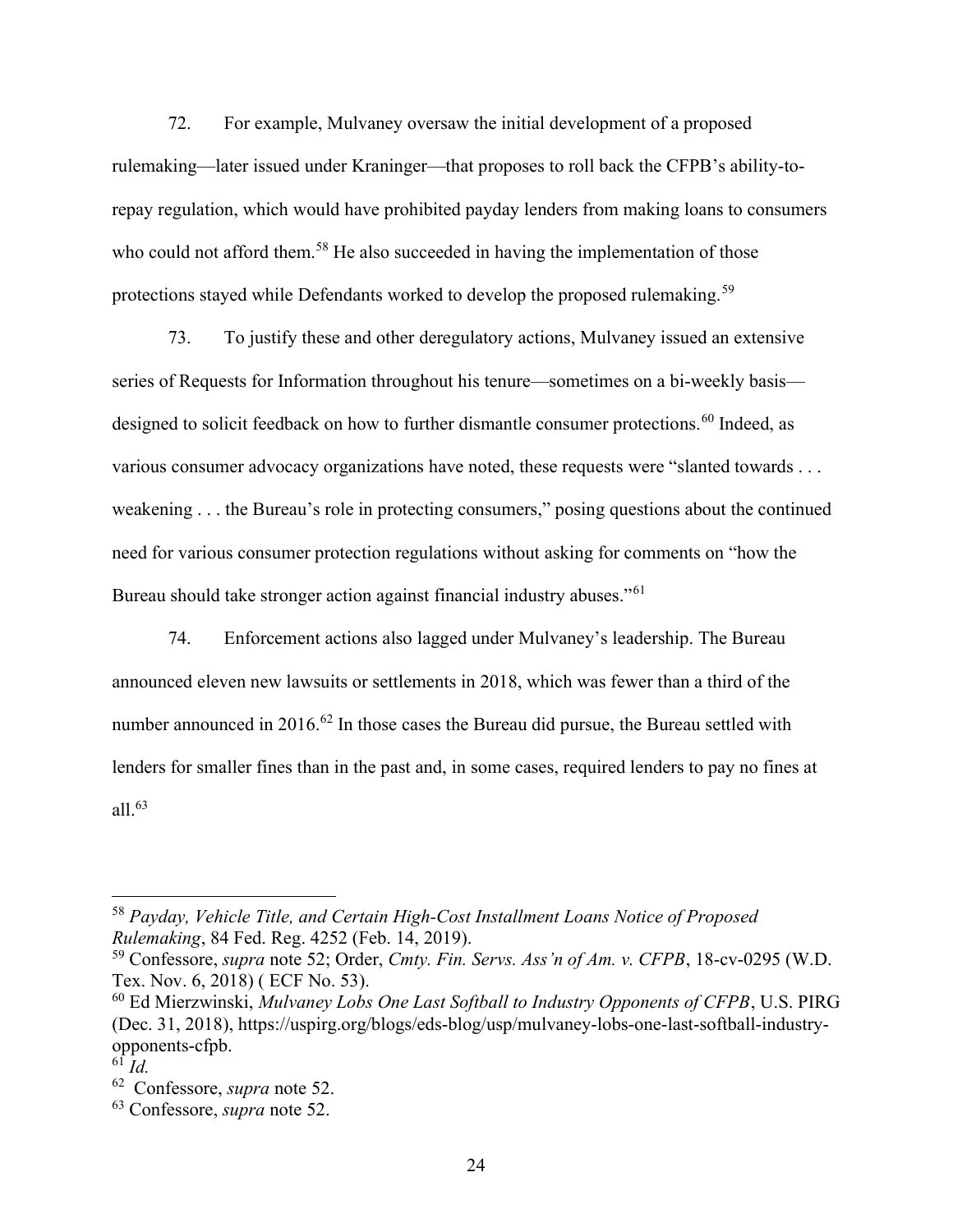75. Mulvaney also fired every single member of the Consumer Advisory Board ("CAB")—a statutorily mandated advisory committee that advises the Bureau on its new regulations and policies—"days after some of its members criticized his leadership."<sup>64</sup> The Bureau explained that it was "revamp[ing]" the CAB with all new members, a move that was widely seen in the consumer advocacy community as an effort to undermine consumer protections and surround Mulvaney and the Bureau's leadership with views that were friendlier to their agenda.<sup>65</sup>

76. These efforts have continued under Mulvaney's successor, Kraninger, who previously served under Mulvaney in the Office of Management and Budget.

77. As noted above, Kraninger pushed the proposed rollback of CFPB's ability-torepay rule over the finish line in February 2019. And, according to a memorandum written by a CFPB career economist, political appointees under Kraninger's watch went to great and inappropriate lengths to justify the proposed rulemaking, including by pressuring staff economists to "water down their findings on payday loans and use statistical gimmicks to downplay the harm [to] consumers[.]"<sup>66</sup>

78. Kraninger has also continued Mulvaney's anti-enforcement trends. In her first six months, the Bureau obtained only \$12 million in consumer relief, "a mere 6 [percent] of the \$200 million reported by the Obama-appointed Director, Richard Cordray, during [a similar time

<sup>64</sup> Renae Merle, Mick Mulvaney Fires All 25 Members of Consumer Watchdog's Advisory Board, Wash. Post (June 6, 2018),

https://www.washingtonpost.com/news/business/wp/2018/06/06/mick-mulvaney-fires-membersof-cfpb-advisory-board/.

 $65$  Id.

 $66$  Nicholas Confessore & Stacey Cowley, Trump Appointees Manipulated Agency's Payday Lending Research, Ex-Staffer Claims, N.Y. Times (Apr. 29, 2020), https://www.nytimes.com/2020/04/29/business/cfpb-payday-loans-

rules.html?referringSource=articleShare.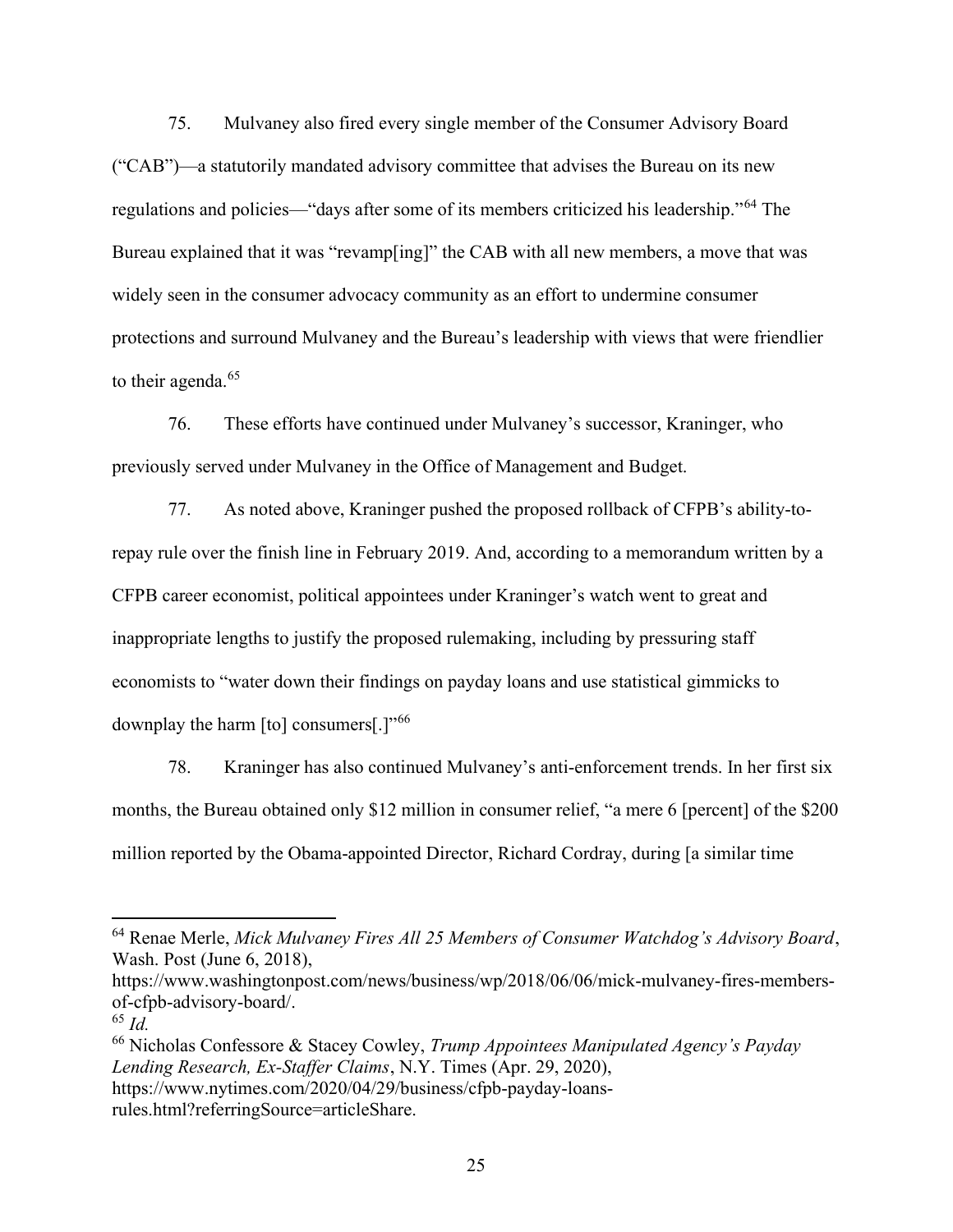period]."<sup>67</sup> An investigation by the U.S. House of Representatives Committee on Financial Services revealed that this trend was partly due to decisions by CFPB political appointees to settle enforcement actions without requiring the lenders to return ill-gotten gains to consumers.<sup>68</sup> These decisions were "contrary to [] Bureau precedent and in defiance of the recommendations of career . . . enforcement attorneys."<sup>69</sup>

79. Even more troubling, Kraninger has continued to undermine consumer protections amidst the COVID-19 pandemic, when consumers are particularly vulnerable. Among other things, in the past two months she has led the Bureau to suspend enforcement of requirements that mortgage servicers assist homeowners who are behind in their payments,  $\frac{70}{10}$  to reduce the collection of fair lending data, $71$  and to relax disclosure requirements for remittance transfer providers.<sup>72</sup>

<sup>67</sup> Settling For Nothing: How Kraninger's CFPB Leaves Consumers High and Dry 1, U.S. H.R. Comm. on Fin. Servs., (Oct. 2019),

https://financialservices.house.gov/news/documentsingle.aspx?DocumentID=404524.  $68$  *Id.* at 2.

 $69$  *Id.* 

 $70$  Joint Statement on Supervisory and Enforcement Practices Regarding the Mortgage Servicing Rules in Response to the COVID-19 Emergency and CARES Act (Apr. 3, 2020),

https://files.consumerfinance.gov/f/documents/cfpb\_interagency-statement\_mortgage-servicingrules-covid-19.pdf.

<sup>&</sup>lt;sup>71</sup> CFPB, *Home Mortgage Disclosure (Regulation C)*, *Final Rule* (Apr. 16, 2020), prepublication copy available at https://www.consumerfinance.gov/policy-compliance/rulemaking/finalrules/regulation-c-home-mortgage-disclosure-act/.

 $72$  CFPB, Remittance Transfers Under the Electronic Fund Transfer Act (Regulation E), Final Rule (May 11, 2020), prepublication copy available at https://www.consumerfinance.gov/policycompliance/rulemaking/final-rules/remittance-transfers-under-electronic-fund-transfer-actregulation-e/.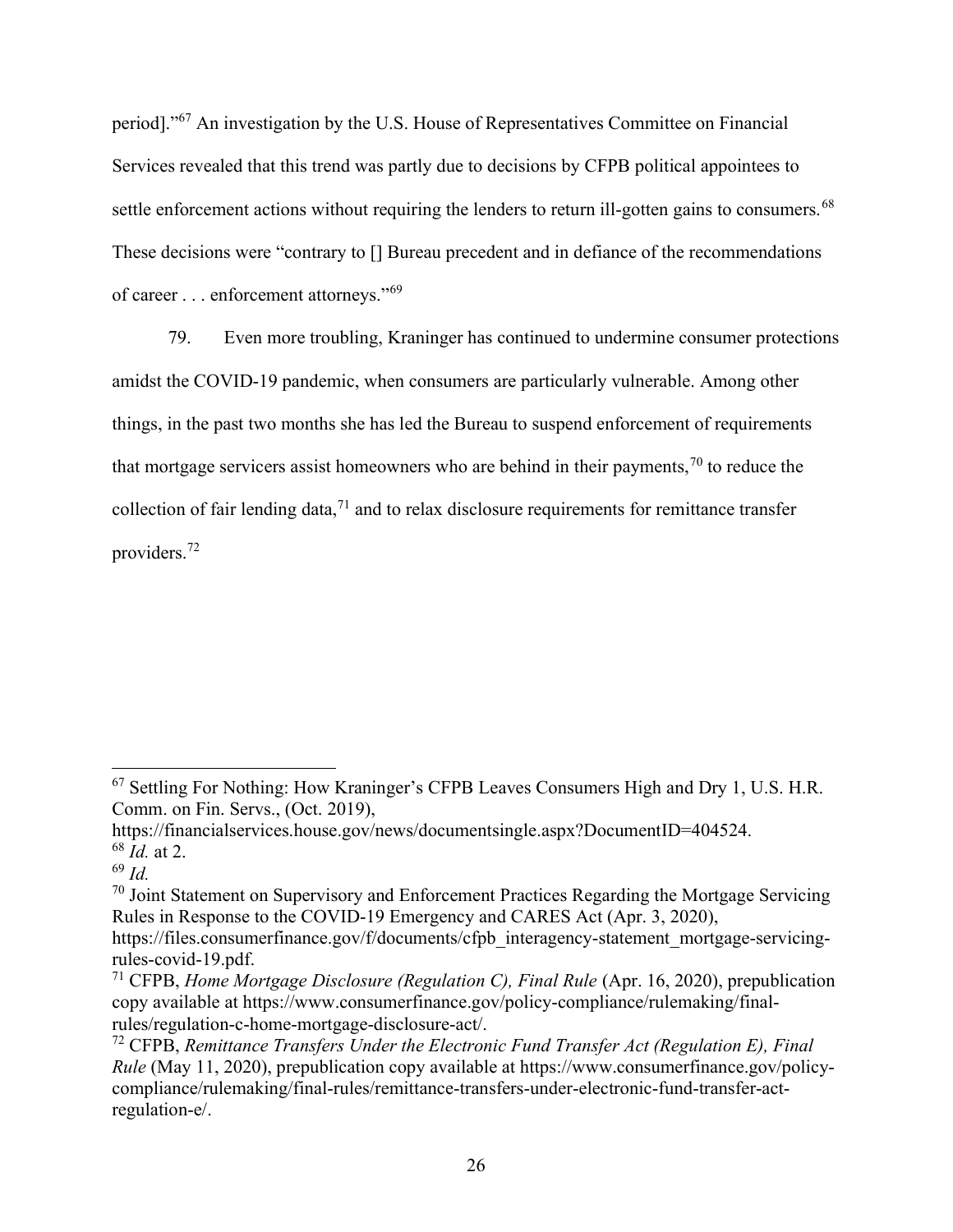# III. Defendants Have Illegally Established and Utilized the Taskforce

80. On October 11, 2019, the Bureau announced that it would "establish" the

Taskforce and that it would begin to accept applications for members to serve on the Taskforce.<sup>73</sup>

81. On January 8, 2020, Kraninger signed the Taskforce charter, which states that:

The Taskforce will (1) examine the existing legal and regulatory environment facing consumers and financial service providers; and (2) report its recommendations for ways to improve and strengthen consumer financial laws and regulations, including recommendations for resolving conflicting requirements or inconsistencies, reducing unwarranted regulatory burdens in light of market or technological developments, improving consumer understanding of markets and products, and identifying gaps in knowledge that should be addressed through future Bureau research.

CFPB, Charter of the Bureau's Taskforce on Consumer Financial Law ¶ 3 (Jan. 8, 2020),

https://files.consumerfinance.gov/f/documents/cfpb\_taskforce-charter.pdf [hereinafter Charter].

82. The Charter also directs the Taskforce to deliver its findings to the Director of the

Bureau "in the form of one consensus final report," id.  $\P$  4, "no later than January 2021," id.  $\P$ 

10. The Taskforce will "operate until the final report is delivered," after which the Charter will

expire unless renewed. Id.

83. Under the Charter, the Taskforce reports to Kraninger, *id*.  $\parallel$  5, who is to appoint

as Staff Director a full-time CFPB employee to "ensure that the Taskforce operates in

accordance with the terms of the charter[.]," id.  $\P$  6. CFPB employee Matt Cameron has been

assigned as the Taskforce's Staff Director.<sup>74</sup>

<sup>73</sup> Press Release, CFPB, CFPB Announces Taskforce on Federal Consumer Financial Law (Oct. 11, 2019), https://www.consumerfinance.gov/about-us/newsroom/cfpb-announces-taskforcefederal-consumer-financial-law/.

<sup>&</sup>lt;sup>74</sup> Press Release, CFPB, CFPB Announces Membership of Taskforce on Federal Consumer Financial Law (Jan. 9, 2020), https://www.consumerfinance.gov/about-us/newsroom/cfpbannounces-membership-taskforce-federal-consumer-financial-law/.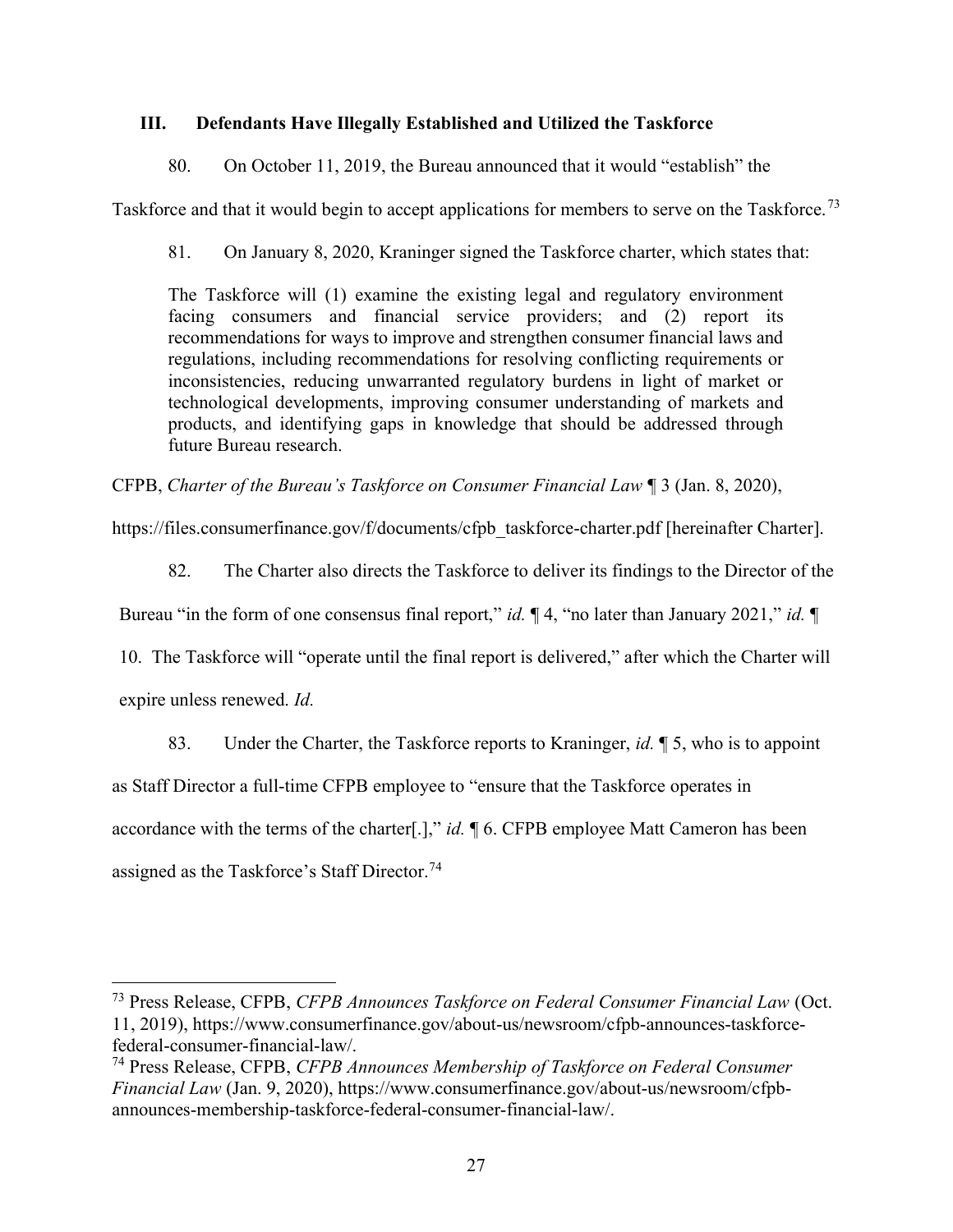84. Under the Charter's terms, the Director of the Bureau "shall select the members of the Taskforce." Charter ¶ 11. In two press releases dated January 9 and January 17, 2020, the Bureau announced that it had selected 5 individuals to serve on the Taskforce.<sup>75</sup>

85. According to documents released by the Bureau under the Freedom of Information Act ("FOIA"), these members have been appointed to work on a temporary basis with intermittent and limited schedules. Ex. B (documents released under FOIA detailing that the Taskforce members have been appointed on a temporary basis, are working intermittent schedules, and may only work a certain number of days per year); see also Charter  $\P$  11 (the "Director will select Taskforce members to work for a temporary period of time"); id.  $\P$  10 (the Taskforce will dissolve in 2021 following the submission of its final report).

86. Accordingly, they do not constitute "full-time or permanent part-time federal officers or employees of the Federal Government." See 5 U.S.C. App. 2 § 3(2).

87. Under the Charter's terms, the Taskforce is directed to "meet as frequently as necessary to complete the [final] report" by January 2021. Charter ¶ 9.

88. The Taskforce has begun to meet and conduct its work. See, e.g., Ex. C (CFPB Invitation to non-public Taskforce meeting held March 10, 2020). The Taskforce also issued a Request for Information on March 27, 2020, inviting the public to comment broadly on the "areas of consumer protection on which it should focus its research and analysis during the balance of its one-year appointment."<sup>76</sup>

<sup>75</sup> Id.; Press Release, CFPB, CFPB Announces Additional Member of Taskforce on Federal Consumer Financial Law (Jan. 17, 2020), https://www.consumerfinance.gov/aboutus/newsroom/cfpb-announces-additional-member-to-taskforce/.

<sup>&</sup>lt;sup>76</sup> Press Release, CFPB, CFPB Issues Request for Information to Assist Taskforce on Federal Consumer Financial Protection Law (Mar. 27, 2020), https://www.consumerfinance.gov/aboutus/newsroom/cfpb-issues-rfi-to-assist-taskforce-on-federal-consumer-financial-protection-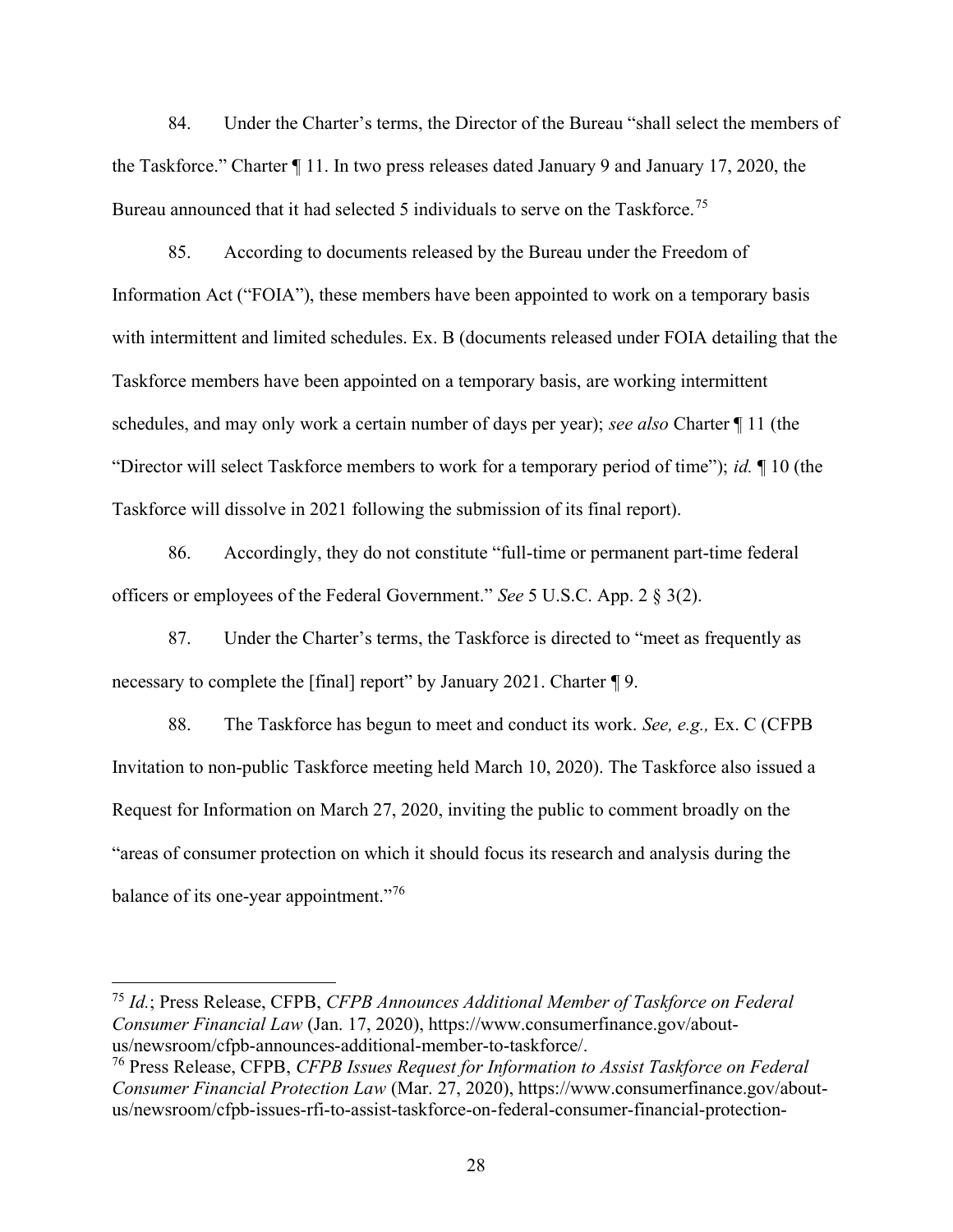89. Under FACA, the Taskforce is an "advisory committee." 5 U.S.C. App. 2 § 3(2).

90. From the outset, and as set out further below, Defendants have violated FACA's requirements at every turn, allowing the Taskforce to operate in secrecy and to represent only the deregulatory views of the financial services industry—without any regard for the views of consumer advocates that led to the creation of the CFPB and informed its fundamental purpose.

#### a. Defendants Illegally Chartered the Taskforce

91. Under FACA, CFPB was required to meaningfully consult with GSA before creating the Taskforce. 5 U.S.C. App.  $2 \S 9(a)(2)$ .

92. On information and belief, Defendants did not engage in such meaningful consultation.

93. The Taskforce is not listed in the database of advisory committees maintained by the GSA.<sup>77</sup>

94. Nor did Defendants provide the requisite preliminary findings in a Federal Register Notice before chartering the Taskforce, including findings that this advisory committee is "in the public interest," 5 U.S.C. App. 2  $\S$  9(a)(2), that it is "essential to the conduct of agency business," and that the "information to be obtained is not already available through another advisory committee or source within the Federal government," 41 C.F.R. § 102-3.30(a). Defendants have not published any notices in the Federal Register regarding the Taskforce. Nor does the Taskforce Charter, or any other announcement regarding the Taskforce, make such findings.

law/#:~:text=WASHINGTON%2C%20D.C.%20%E2%80%93%20The%20Consumer%20Finan cial,the%20federal%20consumer%20financial%20laws.

 $^{77}$  GSA Federal Advisory Committee Act Database: All Agency Accounts, GSA, https://www.facadatabase.gov/FACA/apex/FACAPublicAgencyNavigation (last visited June 15, 2020).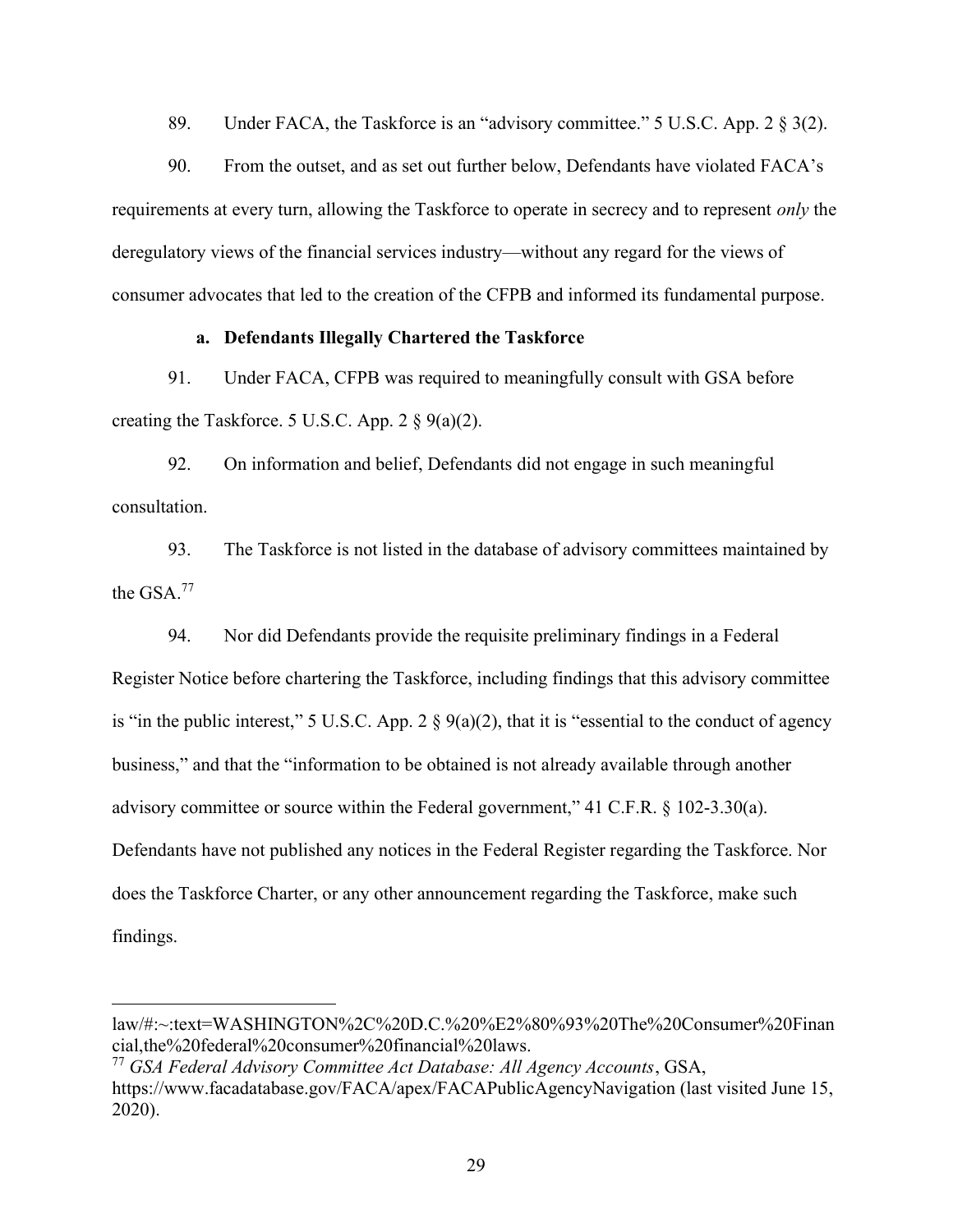95. Moreover, the Taskforce is not "essential" within the meaning of FACA because the information the Bureau seeks from the Taskforce is "already available through another . . . source within the federal government."

96. As noted above, the objective of the Taskforce is to provide recommendations on "ways to improve and strengthen consumer financial laws and regulations, including recommendations for resolving conflicting requirements . . . , reducing unwarranted regulatory burdens . . . , improving consumer understanding of markets and products, and identifying gaps in knowledge that should be addressed through future Bureau research." Charter ¶ 3.

97. The Bureau already has offices that focus on these issues. For example, the Bureau has a Consumer Education and Engagement Division that could surely provide the Bureau with recommendations on "improving consumer understanding of markets and products" as the Taskforce has been tasked.<sup>78</sup> Indeed, that division contains an entire Office of Financial Education whose mission is to "strengthen[] the delivery of financial education throughout the entire United States and create[] opportunities for people to obtain the skills to build their financial well-being."<sup>79</sup>

98. Similarly, the Bureau has a Division devoted to Research, Markets, and Regulations that provides subject matter expertise, market insights, and strategic direction for the Bureau's various rulemakings.<sup>80</sup> The Bureau has failed to explain why this Division cannot adequately provide the Bureau with the information it requested from the Taskforce regarding

 $78$  Consumer Education and Engagement Division, CFPB,

https://www.consumerfinance.gov/about-us/the-bureau/bureau-structure/consumer-educationengagement/ (last visited June 15, 2020).

 $79$  Id.

 $80$  Research, Markets & Regulations, CFPB, https://www.consumerfinance.gov/about-us/thebureau/bureau-structure/research-markets-regulation/ (last visited June 15, 2020).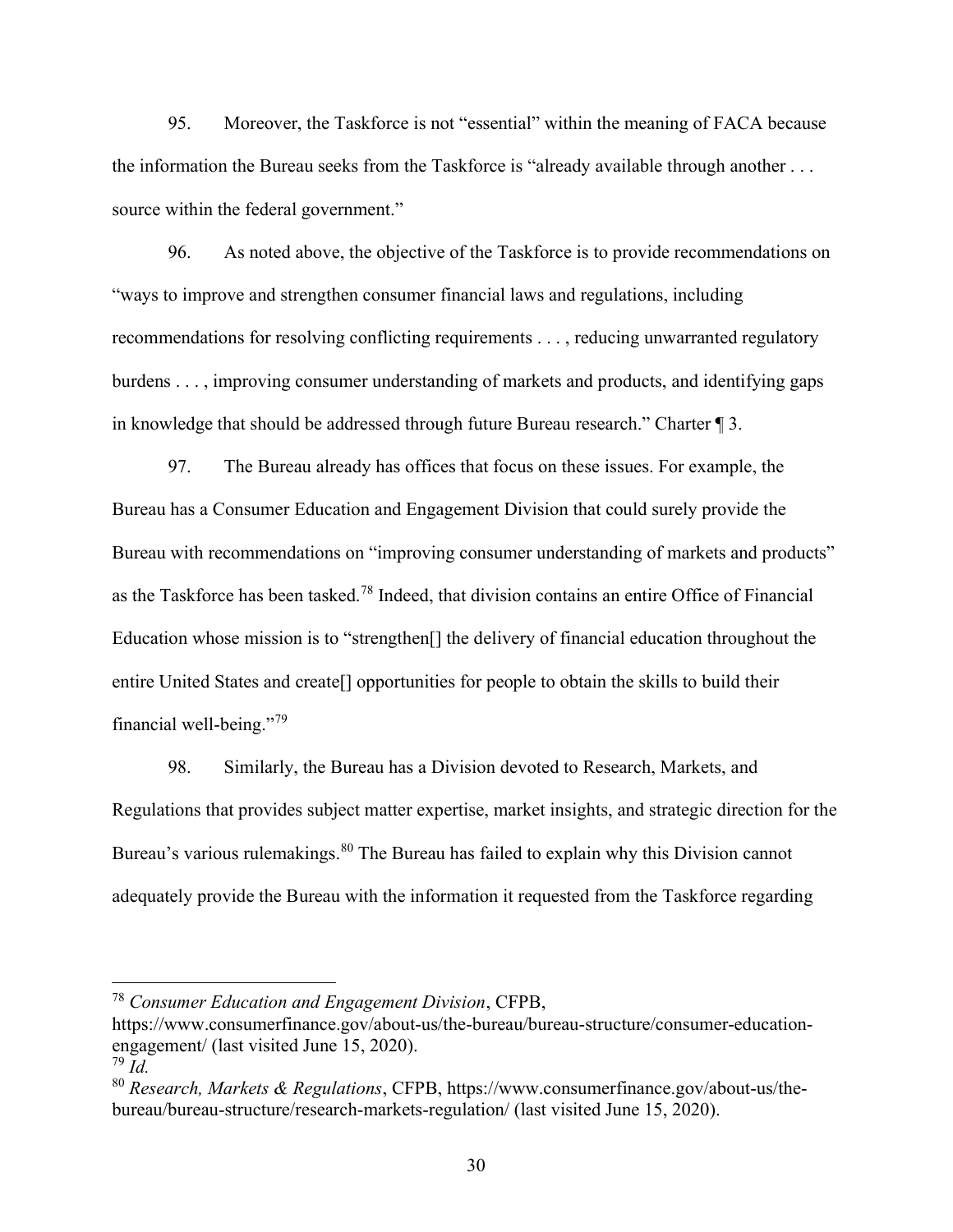how to "resolv[e] conflicting requirements . . . [and] reduc[e] unwarranted regulatory burdens[.]" Charter ¶ 3.

99. The Bureau thus has not made the public interest findings required by FACA.

#### b. Defendants Illegally Appointed Members to the Taskforce

100. FACA also requires "the membership of [an] advisory committee to be fairly balanced in terms of the points of view represented and the functions to be performed by the advisory committee." 5 U.S.C. App. 2 § 5(b)(2), (c). Consistent with this requirement, the Bureau was required to include in its consultation with the GSA "a description of the agency's plan to attain fairly balanced membership" before establishing the Taskforce. 41 C.F.R. § 102-  $3.60(b)(3)$ .

101. On information and belief, the Bureau did not create a fairly balanced membership plan before establishing the Taskforce.

102. Nor did the Bureau select Taskforce members that are "fairly balanced in terms of the points of views represented." Rather, the Taskforce is comprised solely of members who have publicly adopted policy positions that expressly view regulation as paternalistic and harmful to consumers and industry alike, or who have historically represented industry interests.

103. Appointed as chairman of the Taskforce, Todd Zywicki's deregulatory and proindustry views are clear and longstanding. In 2009, Mr. Zywicki adamantly opposed the CFPB's creation, arguing that the financial crisis was "not a crisis of consumer protection" and that regulating consumer financial products would have "unintended consequences," such as stifling innovation and potentially "undermin[ing] the soundness of financial institutions."<sup>81</sup>

<sup>81</sup> Zywicki, supra note 51.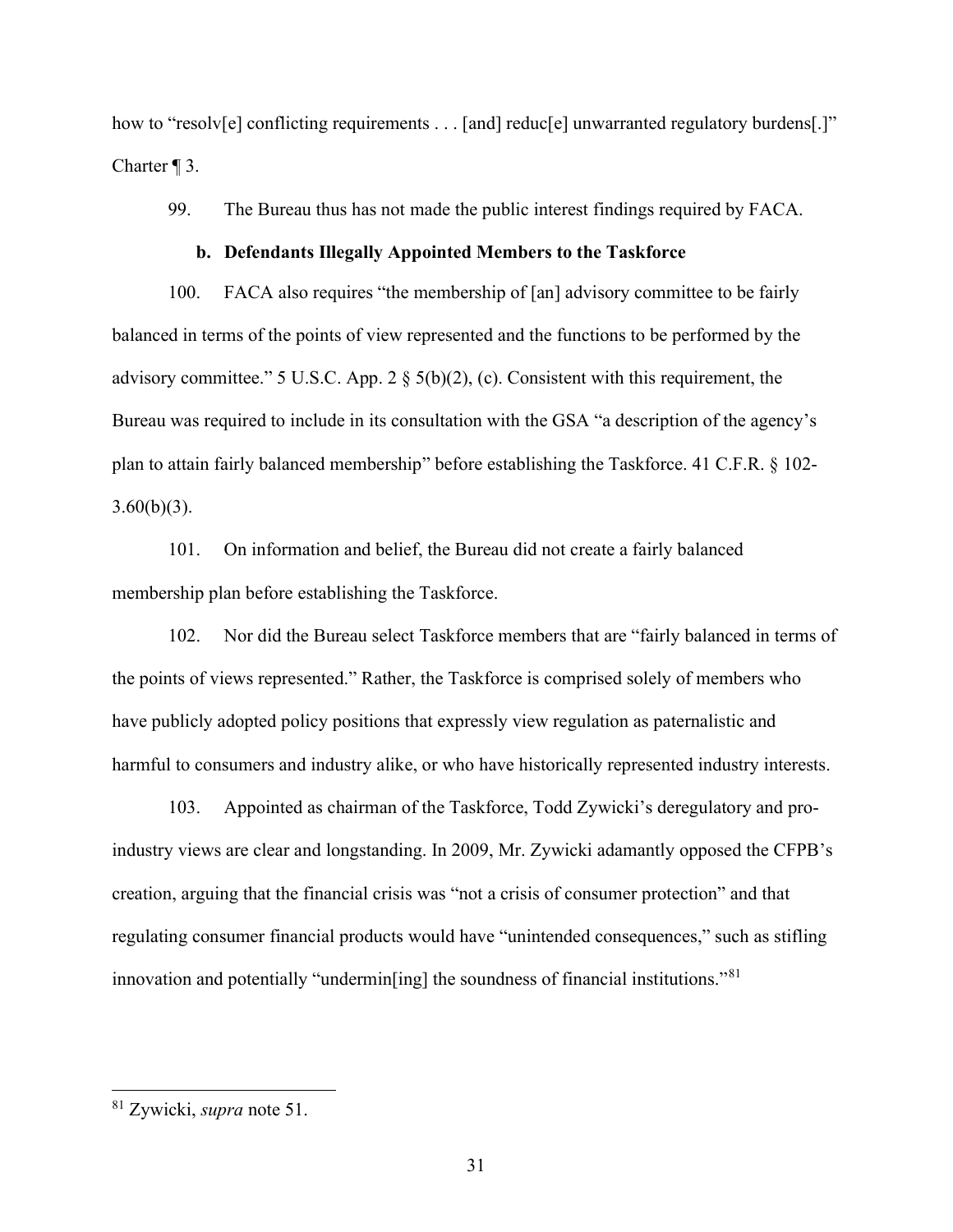104. Since then, he has continued to deny the value of protecting consumers from dangerous financial products because, in his view, doing so would create moral hazards.<sup>82</sup> According to Mr. Zywicki, consumers who lost their homes to foreclosure following the financial crisis "were not victims," but instead were "rationally respond[ing] to incentives."<sup>83</sup> Against this background, he has been described as the "toughest critic of [CFPB]."<sup>84</sup>

105. He has also worked as the Director of the Global Economics Group—a consulting firm hired by Visa, Bank of America, and Citigroup to influence the Bureau and other regulatory agencies<sup>85</sup>—and worked to defend Morgan Drexen, a debt relief company, from a Bureau investigation.<sup>86</sup>

106. More recently, he has called the Bureau a "tragic failure"<sup>87</sup> and stated that the Bureau has "constantly expanded its power, promoted its own bureaucratic interests at the expense of the public, and trampled underfoot other public policies, such as consumer choice and financial innovation."<sup>88</sup>

107. The other Taskforce members have expressed similar views on consumer finance regulation and come from backgrounds associated with industry interests.

 $82$  Todd Zywicki, The Economic and Political Significance of the Dodd-Frank Act, Hillsdale Coll. (Nov. 26, 2013),

https://www.youtube.com/watch?v=49WLXiEoepk&feature=youtu.be&t=5138 (see 1:25:38).  $83$  *Id.* 

 $84$  See Lee Fang, The Scholars Who Shill for Wall Street, The Nation (Oct. 23, 2013),

https://www.thenation.com/article/archive/scholars-who-shill-wall-street/.

 $85$  *Id.* 

<sup>86</sup> See Decl. of Todd Zywicki, Morgan Drexen, Inc. v. CFPB, No. 13-cv-01112 (D.D.C. July 22, 2013) (ECF No. 3-4).

 $87$  Lorraine Woellert & Josh Dawsey, Trump's Allies Building Case to Oust Consumer Protection Head, Politico (Feb. 6, 2017), https://www.politico.com/story/2017/02/trump-richard-cordrayconsumer-financial-protection-bureau-234699.

 $88$  Evan Weinberger & Lydia Beyoud, Financial Watchdog's Conflicted Task Force Earning Top Dollar, Bloomberg Law (May 11, 2020), https://news.bloomberglaw.com/banking-law/financialwatchdogs-conflicted-task-force-earning-top-dollar.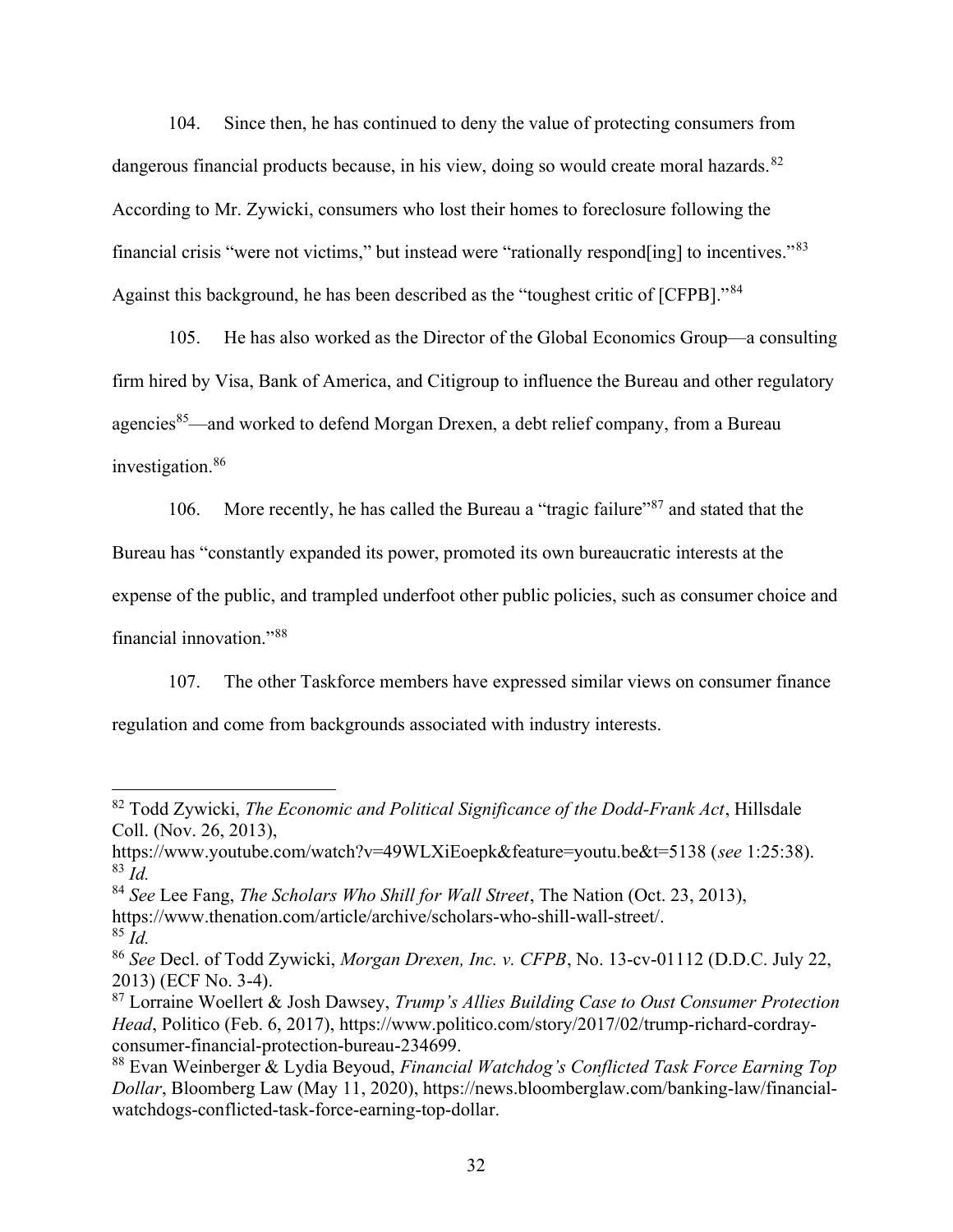108. Howard Beales, for example, has been described by the Wall Street Journal as "an academic whose studies have been used by a tobacco company and . . . consumer-goods makers to fight federal regulations."<sup>89</sup>

109. Like Mr. Zywicki, Dr. Beales works for a consulting firm hired by industry,  $90$  and recently provided his services to a payday lender in bankruptcy proceedings,  $91$  who had previously been sued by the Bureau for servicing and collecting on loans with interest rates up to 448 percent that were void under state law.<sup>92</sup> In that capacity, he has argued that such loans were not "predatory," but were instead "beneficial to consumers."<sup>93</sup>

110. In published studies, he has expanded on this position, arguing that payday loans are beneficial (because they "offer an alternative form of credit" and provide "consumers the freedom to choose products that best serve their needs") and should not be regulated with abilityto-repay requirements (because "affordability criteria risk[] substantial reductions in credit."). <sup>94</sup>

111. Similarly, Thomas Durkin has partnered with Mr. Zywicki to author a book, academic articles, and op-eds that advocate for the rollback of financial regulation in favor of payday loans and other dangerous financial products. For example, in an op-ed titled Why

<sup>89</sup> Glenn R. Simpson & Gordon Fairclough, New FTC Chief is Expected to Name Regulatory Skeptic to Consumer Post, Wall St. J. (May 31, 2001),

https://www.wsj.com/articles/SB991260563410239800.

<sup>90</sup> Dr. J. Howard Beales III, NERA Econ. Consulting, https://www.nera.com/experts/dr-howardbeales.html.

 $91$  Transcript of Hearing at 47-48, In re Think Finance, LLC, No. 17-33964 (Bankr. N.D. Tex.) Oct. 11, 2018), (ECF No. 1069) (describing expert services provided by Mr. Beales to Think Finance) [hereinafter Think Finance Bankruptcy Transcript].

 $92$  Complaint  $\P\P$  1, 15, 18, CFPB v. Think Finance, LLC, No. 17-cv-00127-BMM (D. Mont. Nov. 15, 2017) (ECF No. 1), *available at* https://files.consumerfinance.gov/f/documents/cfpb\_thinkfinance complaint 112017.pdf.

 $93$  See Think Finance Bankruptcy Transcript at 48.

<sup>94</sup> J. Howard Beales, III & Anand M. Goel, Small-Dollar Installment Loans: An Empirical Analysis 58 (Mar. 20, 2015), available at https://www.consumerfinancemonitor.com/wpcontent/uploads/sites/14/2015/03/Navigant-Economics-Report-3.pdf.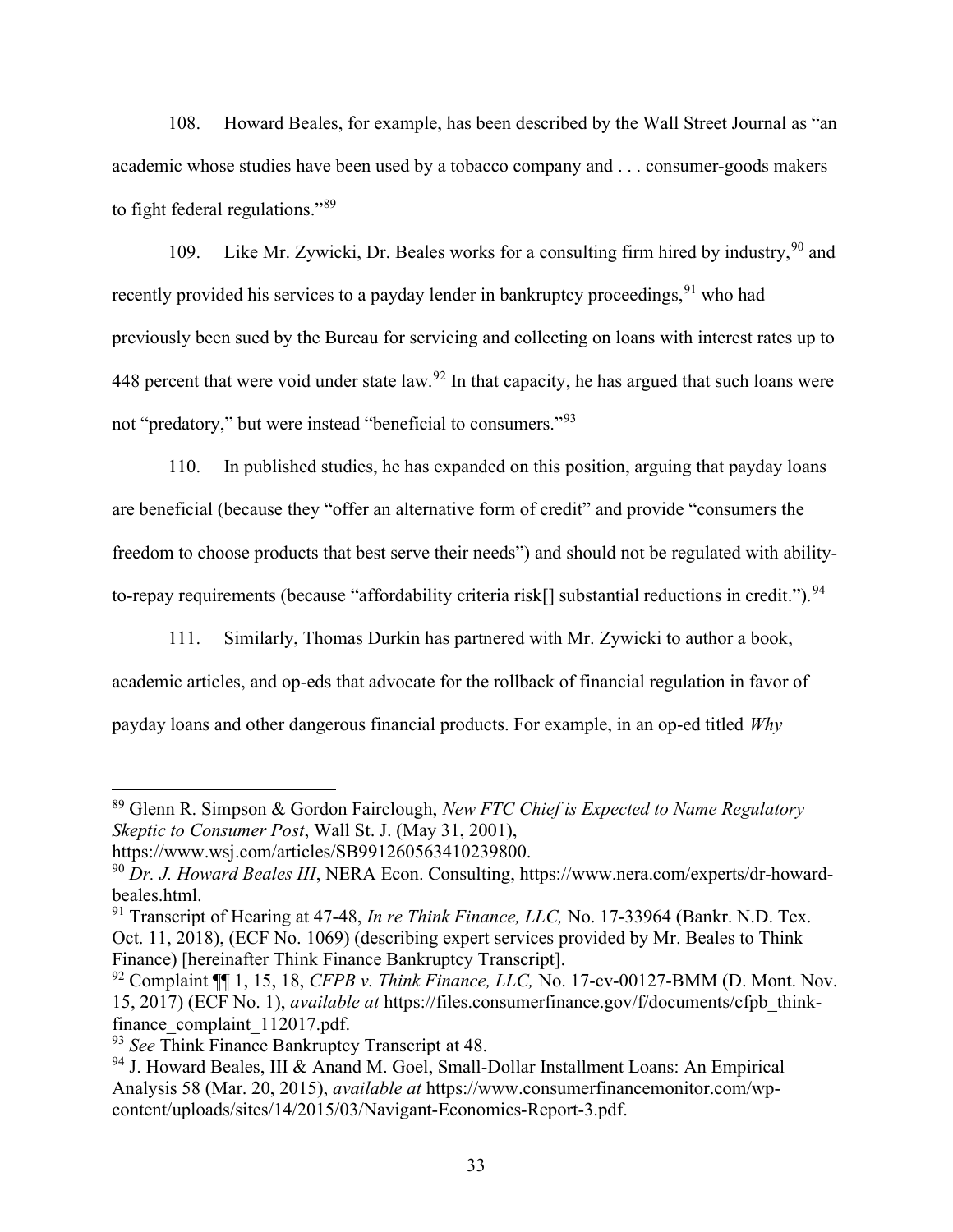Everything Elizabeth Warren Told You About Consumer Credit Is Wrong, Mr. Durkin and Mr. Zywicki argue that payday loans are "legal, high-cost [credit] options," that benefit consumers, while protective regulations of such loans are "paternalistic" and "make credit more expensive and less available."<sup>95</sup> The two partners have made similar arguments in various articles and a book titled Consumer Credit and the American Economy.<sup>96</sup>

112. Mr. Zywicki, Dr. Beales, and Mr. Durkin also collectively appeared on a panel together in 2014 at the Research Integrity Council's first academic forum where they expressed pro-industry or deregulatory views.<sup>97</sup> There, Mr. Durkin, for example, criticized the CFPB for not sufficiently coordinating with industry when conducting its research.<sup>98</sup> Dr. Beales, for his part, criticized the CFPB's Payday Loan Report (later used to support its regulation of payday lenders),  $99$  which he argued was based on a flawed survey.<sup>100</sup>

113. The remaining two Taskforce members are partners at law firms where they have represented industry and taken deregulatory stances. William MacLeod is a partner at Kelley Drye, where he "[fights] onerous regulations" and defends corporations from government

 $96$  Thomas Durkin et al., *Consumer Credit and the American Economy* (2014), https://www.amazon.com/Consumer-Financial-Management-Association-

Synthesis/dp/0195169921; see also, e.g., Thomas Durkin et al., Consumer Credit and the American Economy: An Overview, J. of L. Econ. & Pol'y (2015).

 $95$  Todd Zywicki & Thomas Durkin, Why Everything Elizabeth Warren Told You About Consumer Credit Is Wrong, Forbes (Oct. 10, 2014),

https://www.forbes.com/sites/realspin/2014/10/10/why-everything-elizabeth-warren-told-youabout-consumer-credit-is-wrong/.

 $97$  Kim Phan, Independent Research Could Improve the CFPB Rulemaking Process, Consumer Fin. Monitor: Ballard Spahr (June 13, 2014),

https://www.consumerfinancemonitor.com/2014/06/13/independent-research-could-improve-thecfpb-rulemaking-process/.

 $98$  Id.

 $99$  CFPB, Payday Lending and Deposit Advance Products (Apr. 24, 2013),

https://files.consumerfinance.gov/f/201304 cfpb\_payday-dap-whitepaper.pdf.

 $100$  Phan, *supra* note 97.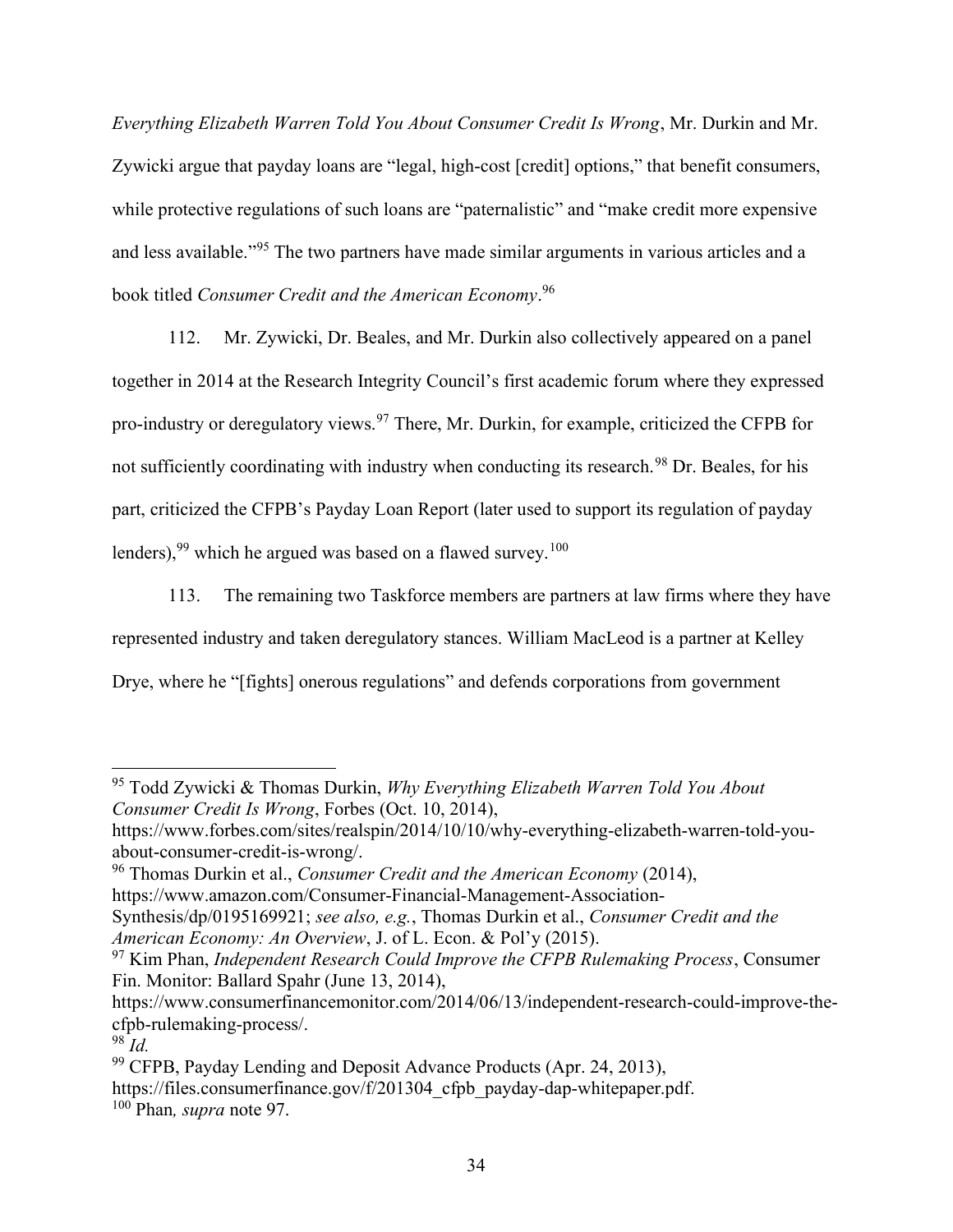investigations.<sup>101</sup> In addition to his activities as a law firm partner, Mr. MacLeod has publicly adopted pro-industry, deregulatory views. For example, in 2011, he moderated a panel titled "Consumer Protection: The Demise and Return (?) of the 'Nanny State,'" which included Dr. Beales as a panelist.  $102$ 

114. Similarly, Jean Noonan is a partner at Hudson Cook,  $103$  a law firm that primarily serves clients in the banking and consumer financial services industry.<sup>104</sup> In that capacity, she represents consumer financial services companies, including payday lenders, who have been investigated and sued by the Bureau for predatory anti-consumer practices.<sup>105</sup> She is also a founding member of the American College for Consumer Financial Services Lawyers, <sup>106</sup> an association of lawyers who represent the financial services industry.<sup>107</sup>

115. Conversely, none of the selected Taskforce members has a background

advocating for consumers, nor does any appear to believe that the CFPB should vigorously

protect consumers from dangerous and confusing financial products.

<sup>&</sup>lt;sup>101</sup> William C. MacLeod, Kelley Drye, https://www.kelleydrye.com/Our-People/William-C-MacLeod.

 $102$  Geo. Mason Univ., Agenda: Lessons Since the Reagan Revolution at the FTC (Sep. 30, 2011), available at http://masonlec.org/site/files/2011/06/Reagan-FTC-at-30-AGENDA-of-8-9- 11.pdf.

 $^{103}$  L. Jean Noonan, Hudson Cook, https://www.hudsoncook.com/attorney/jean-noonan/. <sup>104</sup> Hudson Cook, https://www.hudsoncook.com/index.cfm.

 $105$  L. Jean Noonan, Hudson Cook, https://www.hudsoncook.com/attorney/jean-noonan/; Government Investigations, Examinations and Enforcement, Hudson Cook, https://www.hudsoncook.com/practices/government-investigations-examinations-

enforcement/index.cfm.

 $106$  L. Jean Noonan, Hudson Cook, https://www.hudsoncook.com/attorney/jean-noonan/.  $107$  About the College, Am. Coll. Consumer Fin. Servs. Lawyers, http://www.accfsl.org/aboutthe-college/; see also Press Release, Ballard Spahr LLP, Ballard Spahr's Mark Furletti Named a Fellow in the American College of Consumer Financial Services Lawyers (Apr. 1, 2019), https://www.ballardspahr.com/eventsnews/pressreleases/2019-04-01-mark-furletti-namedfellow-in-accfs-lawyers (announcing the College's recognition of a law firm partner and explaining that the College is an invitation-only association of attorneys in the consumer financial services industry).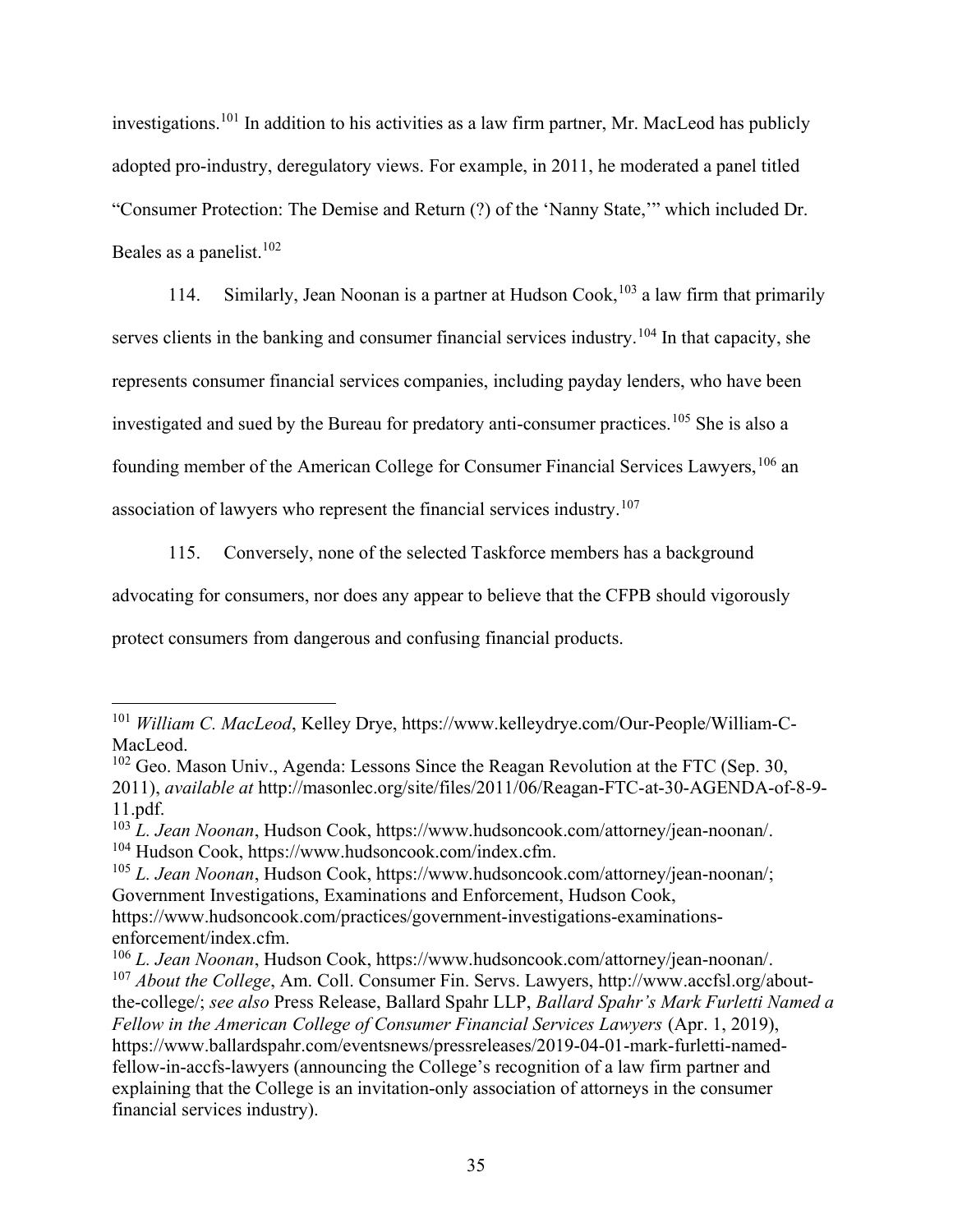116. The absence of members with these views is notable given that CFPB received numerous applications from such candidates, including from Professor Engel. As noted above, Professor Engel has engaged in research on many aspects of consumer finance and has won awards for her extensive work on the role subprime mortgages played in the 2008 financial crisis. See supra ¶ 18. As part of that research, Professor Engel has explained that the 2008 financial crisis could have been avoided if federal regulators had stepped in to protect consumers from abusive and predatory loans.<sup>108</sup>

117. Drawing lessons from this experience, she has argued, among other things, that responsible consumer finance regulations should require that lenders ensure that borrowers can afford to repay their loans, $109$  prevent lenders from ambushing borrowers with nasty surprises (such as hybrid adjustable rate mortgages), $^{110}$  and help ensure that consumers understand the available financial products in order to make informed decisions.<sup>111</sup>

118. CFPB received applications from at least four other applicants who have similarly argued in support of robust consumer protections and acknowledged the value of regulations that protect against abusive and predatory products.<sup>112</sup>

<sup>&</sup>lt;sup>108</sup> Subprime Virus at 149.

 $109$  *Id.* at 228.

 $110$  *Id.* at 229.

 $111$  *Id.* at 230-31.

<sup>&</sup>lt;sup>112</sup> Such applicants included, for example, Professor Prentiss Cox, who currently teaches at the University of Minnesota Law School. Ex. D. Like Professor Engel, Professor Cox has devoted much of his career to improving consumer protection laws, including by drafting protective legislation. He was the primary drafter of Minnesota's anti-predatory lending law, which was enacted in 2007 and provided an early model for ability-to-repay regulatory requirements. Ex. D at 2. He also assisted in drafting a Minnesota law that restricted foreclosure rescue and equity stripping scams. Id. Additionally, Professor Cox has extensive practical experience advocating on behalf of consumers, including his time as an Assistant Attorney General in Minnesota where he enforced consumer protection laws. Ex. D at 1. Similarly, in his current position at the University of Minnesota Law School, he runs a consumer protection clinic where he and his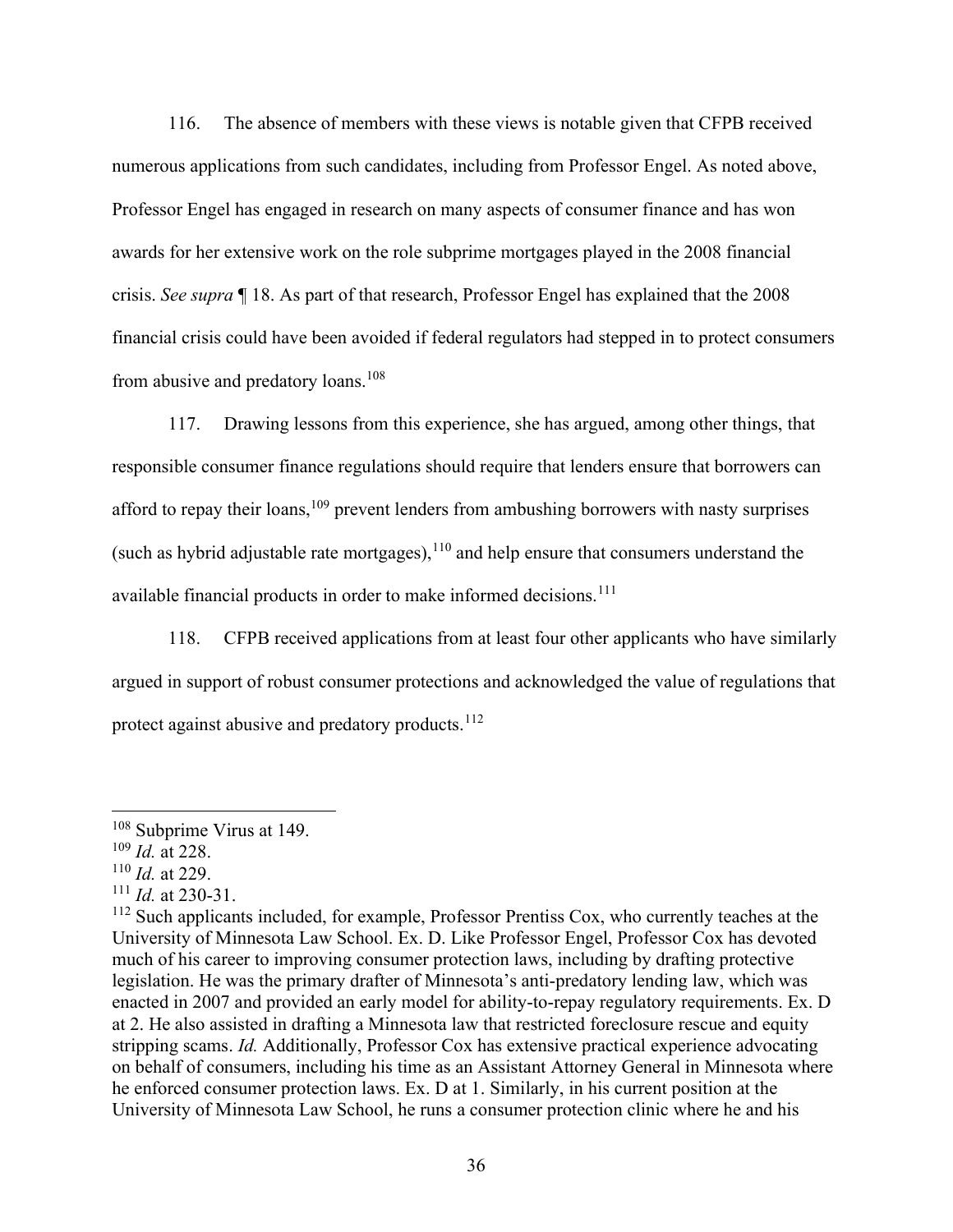119. In sum, Defendants have set up a Taskforce that is comprised wholly of members who have either publicly criticized consumer protections as paternalistic and harmful to industry or who have historically represented industry interests. The makeup of the Taskforce excludes any representation of advocates committed to ensuring that consumers are protected from dangerous financial products.

120. On information and belief, this imbalanced composition was the result of a biased selection process designed to ensure that the Taskforce and its recommendations reflect the views of the Bureau's leadership, who have systematically worked to dismantle consumer protections since 2017, as shown above.

121. Indeed, Defendants appear to have intentionally screened applicants based on whether they supported deregulation. For example, before her application was declined, Professor Engel was interviewed by Chris Muffirage, a political appointee, who "posed questions in an inquisitorial manner" for the purpose of "determin[ing] [Professor Engel's] stance on deregulation." Ex. E (letter of complaint submitted to Kraninger). Notably, Professor Engel was not asked about her qualifications and experience. Id.

122. Defendants' decision to establish such an imbalanced advisory committee is especially striking given that the CFPB was created to protect consumers in the wake of a crisis caused, in part, by what Congress determined was a deeply flawed consumer protection regulatory regime.

students have advocated on behalf of consumers under the Fair Debt Collections Practices Act, the Electronic Funds Transfer Act, and the Fair Credit Reporting Act. Id.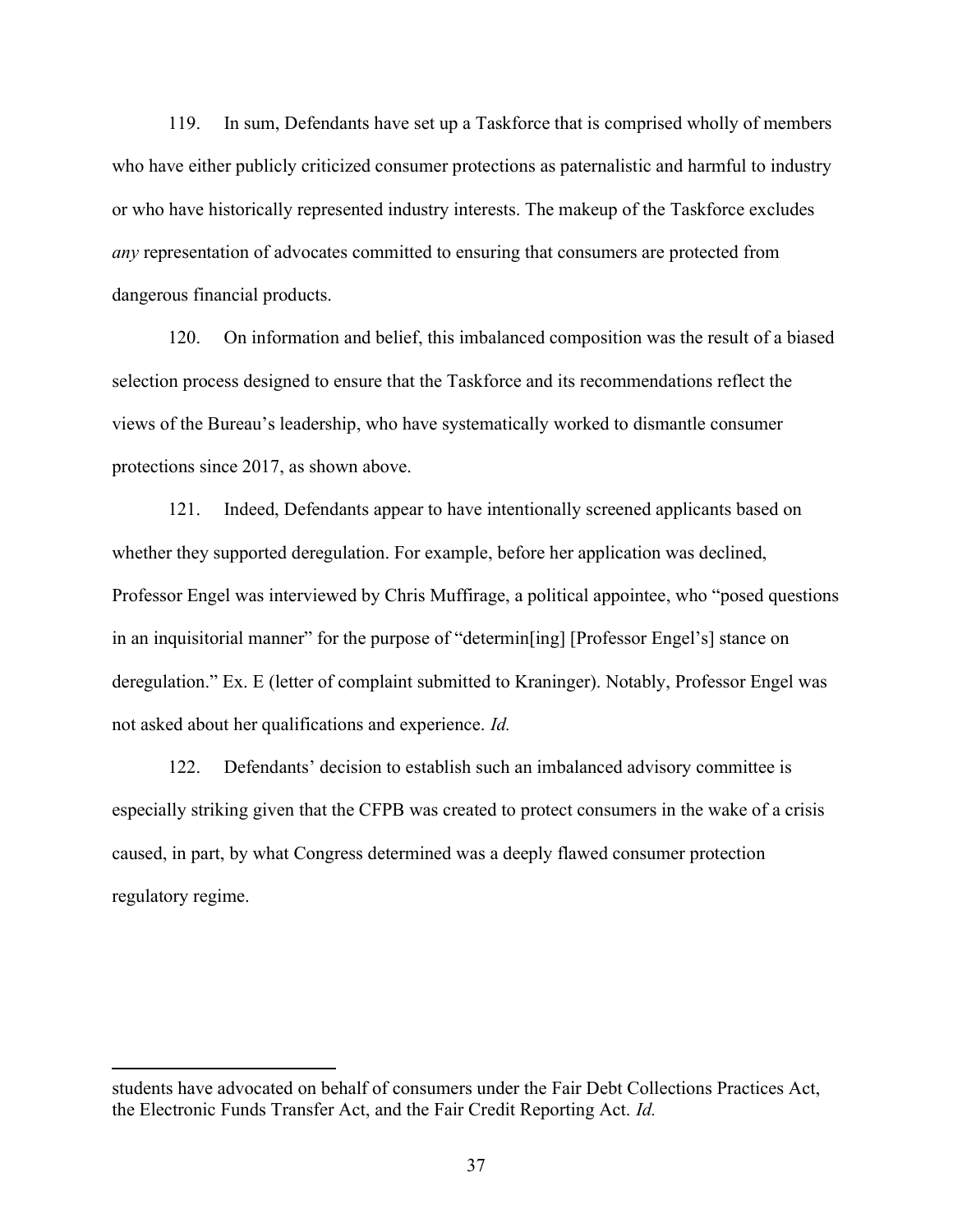## c. Defendants Have Unlawfully Refused to Provide Public Notice and Participation in Meetings

123. FACA requires that an agency provide "timely notice" of and hold open to the public "each advisory committee meeting." *Id.* § 10(a)(1)-(2). An agency must also allow interested persons to "attend, appear before, or file statements with [the] committee." *Id.* §  $10(a)(3)$ .

124. GSA's implementing regulations further specify that agencies are required to publish notice of their meetings "at least 15 calendar days prior" to the meetings, unless documented "exceptional circumstances" require otherwise. 41 C.F.R. § 102-3.150. Further, all meetings must be held "in a manner or place reasonably accessible to the public" and allow "[a]ny member of the public [to] speak to or otherwise address the advisory committee if the agency's guidelines so permit." *Id.*  $\S$  102-3.140(a), (d).

125. CFPB has violated each of these requirements. On March 10, 2020, the Taskforce held a meeting to seek input from certain stakeholders on "ways to harmonize and modernize federal consumer financial laws." See Ex. C. Prior to the meeting, Defendants failed to provide public notice.

126. Likewise, they did not hold the meeting in a manner accessible to the public or allow any members of the public to address the Taskforce.

127. Instead, Defendants expressly restricted attendance to invited stakeholders, who were limited to industry representatives and certain consumer advocacy groups. *Id.* (noting that the meeting was "closed press, off the record, not for attribution in social media, and open to invitees only"). Director Kraninger recently testified that the March 10 meeting was attended only by those groups. Consumer Financial Protection Bureau's Semi-Annual Report to Congress, Hearing Before the U.S. S. Comm. on Banking, Hous., and Urban Aff., (Mar. 10,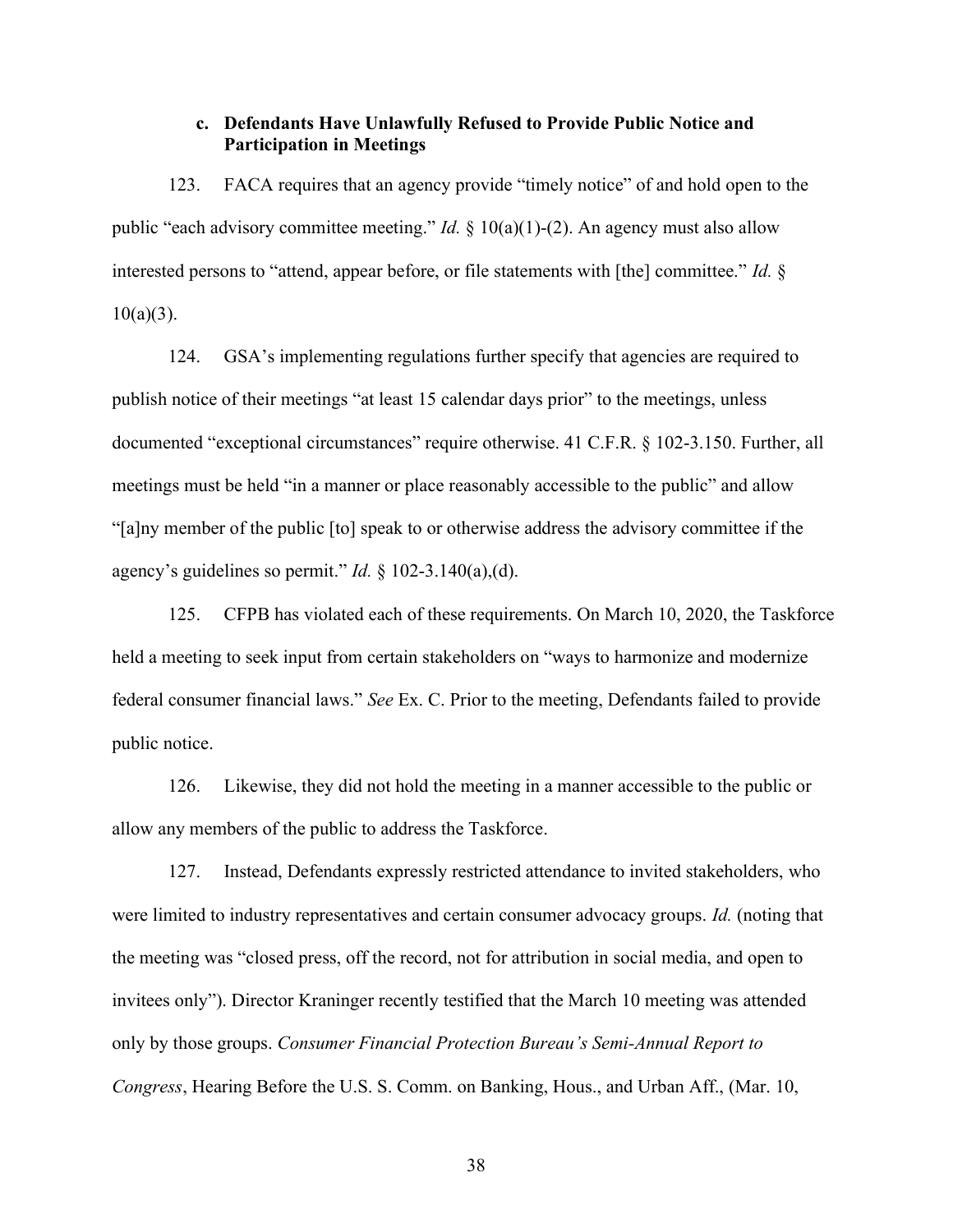2020), https://www.banking.senate.gov/hearings/02/21/2020/the-consumer-financial-protectionbureaus-semi-annual-report-to-congress.

128. Upon information and belief, the Taskforce has met on other occasions in closed sessions to discuss matters related to the Taskforce's final report and recommendations. Id. at 1:55 (indicating that the Taskforce's March 10, 2020 meeting was the "first" of such meetings, that the Taskforce would meet with other CFPB advisory committees later that week, and that both such meetings were part of "an ongoing process"); Charter  $\P$  9 (directing the Taskforce to "meet as frequently as necessary to complete the [final] report" by January 2021).

129. Defendants have not provided notice of these meetings, nor allowed the public to attend.

130. At the March 10 meeting, a U.S. PIRG representative expressly asked whether the Taskforce would hold future meetings open to the public. Both Mr. Zywicki, the chair of the Taskforce, and Matt Cameron, the Staff Director assigned to the Taskforce by the CFPB, declined to answer in the affirmative.

131. On June 4, 2020, Plaintiffs NACA and Professor Engel sent a letter to the Bureau requesting that the Taskforce provide notice of and hold open to the public all future meetings. Ex. F. To date, the Bureau has not responded.

132. On June 8, 2020, Mr. Zywicki published a blog post announcing the Taskforce's intent to hold a public hearing later this summer.<sup>113</sup> The blog post also announced a public

 $113$  Todd Zywicki, Taskforce on Federal Consumer Financial Law Chartering a Path Ahead, CFPB (June 8, 2020), https://www.consumerfinance.gov/about-us/blog/taskforce-federalconsumer-financial-law-charting-path-ahead/.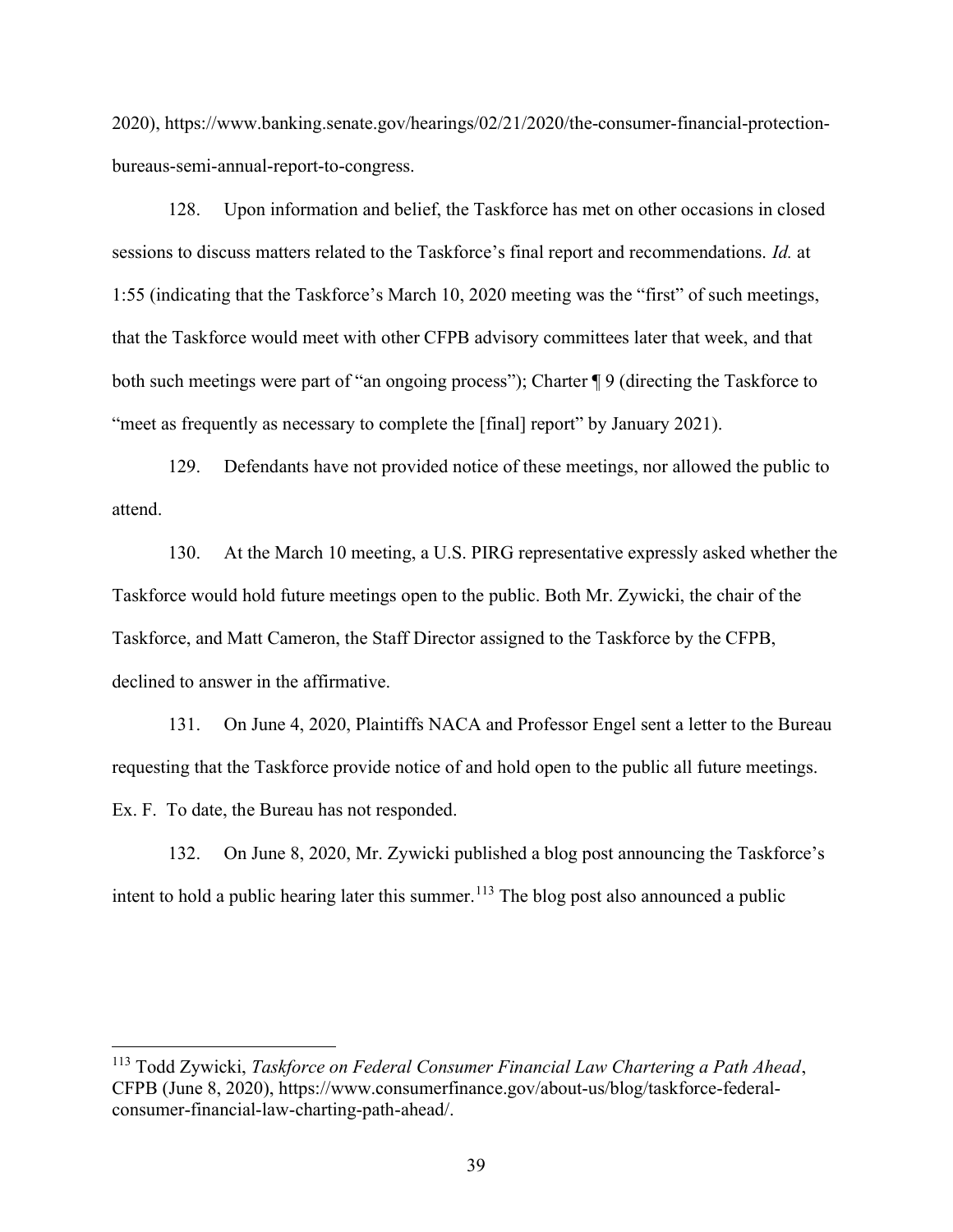listening session with the Bureau's four other advisory committees at an unspecified date this fall. $^{114}$ 

133. While the blog post claims that these events are intended to "ensur[e] that the public can inform [the Taskforce's] work," it does not state that the Taskforce will make its other meetings open to the public.<sup>115</sup> Nor does it state that the public hearing and listening session are the only meetings it intends to hold.<sup>116</sup> And, of course, this belated notice does nothing to undo the damage from the Taskforce's prior closed meetings.

## d. Defendants Have Unlawfully Withheld Taskforce Records

134. FACA requires Defendants to make available for public inspection "the records, reports, transcripts, minutes, appendixes, working papers, drafts, studies, agenda, [and] other documents ... made available to or prepared for or by" the committee. 5 U.S.C. App. 2 § 10(b). Moreover, when such records are relevant to a particular meeting, they must be made available in advance or at the meeting, so that the public can "follow the substance of the [Taskforce's] discussions." Food Chem. News, 980 F.2d at 1472.

135. Defendants have violated this requirement with respect to records relevant to the March 10, 2020 meeting. Prior to that meeting, Defendants circulated to invited attendees a list of questions that would be discussed at the meeting. Ex. C. Defendants have not made this list public. Defendants also heard from various stakeholders at the meeting, but did not announce in advance who would be speaking or presenting. Nor have copies of their remarks or the meeting minutes been made publicly available.

 $116$  *Id.* 

 $114$  *Id.* 

 $^{115}$  *Id.*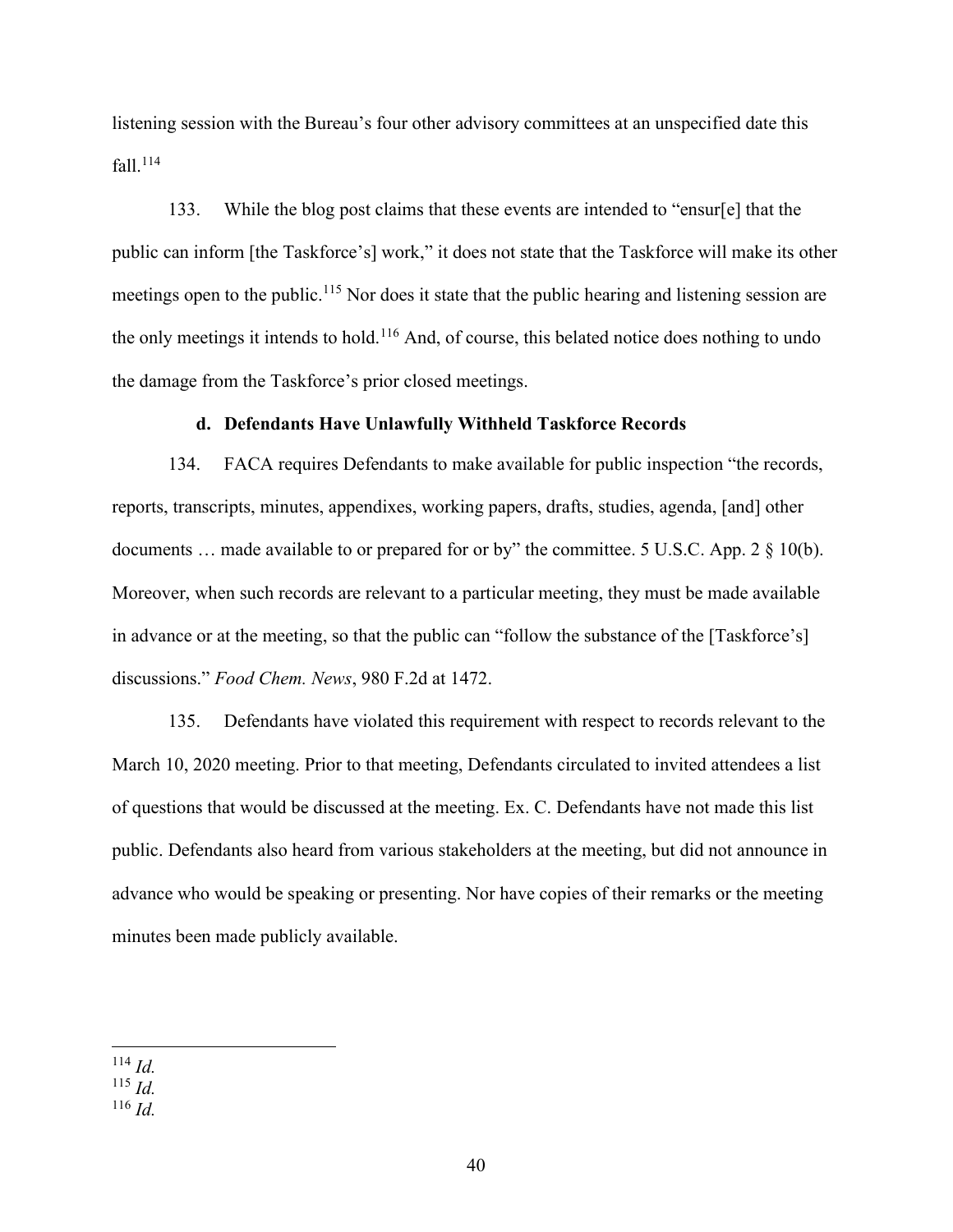136. As explained above, the Taskforce has met on other occasions in closed sessions to discuss matters related to the Taskforce's final report and recommendations. Minutes, notes, and other records from these meetings have not been made publicly available.

137. Defendants have not provided any of the other records made available to or prepared by the Taskforce. To date, the only records made publicly available are the Taskforce Charter, various press releases announcing the establishment of the Taskforce and the selection of its members, and a March 27 Request for Information.<sup>117</sup>

138. On June 4, 2020, Plaintiffs NACA and Professor Engel sent a letter to the Bureau requesting that the Taskforce's records be made available. Ex. F. To date, the Bureau has not responded. In sum, Defendants have operated the Taskforce outside the public eye. The lack of notice for any of the Taskforce meetings, combined with Defendants' failure to make available any records beyond those that establish the existence of the Taskforce, has made it impossible for the public to follow along with the Taskforce's work.

#### IV. The Taskforce Has Harmed Plaintiffs and Advocates for Consumer Protection

139. Because of the opaque process through which the Taskforce was established, the secrecy with which it has operated, and its lack of a balanced composition of members, the Taskforce is already causing Plaintiffs to suffer harm by impeding NACA's and U.S. PIRG's mission-driven educational activities, thereby forcing both to divert resources in response, and by preventing Professor Engel from carrying out her academic work. In turn, Plaintiffs' ability to meaningfully participate in the Taskforce's work and advocate for policies consistent with their

 $117$  See generally Taskforce on Federal Consumer Financial Law, CFPB, https://www.consumerfinance.gov/about-us/taskforce-federal-consumer-financial-law/ (last visited on June 15, 2020).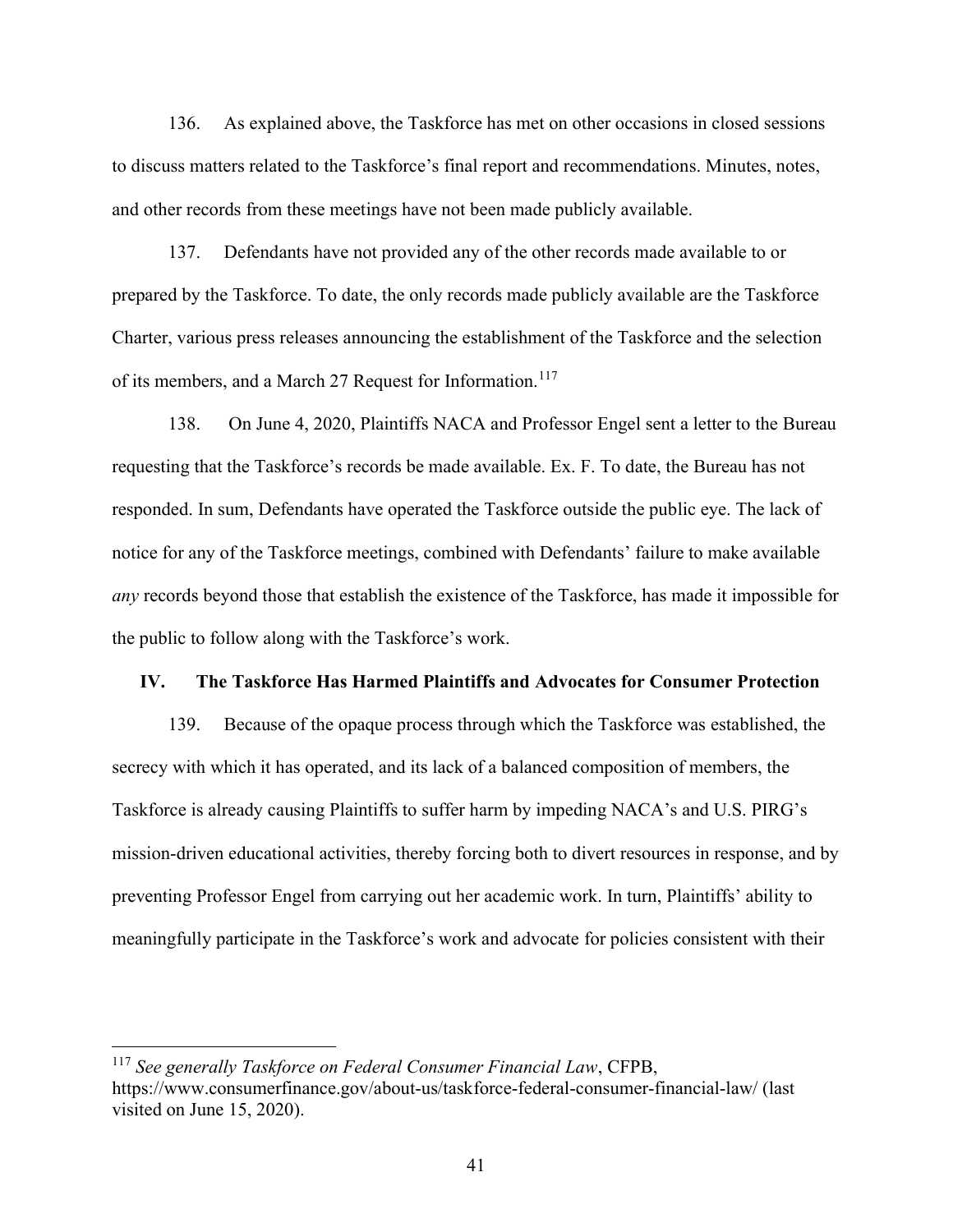interests has been, and will continue to be, compromised by Defendants' noncompliance with FACA.

140. To start, the secrecy of the Taskforce—including its failures to publish the requisite findings, consult with the GSA, and provide transparency into its records and meetings—prevents Plaintiffs from studying how the Taskforce's work may impact the regulation of consumer financial products and from informing the public about these issues.

141. While the Taskforce belatedly announced on June 9, 2020 that it would hold two events designed to *solicit* public feedback, *supra*  $\P$  132-133, this decision falls well short of the transparency FACA requires, which is intended to provide insight into the Taskforce's work. As an initial matter, the decision does nothing to undo the damage of prior non-public meetings. Nor do these measures provide sufficient transparency or public participation going forward—the Taskforce has provided no indication that it will hold *all* of its future meetings open to the public or make its records publicly available as required by FACA. Accordingly, much, if not most, of the Taskforce's work—*i.e.*, the process of arriving at recommendations for "improving" consumer financial laws and regulations—will remain outside of the public eye.

142. Plaintiffs are thus left to their own devices to try to keep abreast of the Taskforce's activities and likely consequences of its work, and are required to expend time and organizational resources pursuing Taskforce records that should already be public. For example, as noted above, Plaintiffs NACA and Professor Engel sent a letter to CFPB requesting that the Bureau release the Taskforce's records and hold its meetings open to the public. Ex. F. Similarly, both NACA and U.S. PIRG attended the March 10, 2020 meeting to express their concerns that the Taskforce was operating in violation of FACA and to request that the Taskforce hold its meetings open to the public.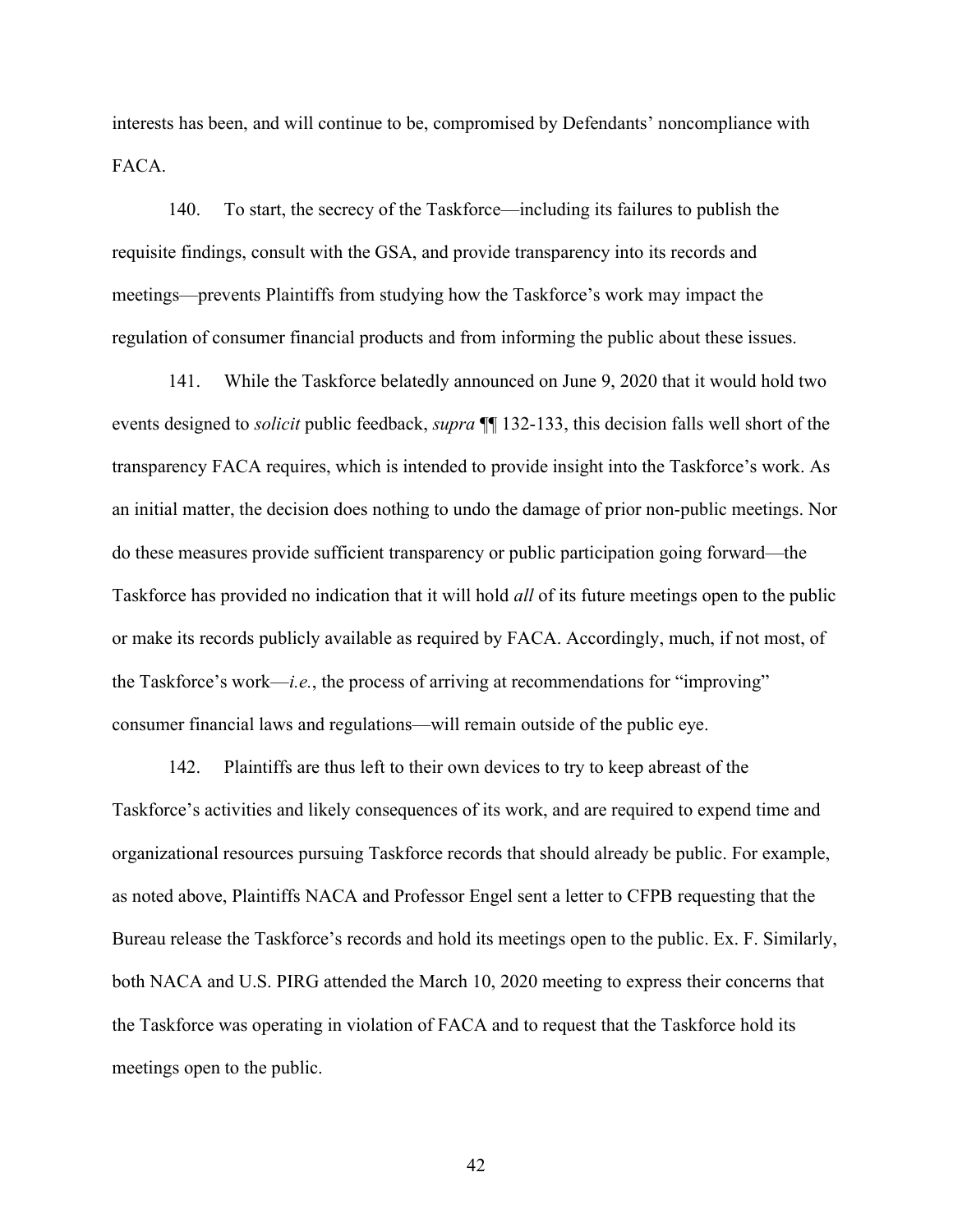143. Plaintiffs are statutorily entitled to information about the Taskforce and would seek to use it as part of their work and advocacy efforts, if made available. By mandating that advisory committees like the Taskforce provide transparency into their affairs, Congress sought to equip Plaintiffs and others with the information necessary to protect and advocate for their interests.

144. Specifically, because they have been denied access to the information necessary to determine how the Taskforce's work will shape the CFPB's policies under consumer financial protection laws, NACA is unable to know how best to create educational and training programs that will advance consumer interests, or advise others on the same, given the potentially shifting landscape. Similarly, U.S. PIRG is unable to keep the public abreast of the Taskforce's efforts to reshape consumer financial laws and regulations. If both organizations had access to that information, they would seek to publicize the Taskforce's operations and decisions to its membership and others, as they have in the past with respect to the CFPB.

145. Likewise, Professor Engel cannot study and write about records she cannot access. The Taskforce's lack of transparency therefore prevents her from doing her work as an academic, work that is both part of her career and deeply meaningful to her.

146. The Taskforce's secrecy also prevents Plaintiffs from participating in its work. As currently operated, Plaintiffs have no visibility into the Taskforce's operations, and cannot participate in the Taskforce's meetings. Were the Taskforce operated transparently, it would be easier for Plaintiffs to try to persuade the Taskforce to adopt recommendations for needed consumer protections. Instead, the lack of access to information about the Taskforce's work hampers Plaintiffs' ability to advocate before the Taskforce and makes it more likely that recommendations favorable to industry will come to fruition.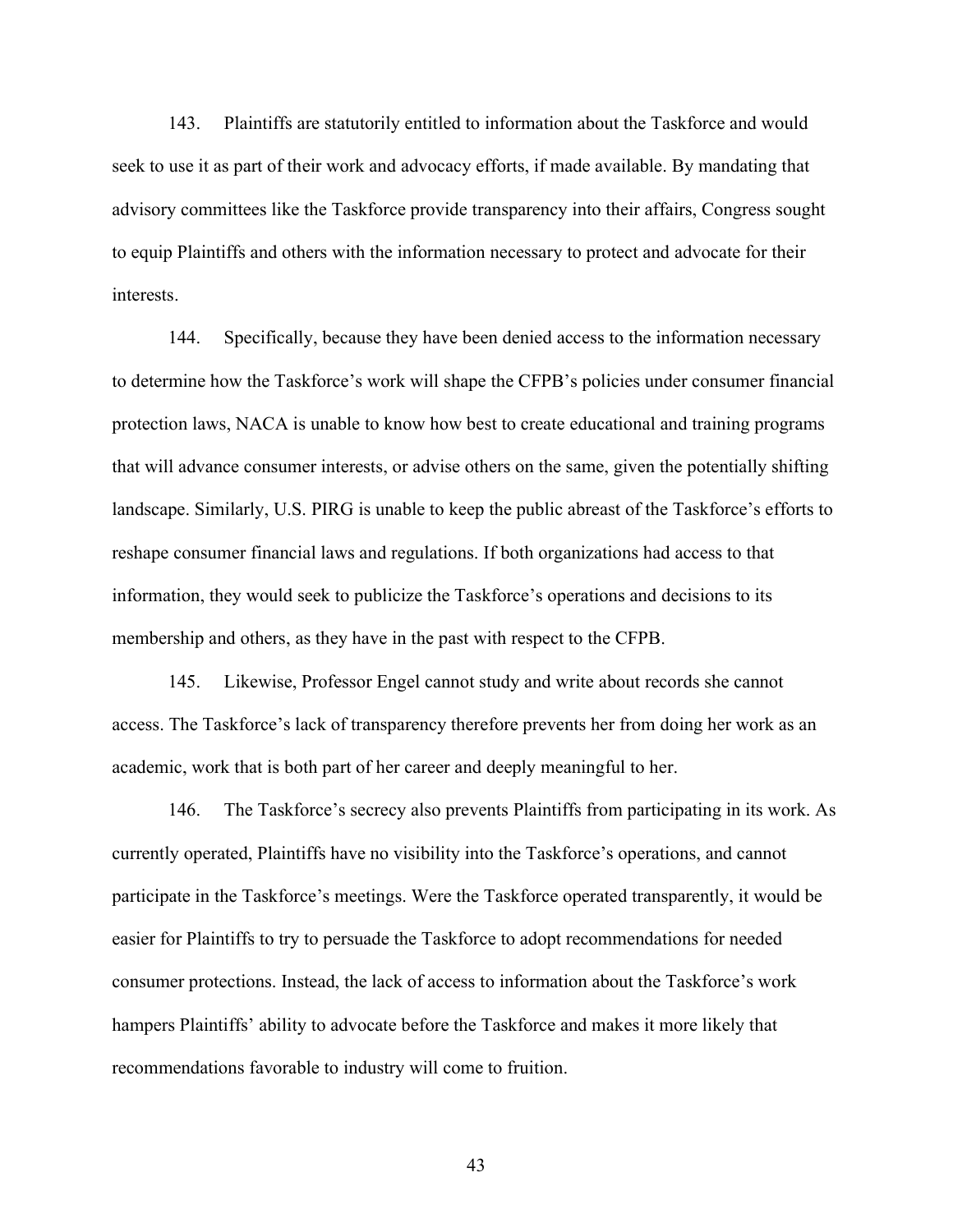147. For example, all three Plaintiffs have submitted comments in response to the Taskforce's March 27, 2020 Request for Information. Ex. G (Responses to Request for Information). Without access to the Taskforce records and meeting minutes, Plaintiffs are in the dark with respect to the recommendations the Taskforce may be considering. If Plaintiffs had access to such information, they would have been able to tailor their comments to address any issues under the Taskforce's consideration.

148. These harms are exacerbated because the Taskforce does not include a member who represents the interests of consumer advocates or academics, like Plaintiffs, who believe that regulating dangerous financial products is essential to protect consumers and ensure the stability of the economy.

149. Plaintiffs' views are necessarily not represented on the Taskforce.

150. Professor Engel was also injured by the Taskforce's rejection of her application through a biased process that yielded an imbalanced slate.

151. Once the Taskforce has completed its final report, its work will further inflict concrete, imminent harms on Plaintiffs. Given the statements and public positions of its members, the Taskforce is likely to issue a report that adopts the views of several Taskforce members, including Chairman Zywicki, that protecting consumers from abusive financial products is paternalistic and harmful. And because the Taskforce does not contain members who would represent the contrary view, the Taskforce's report would fail to represent the views of many consumer finance experts—*i.e.*, that consumer protections are beneficial to both consumers and the broader economy. That failure stands in stark contrast to the history and purpose of the CFPB as set forth in the Dodd-Frank Act.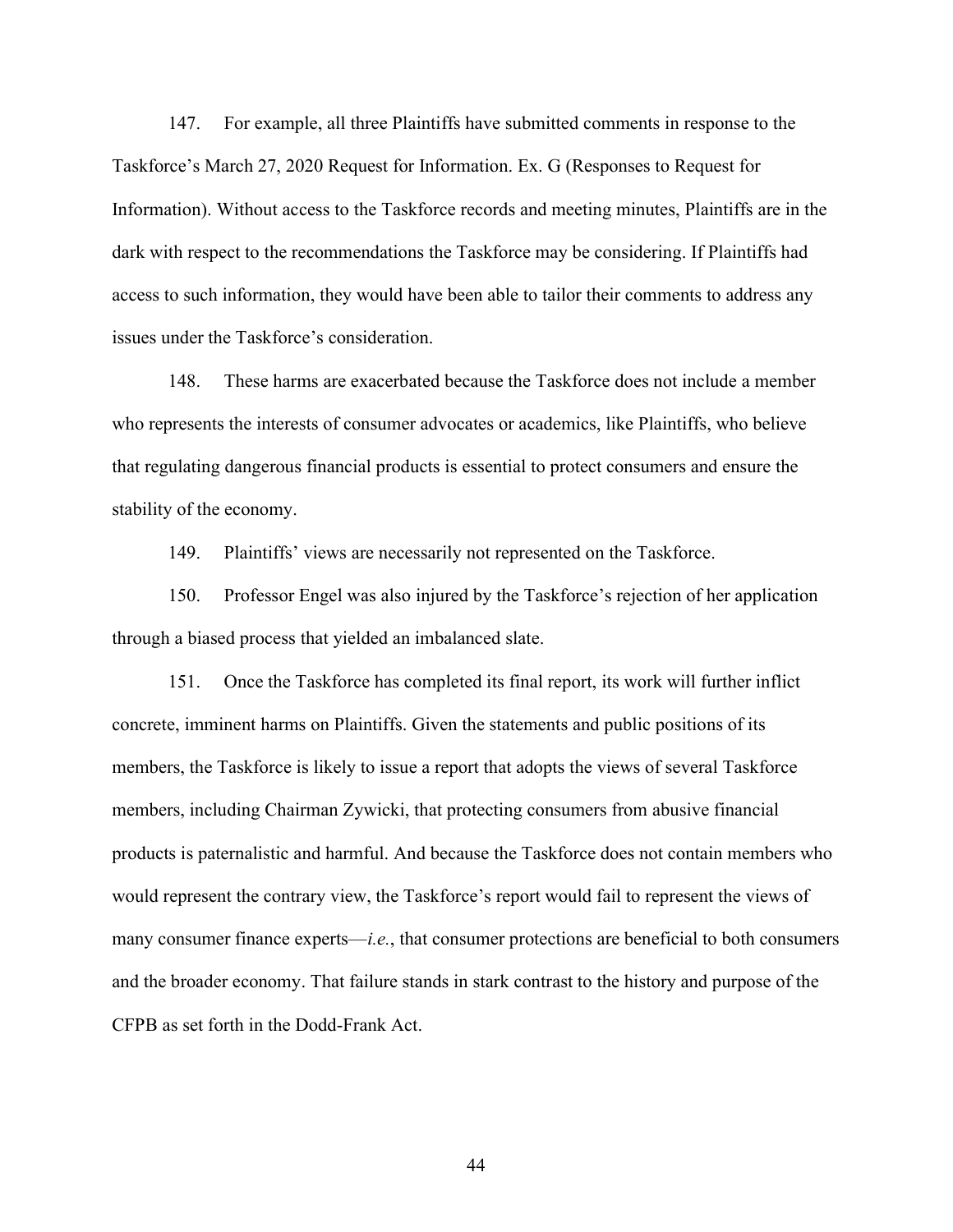152. Specifically, the Taskforce's report is likely to recommend deregulatory measures that will allow the proliferation of harmful consumer financial products, such as payday lending—a product that both Mr. Zywicki and Mr. Durkin have endorsed.<sup>118</sup> Such a result is the predictable consequence of the Bureau appointing to the Taskforce individuals holding wellestablished deregulatory positions, and failing entirely to include consumer advocacy perspectives that were foundational to the CFPB's purpose and that are shared by many consumer finance experts, like Plaintiffs.

153. The Taskforce's report will likely be used to influence CFPB policy. In the press release announcing the Taskforce, Defendants state that the Taskforce was inspired by a prior commission established in 1968 whose recommendations "led to significant legislative and regulatory developments in consumer finance."<sup>119</sup> Given the tremendous resources already invested in the Taskforce (including by paying the members extremely generous pro-rated salaries<sup>120</sup> and by assigning multiple CFPB employees to support and facilitate the Taskforce's work), the Taskforce's recommendations will likely serve as a blueprint for unwinding consumer protections.

154. Thus, the Taskforce is likely to issue recommendations that will influence CFPB policy in a manner harmful to Plaintiffs' interests, causing Plaintiffs to expend further resources to monitor, and if necessary, advocate against harmful agency actions. Even if the Taskforce's

<sup>118</sup> Zywicki & Durkin, supra note 95.

<sup>&</sup>lt;sup>119</sup> Press Release, CFPB, CFPB Announces Taskforce on Federal Consumer Financial Law (Oct. 11, 2019), https://www.consumerfinance.gov/about-us/newsroom/cfpb-announces-taskforcefederal-consumer-financial-law/.

 $120$  Evan Weinberger & Lydia Beyoud, *Financial Watchdog's Conflicted Task Force Earning* Top Dollar, Bloomberg Law (May 11, 2020), https://news.bloomberglaw.com/bankinglaw/financial-watchdogs-conflicted-task-force-earning-top-dollar (explaining that the Taskforce members' pro-rated salaries are near the top of the CFPB's payscale).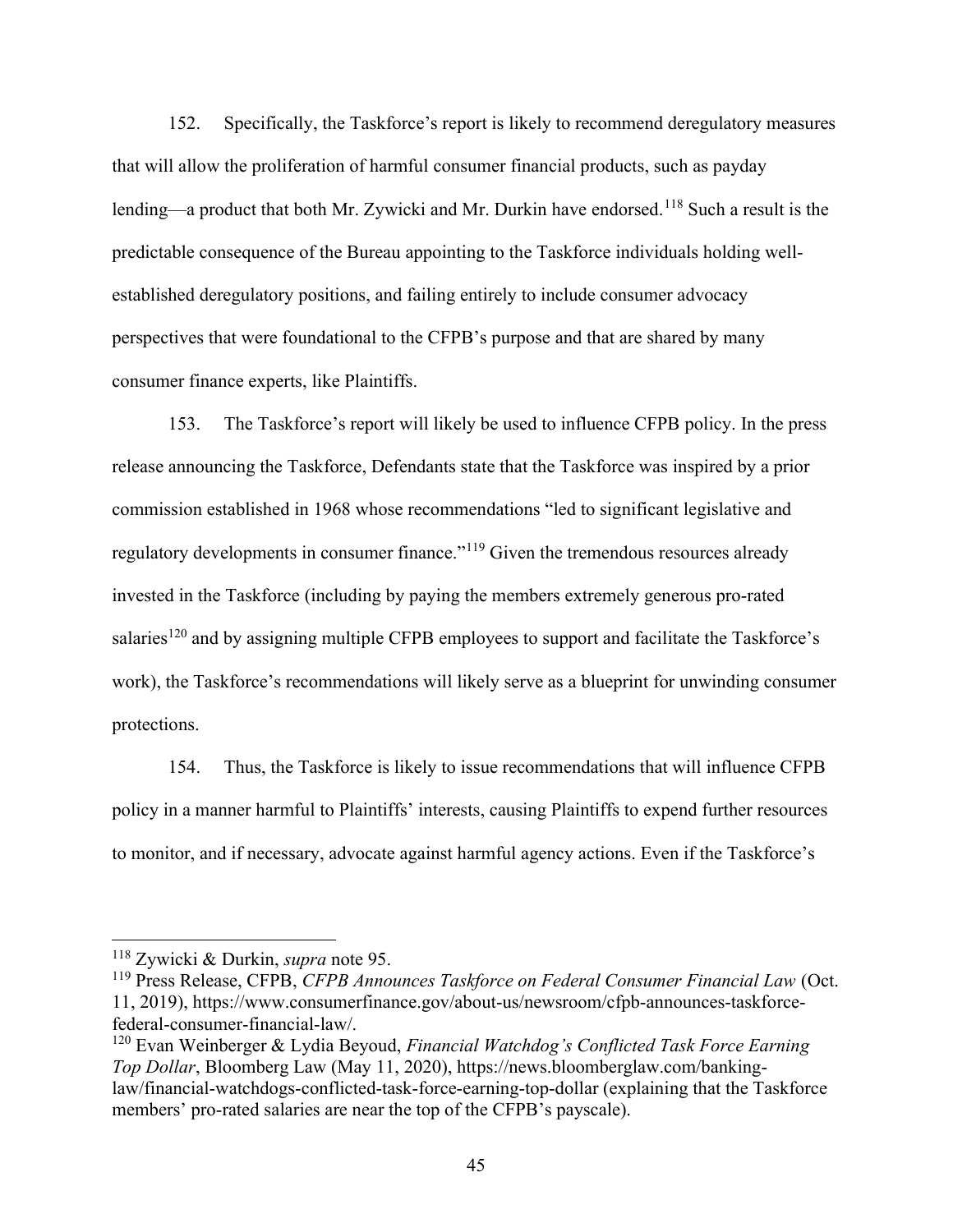recommendations are rejected, the financial services industry might seek to use those recommendations for legislative advocacy efforts, further requiring Plaintiffs to rebut them.

155. In the midst of this potentially new landscape, NACA and U.S. PIRG will be required to divert resources to first understand how and why the Taskforce reached its final conclusions, what the impact of those will be, and second, to adapt their educational and advocacy work to this new reality. This work will be made significantly more difficult by the Taskforce's current lack of transparency, which has impaired the ability of Plaintiffs to participate and follow the work of the Taskforce. Professor Engel will similarly be forced to analyze the Taskforce's biased recommendations and, potentially, refocus her academic efforts accordingly.

#### CLAIMS FOR RELIEF

# First Claim for Relief Unlawful Creation of a Federal Advisory Committee in Violation of 5 U.S.C. § 706, 5 U.S.C. App. 2 § 9, 41 C.F.R. §§ 102-3.30, 102-3.60

156. Plaintiffs repeat and incorporate by reference each of the forgoing allegations as if fully set forth herein.

157. The Taskforce is an advisory committee subject to the requirements of FACA.

158. FACA and its implementing regulations require certain findings and procedures before an agency may create an advisory committee. Defendants failed, in multiple respects, to comply with such requirements. In particular:

> a. Defendants have not made the requisite findings concerning whether: (1) the Taskforce is "in the public interest in connection with the performance of duties imposed on that agency by law," 5 U.S.C. App. 2  $\S$  9(a)(2); (2) the Taskforce is "essential to the conduct of agency business," 41 C.F.R. § 102-3.30(a); and (3)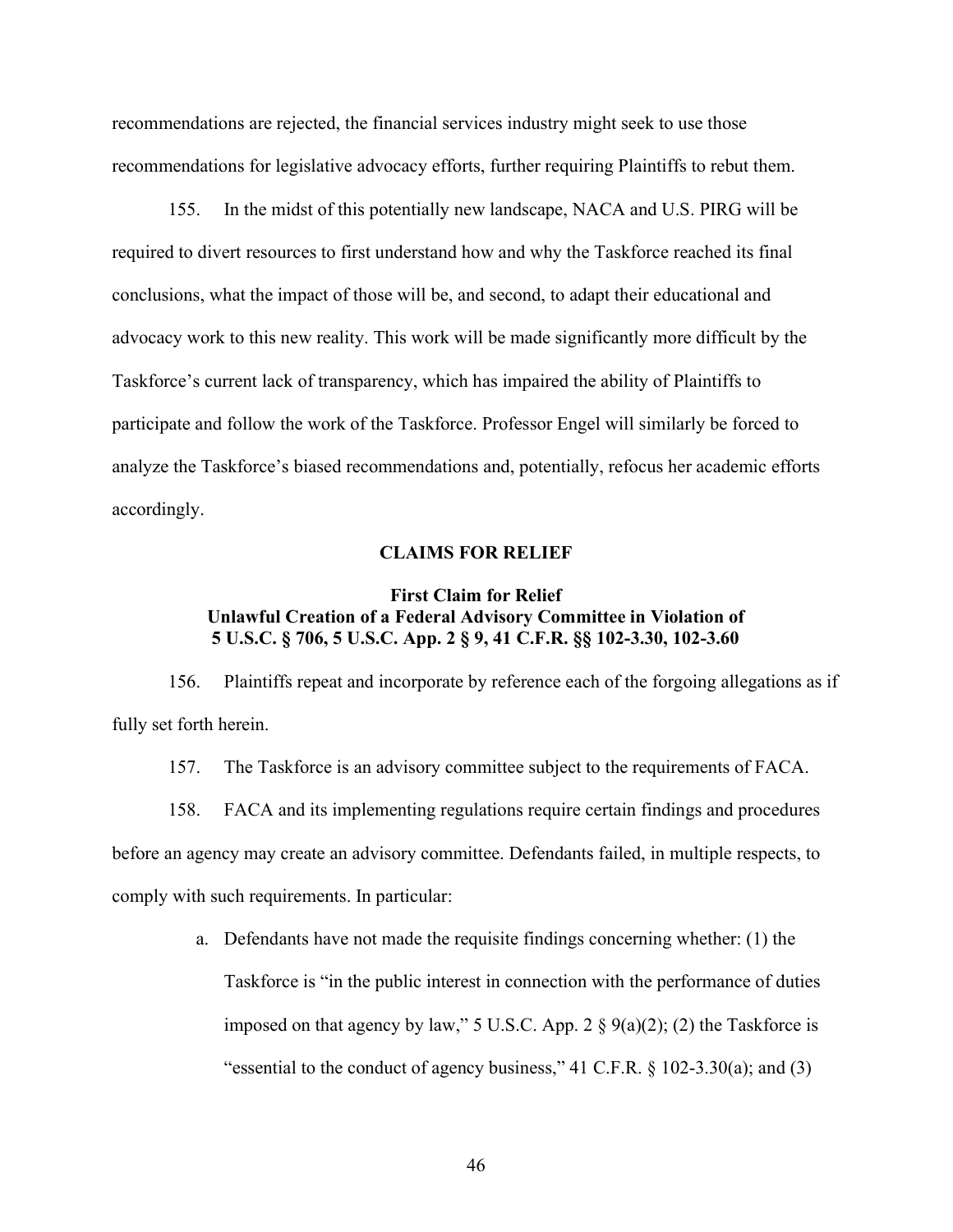"the information to be obtained [through the Taskforce] is not already available through another advisory committee or source within the Federal Government," id.

- b. Defendants did not meaningfully consult with GSA before creation of the Taskforce. 5 U.S.C. App. 2 § 9(a)(2).
- c. Defendants did not prepare a Membership Balance Plan before establishing the Taskforce. 41 C.F.R. § 102-3.60(a), (b)(3).

159. Accordingly, Defendants' creation of the Taskforce was done without observance of procedure required by law. 5 U.S.C. § 706(2)(D).

# Second Claim for Relief Failure to Provide for Public Notice and Participation in Advisory Committee Meetings in Violation of 5 U.S.C. § 706, 5 U.S.C. App. 2 § 10, 41 C.F.R. § 102-3.145

160. Plaintiffs repeat and incorporate by reference each of the forgoing allegations as if fully set forth herein.

161. FACA and its implementing regulations require that Defendants be transparent when conducting advisory committee business.

162. Defendants have failed to meet those requirements. Specifically, Defendants have failed to provide adequate notice of all Taskforce meetings, 5 U.S.C. App. 2 § 10(a)(2), 10(d); 41 C.F.R. § 102-3.145, or to allow meaningful public participation at all Taskforce meetings, 5

U.S.C. App. 2 § 10(a)(1), (a)(2), 10(d); 41 C.F.R. § 102-3.145.

163. Defendants' failures, described above, are arbitrary, capricious, an abuse of discretion, not in accordance with law, and in excess of statutory authority, and/or constitute agency action unlawfully withheld. 5 U.S.C. § 706(1), (2).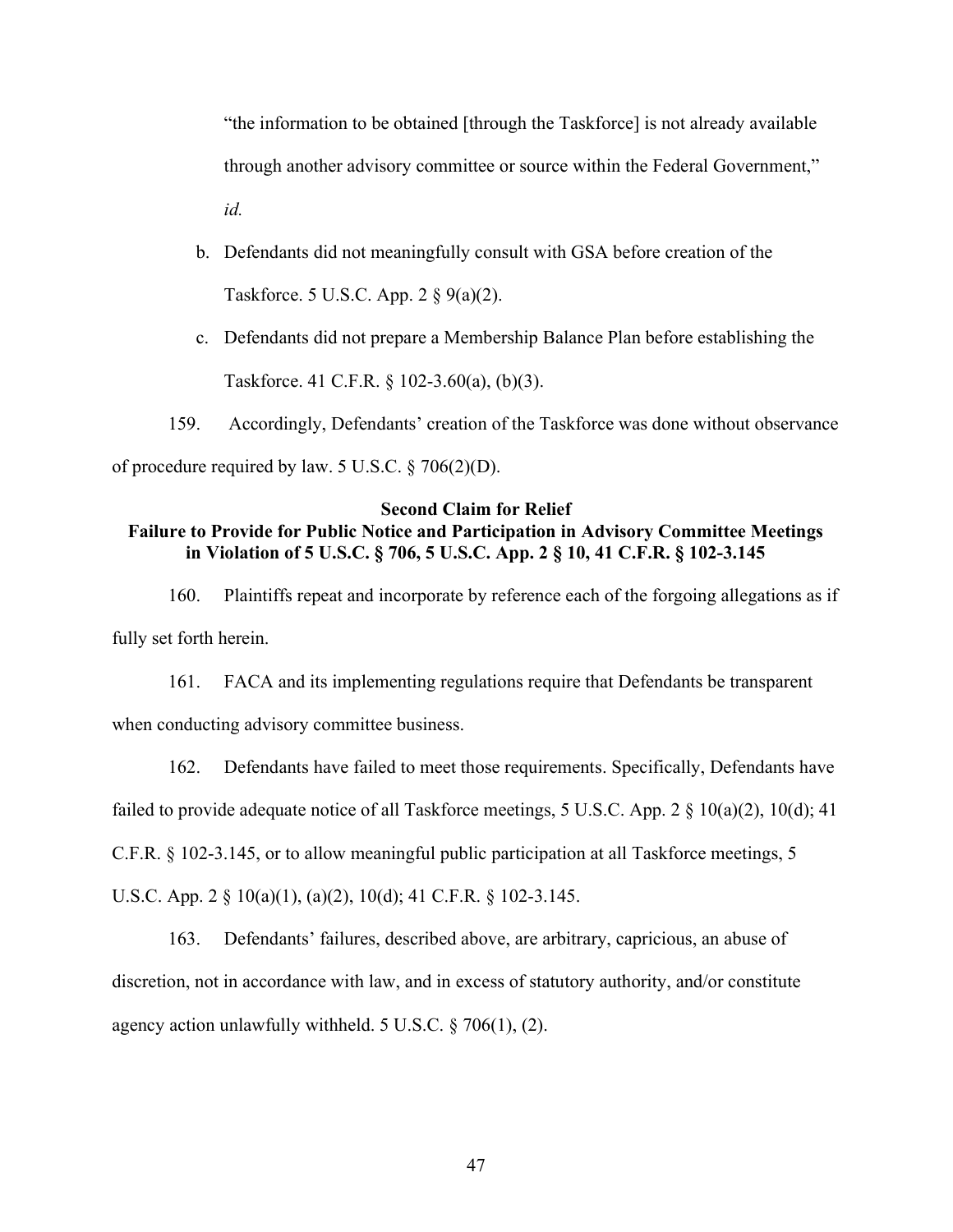# Third Claim for Relief Failure to Disclose Advisory Committee Materials In a Manner That Provides for Meaningful Public Participation in Violation of 5 U.S.C. § 706, 5 U.S.C. App. 2 § 10

164. Plaintiffs repeat and incorporate by reference each of the forgoing allegations as if fully set forth herein.

165. Contrary to FACA, Defendants have failed to make available to the public the

"[r]ecords, reports, transcripts, minutes, appendixes, working papers, drafts, studies, agenda,

[and] other documents . . . made available to or prepared for or by" the Taskforce. 5 U.S.C. App.

 $2 \S 10(b)$ .

166. Defendants' failures, described above, are arbitrary, capricious, an abuse of discretion, not in accordance with law, and in excess of statutory authority, and/or constitute agency action unlawfully withheld. 5 U.S.C. § 706(1), (2).

# Fourth Claim for Relief Unfairly Balanced Advisory Committee In Violation of 5 U.S.C. § 706, 5 U.S.C. App. 2 § 5

167. Plaintiffs repeat and incorporate by reference each of the forgoing allegations as if fully set forth herein.

168. FACA requires that an advisory committee be "fairly balanced in terms of the points of view represented and the functions to be performed by the advisory committee." 5 U.S.C. App. 2 § 5(b)(2).

169. The Taskforce's stated function is to provide recommendations on "ways to improve and strengthen consumer financial laws and regulations[.]" Charter ¶ 3. The Taskforce does not include representation of consumer advocates or consumer finance law experts who endorse consumer protections despite the fact that the Taskforce is tasked with advising the agency on how to improve laws and regulations intended to protect consumers. Failure to include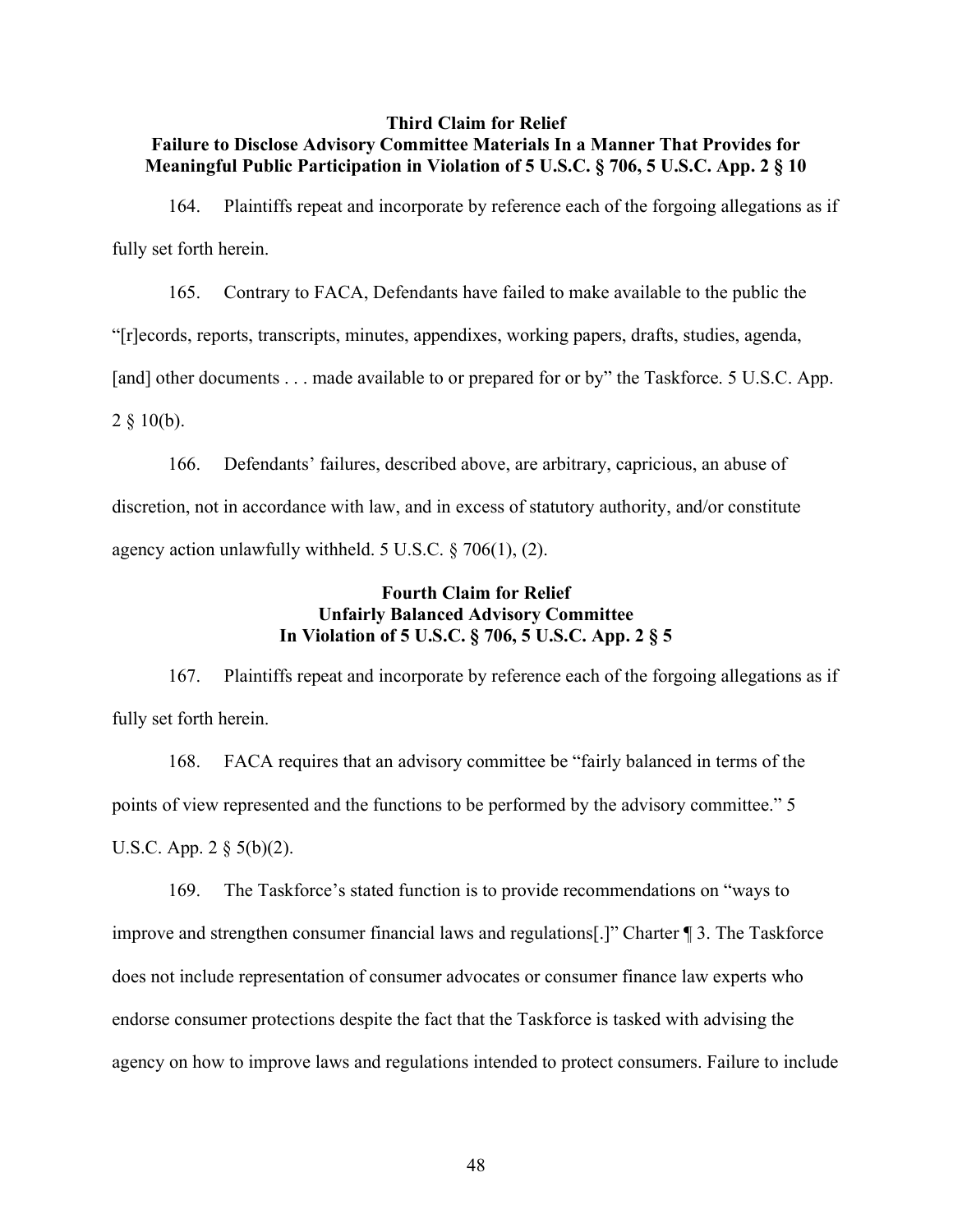these perspectives leaves the Taskforce incapable of considering this much-disputed topic with integrity.

170. Defendants' actions in appointing the Taskforce members are arbitrary, capricious, an abuse of discretion, not in accordance with law, and in excess of statutory authority. 5 U.S.C. § 706(2).

# Prayer for Relief

WHEREFORE, Plaintiffs pray that this Court:

1. Declare that Defendants' creation and administration of the Taskforce violates the APA, FACA, and FACA's implementing regulations, and that the establishment of the Taskforce is therefore unlawful;

2. set aside the Taskforce's charter and all orders and decisions attendant to the Taskforce's creation, including the appointments of individual Taskforce members;

3. through the named Defendants, enjoin the Taskforce from meeting, advising the Director, and otherwise conducting Taskforce business;

4. order Defendants to immediately release all materials prepared for the Taskforce or its subcommittees, and to provide a *Vaughn* index for such material and those withheld from production for any reason;

5. enjoin Defendants from relying on and using any recommendations or advice from the Taskforce;

6. award Plaintiffs their costs, attorneys' fees, and other disbursements for this action; and

7. grant any other relief this Court deems appropriate.